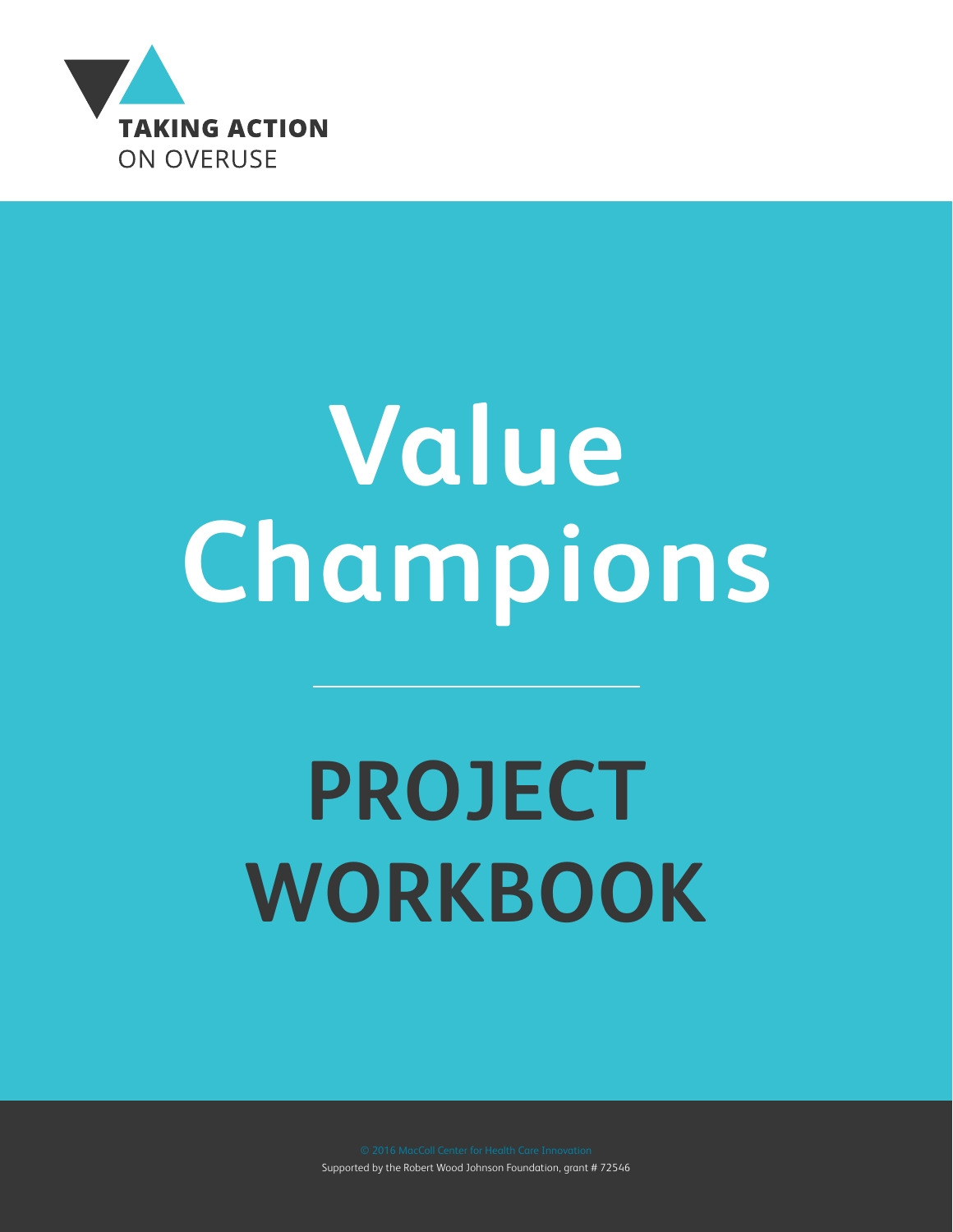

## **Table of Contents**

| Workbook Orientation                      | $\overline{3}$  |
|-------------------------------------------|-----------------|
| Workbook Organization                     | $\overline{4}$  |
| Project Management: Introduction and Tips | 9               |
| Project Roadmap                           | 10              |
| W1 Select an Overuse Topic                | 11              |
| W2 Understand the Project Landscape       | <u>18</u>       |
| W3 Obtain Data and Select Measures        | 28              |
| W4 Write a Project Charter                | <u>36</u>       |
| W5 Build an Improvement Team              | 42              |
| W6 Design and Implement                   | 48              |
| W7 Plan for Sustainability                | <u>57</u>       |
| Tools & Resources                         | <u>63</u>       |
| Journal Reflections                       | $\overline{25}$ |
| Acknowledgments                           | 81              |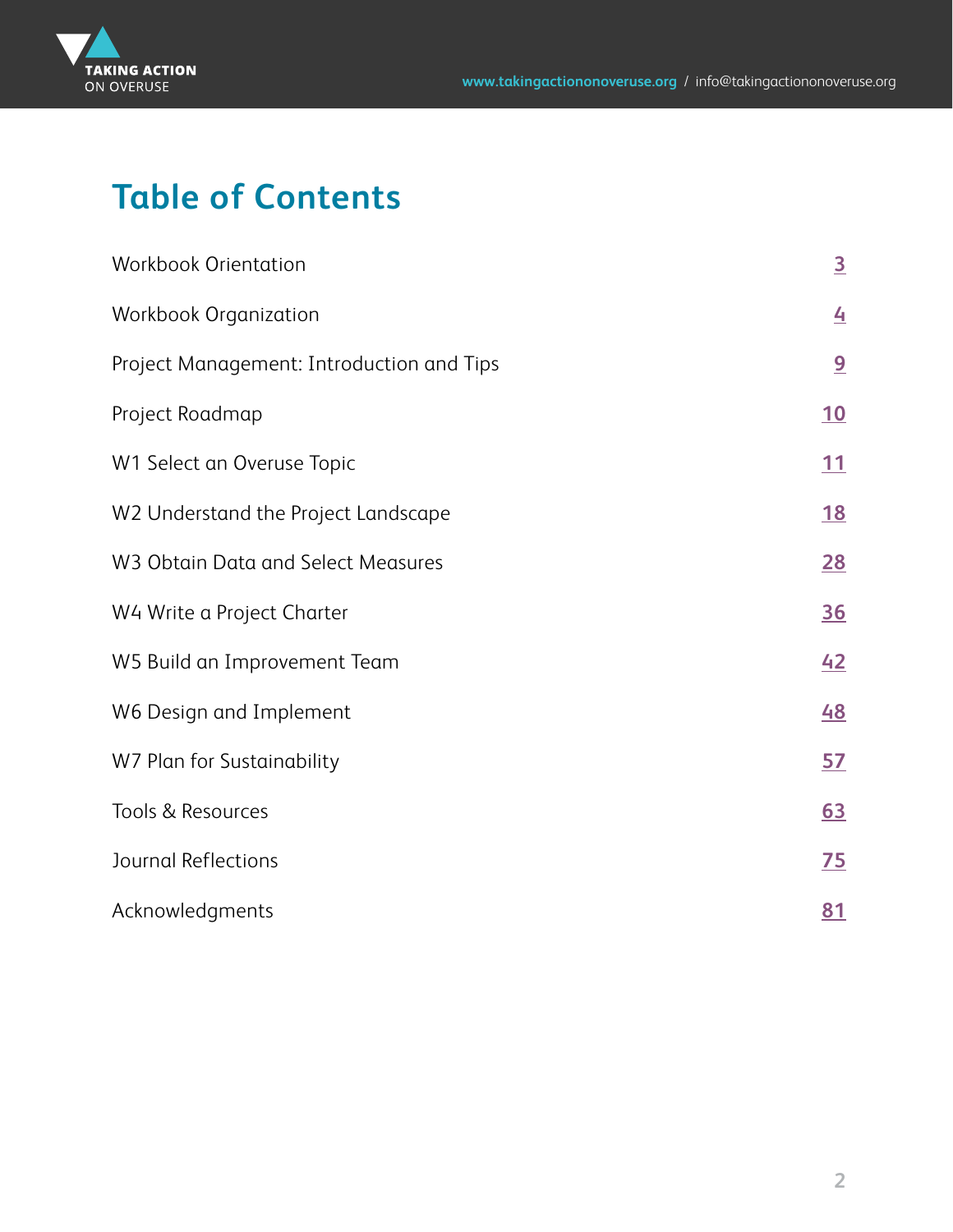<span id="page-2-0"></span>

## **Workbook Orientation**

#### **What is the purpose of this workbook?**

There is a growing awareness about the need to de-implement care for which the potential for harm is greater than the benefit. As a Value Champion, this workbook is meant to serve as a guide for you to track your overuse reduction project, to help you think about the project beyond the tyranny of the urgent, and to provide you with a few essential tools to manage your project and move it forward. We hope that it will allow you to visualize the work and help you see where you have been, where you might head next, and then execute those next steps. As you work your way through the **[Value Champion Training Curriculum](http://moodle.kpsahs.edu/course/view.php?id=1817)**, think of this as your notebook for the lab course that is associated with the classroom course, a place where you keep track of each step of your laboratory activities and plan your next steps.

#### **How is this workbook organized?**

The workbook is designed to be as flexible as possible, but it does provide some structure that reflects the phases of the work that our Value Champion Fellows experienced during their projects. Consider these as the broad strokes of an outline that you will fill in, along with some critical tools of a typical project. Think of it as checking your GPS to find out where you've been, what is your next turn, who you've interacted with, and then use it to check on where you are on the project timeline you created.

#### **How should I use the "Journal Reflections" sections of this workbook? Why is journaling important?**

We strongly encourage you to make this workbook your own by writing in the "Journal Reflections" sections of the workbook at least weekly. The prompts or questions in each section of the journal are intended to help you zoom out and think about longer term lessons learned and the strategies you will use next in your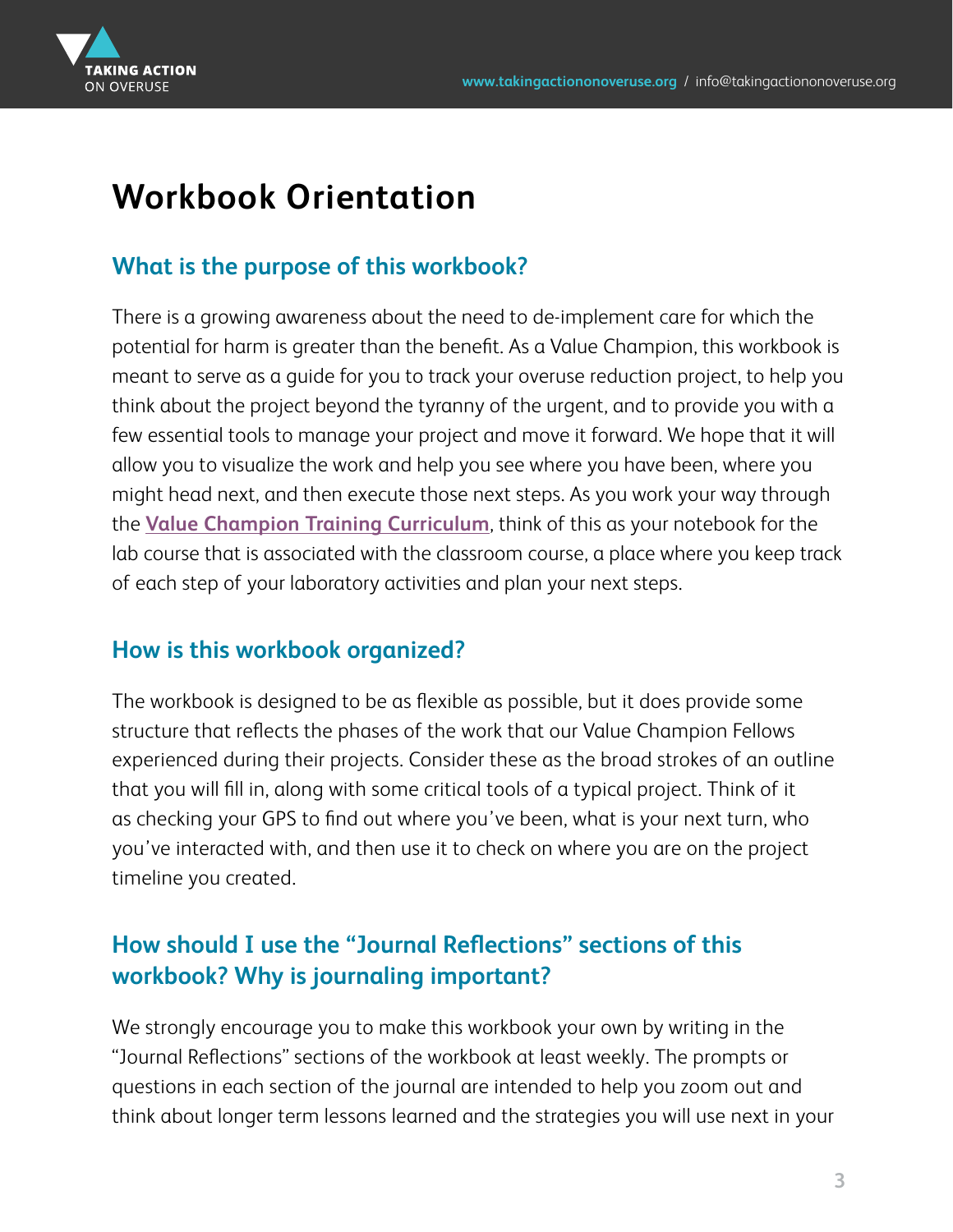<span id="page-3-0"></span>

overuse reduction project. At the end, your journal entries will serve as a historical record of what you've done, a collection of lessons learned, and an inventory of skills you will take forward into your next project.

#### **Are different formats of this workbook available?**

You can use this workbook in its electronic format or print it out. The electronic format allows for a more flexible experience, but some may find that the physical form is preferable and more interactive for them. You may choose to use some parts of the workbook electronically and print others out.

Most importantly, make this Project Workbook your own, use it as a tool, a resource, and as a way to learn what works and what does not work during your efforts as a Value Champion to address services for which the potential for harm is greater than benefit. Have Fun!

#### **Tips for using this workbook**

**1) Read through the entire workbook before beginning** this will help you understand the full scope of a project and what to keep in mind during the process.

**2) When evaluating your project, always prioritize equity and sustainability** because they are crucial to making your work meaningful.

#### **3) If this is your first de-implementation project, consider looking for a mentor and/or enrolling in the Value Champions Training Curriculum.**

De-implementation is fundamentally different that standard quality improvement projects and there is a lot to be gained from the experience of value champions.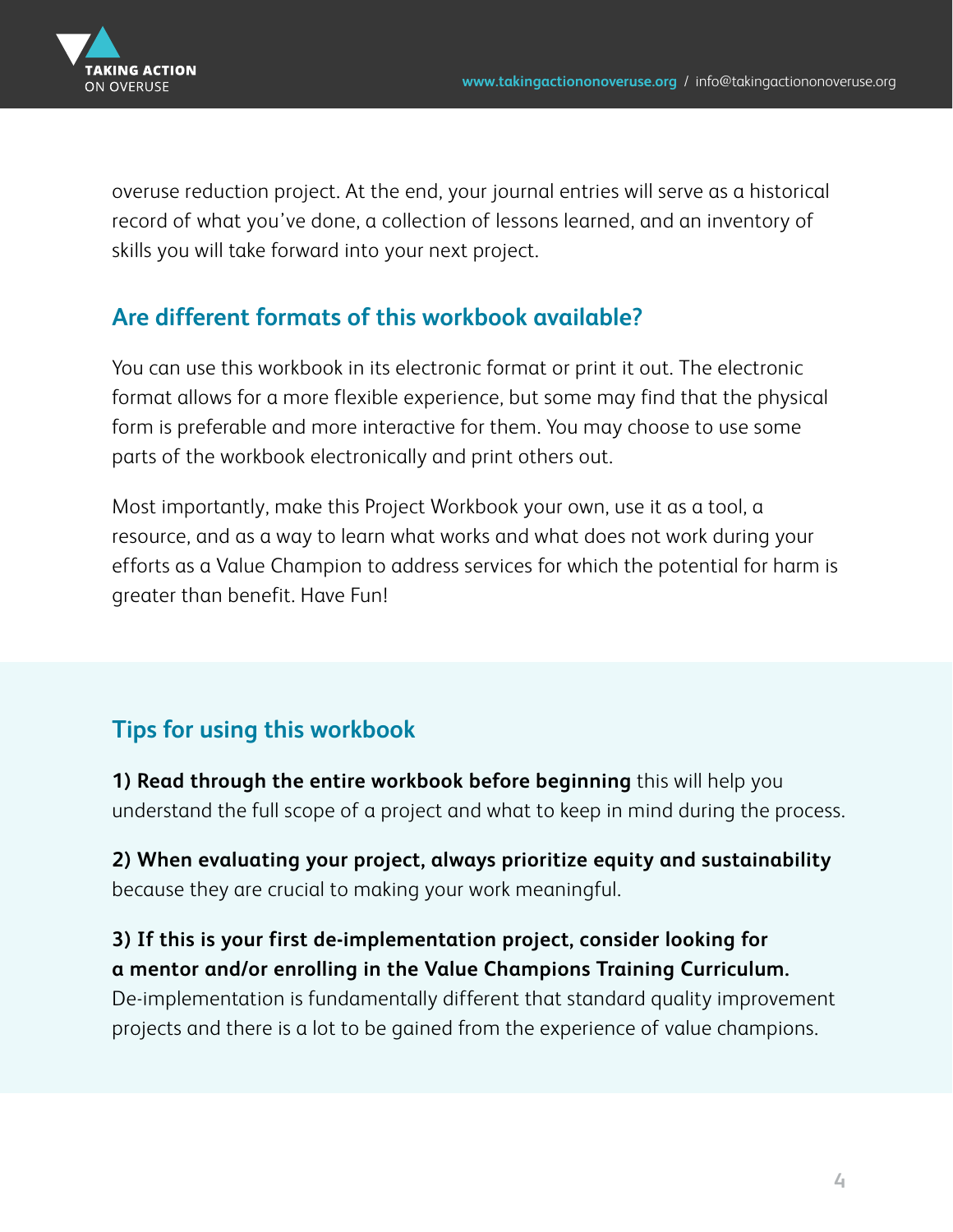

### **Workbook Organization**



This workbook is broken into sections based on phases of the work, with tools and journal reflections throughout and in their own sections at the end. While the phases are presented and numbered in a linear fashion, in reality you may need to work on multiple phases at one time or go back to phases previously addressed. The phases of the work are presented in this workbook as follows:

#### **Phases of the work: W1-W7**

**1. SELECT AN OVERUSE TOPIC:** This section of the workbook is designed to help you with the selection of a topic that will set you up for success. It is important to select a specific area or topic of overuse. In this section, you will consider if a topic is consistent with the priorities and strategic plan of your organization, the level of leadership buy-in, and your ability to obtain the resources and support you need, including the data needed to measure this area of overuse.

**2. WRITE A PROJECT CHARTER:** The quality improvement project charter provides a rationale and roadmap for your effort to de-implement an overused service. It can be used to clarify your thinking about what needs to be done and why. It can facilitate leadership engagement and is a useful document to reference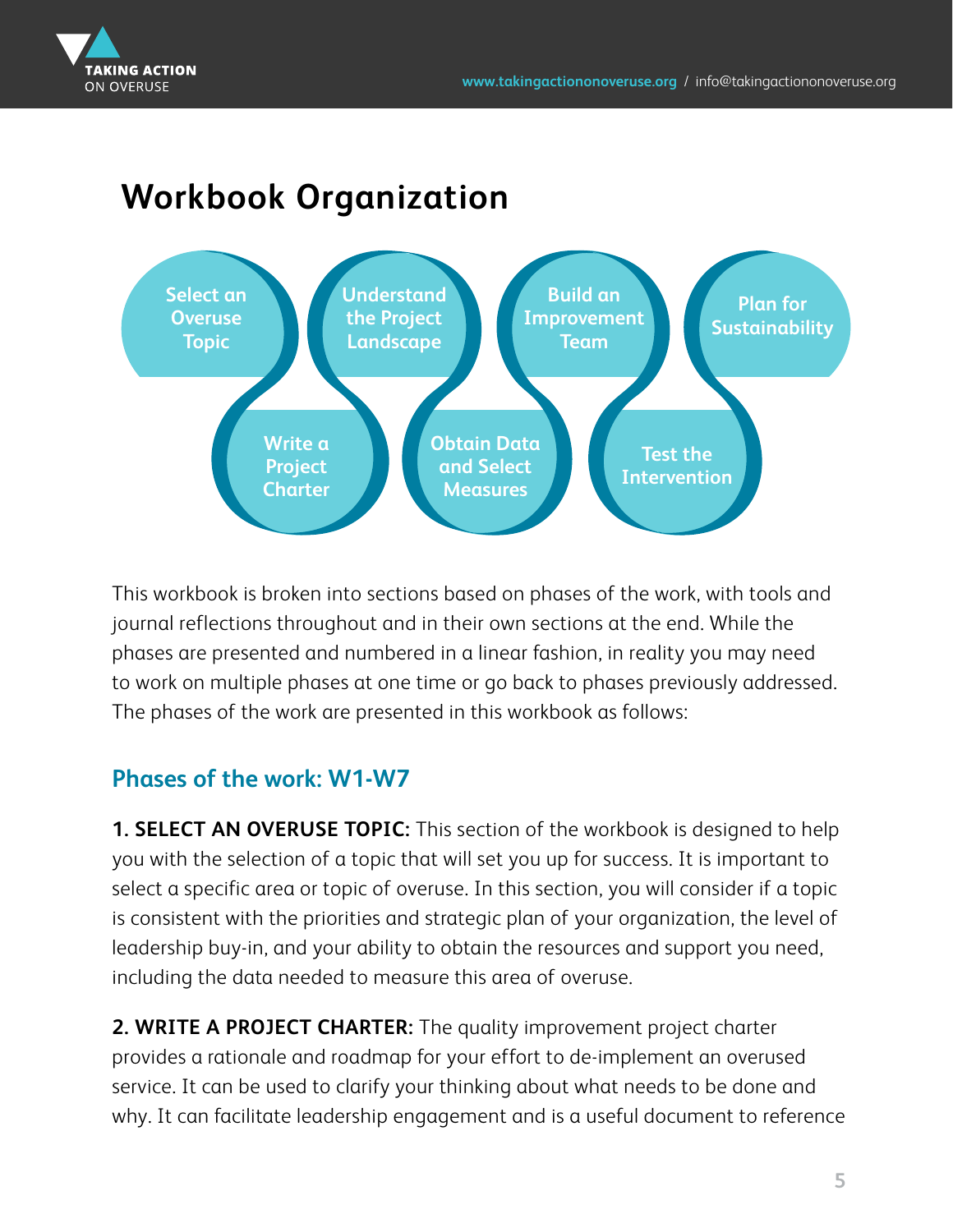

when checking in with leaders. Charters are also used to communicate about the project with others who are not directly involved in the work.

**3. UNDERSTAND THE PROJECT LANDSCAPE:** During this phase, you will explore existing systems, roles, and workflows related to your overuse topic. As quality improvement experts say, "every system is perfectly designed to get the result it gets." You know that the current state is creating overuse. Your job is to understand how the current system works and how key stakeholders are impacted. You will also need to think about what changes are feasible from a budgetary perspective and how to leverage existing resources.

**4. OBTAIN DATA AND SELECT MEASURES:** One of the key tasks in your project is to demonstrate how your de-implementation effort will impact existing systems. In this section, you will work to quantify the overuse that is occurring and identify metrics that will guide the change process. You also need to consider unintended consequences (including health equity concerns) and develop a plan to monitor for them.

**5. BUILD AN IMPROVEMENT TEAM:** Assembling a team of individuals with different perspectives is key to the success of your efforts to reduce the use of a service for which the potential of harm is greater than benefit. This section will help you consider how to engage a multi-disciplinary team including the frequency of meetings and division of labor.

**6. DESIGN AND IMPLEMENT:** This section will help you think through the pilot phase of your work including what strategies to use, what groups to start with, and whether your efforts need to be staggered. This section also addresses how to adjust or shift course as needed if your qualitative and quantitative measures aren't moving in the right direction.

**7. PLAN FOR SUSTAINABILITY:** This section will help you consider factors you need to consider early in your project to ensure that any observed reductions in use are sustained.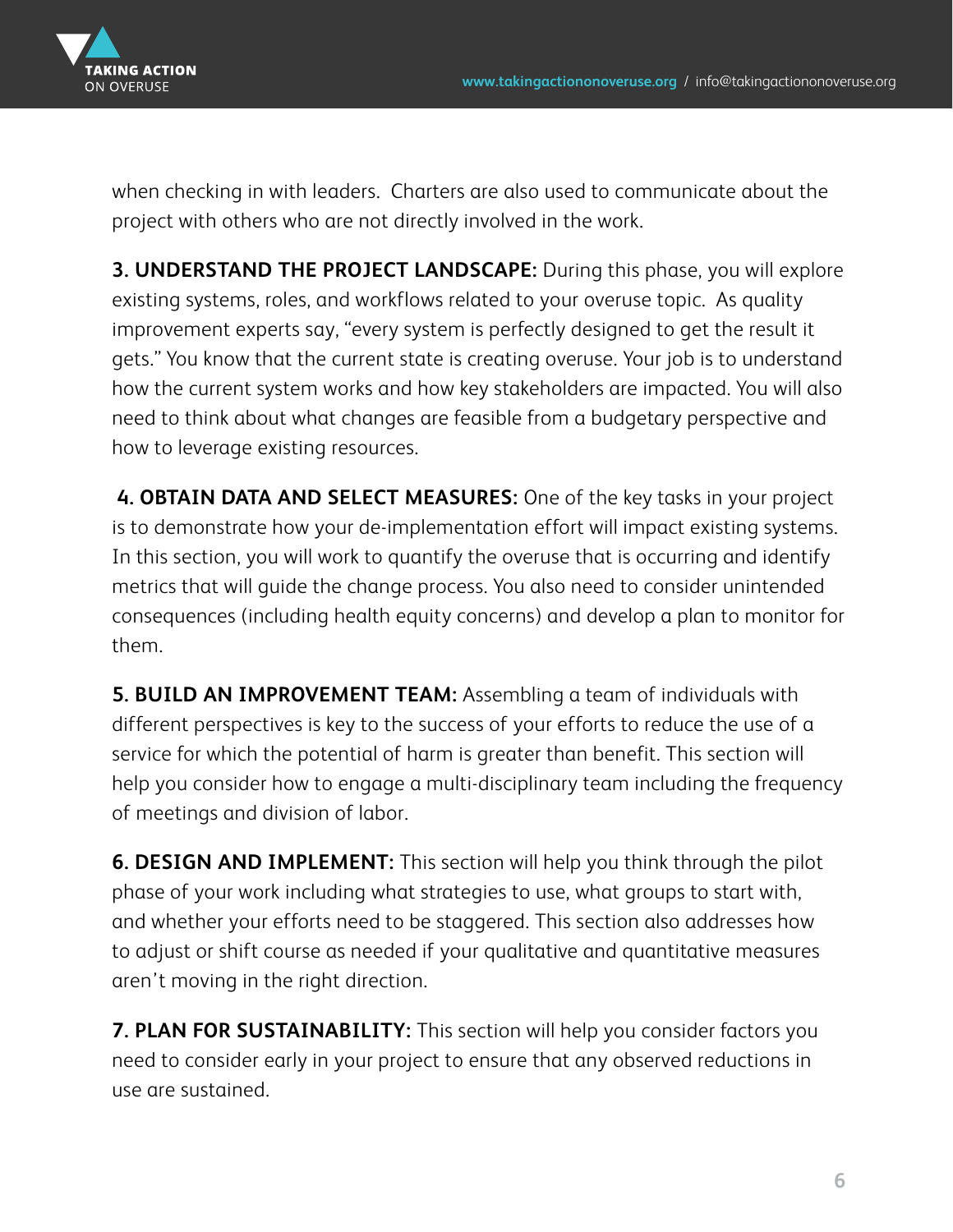

#### **Organization within each phase A-F**

For each phase of the work, you will find:

**A. Overview:** An overview of the phase of the work including relevant learning modules, tips, and quotes. For each phase, there are tips about improving health equity (called out with a megaphone symbol) and information about how deimplementation differs from traditional quality improvement (called out with a triangle symbol).

**B. Case Study:** Stories from real-life de-implementation projects with learnings about that phase of the work. Look for Voice of Experience tips that capture pertinent reflections from our Value Champion fellows and faculty.

**C. Milestones:** Milestones to consider to help you gauge the progress you are making on your project.

**D. To Do List:** A place to list tasks that need to be completed for each section and some suggested to do items.

**E. Journal Reflections:** Space to reflect and journal prompts specific to that phase of the work.

**F. Recommended Tools & Resources:** Links to tools and resources that might help with each phase of the work including linked resources and embedded tools that can be filled out directly in the workbook.

#### **Tools & Resources**

Tools and resources are referenced within each section and can be found in the Tools & Resources section towards the end of this workbook.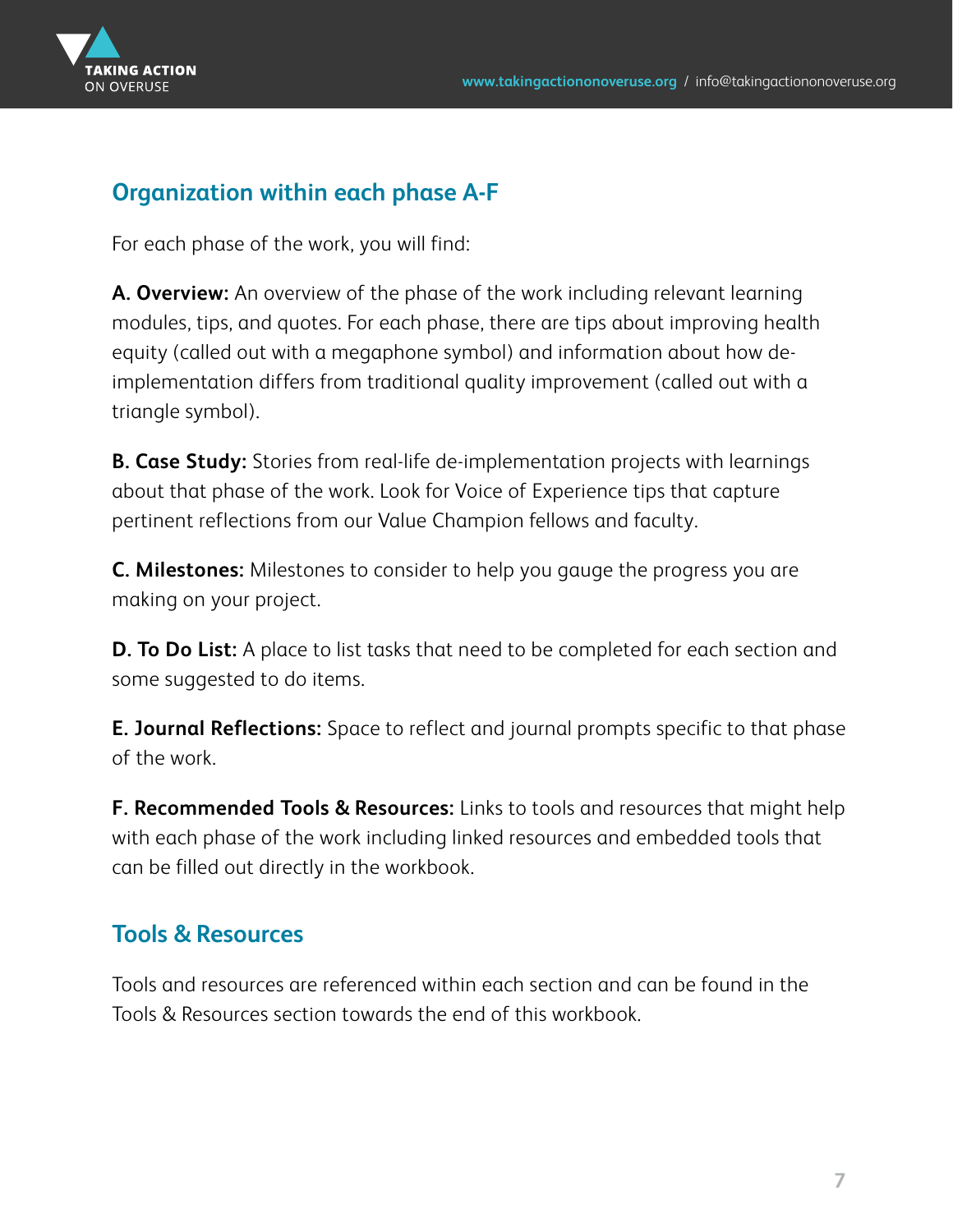

#### **Symbols key**



A star indicates that this story, prompt or tip is focused on helping you incorporate the patient voice.



A megaphone indicates a story, prompt or tip is focused on helping you incorporate health equity.



A triangle indicates a tip about how de-implementation differs from standard quality improvement work.



An open book indicates a connection to the curriculum.

#### **Journaling**

As part of your overuse reduction project, we highly recommend you keep a record of the process as part of the evaluation of what you are doing. To help you do that, we have provided a journaling prompts within each phase of the work and at the end of this workbook. The "Journal Reflections" section within each phase has prompts related to that phase. The "Journal Reflections" section at the end of the workbook includes:

- Weekly prompts for short term tasks and actions such as who you spoke to or weekly wins;
- Monthly prompts for longer term tasks such as progress on measurement or changes in the environment or culture; and
- Phase specific prompts which will help you work through each phase. These are the same prompts which are included in the "Journal Reflections" section of each phase. Fill out the journal sections however it works best for you!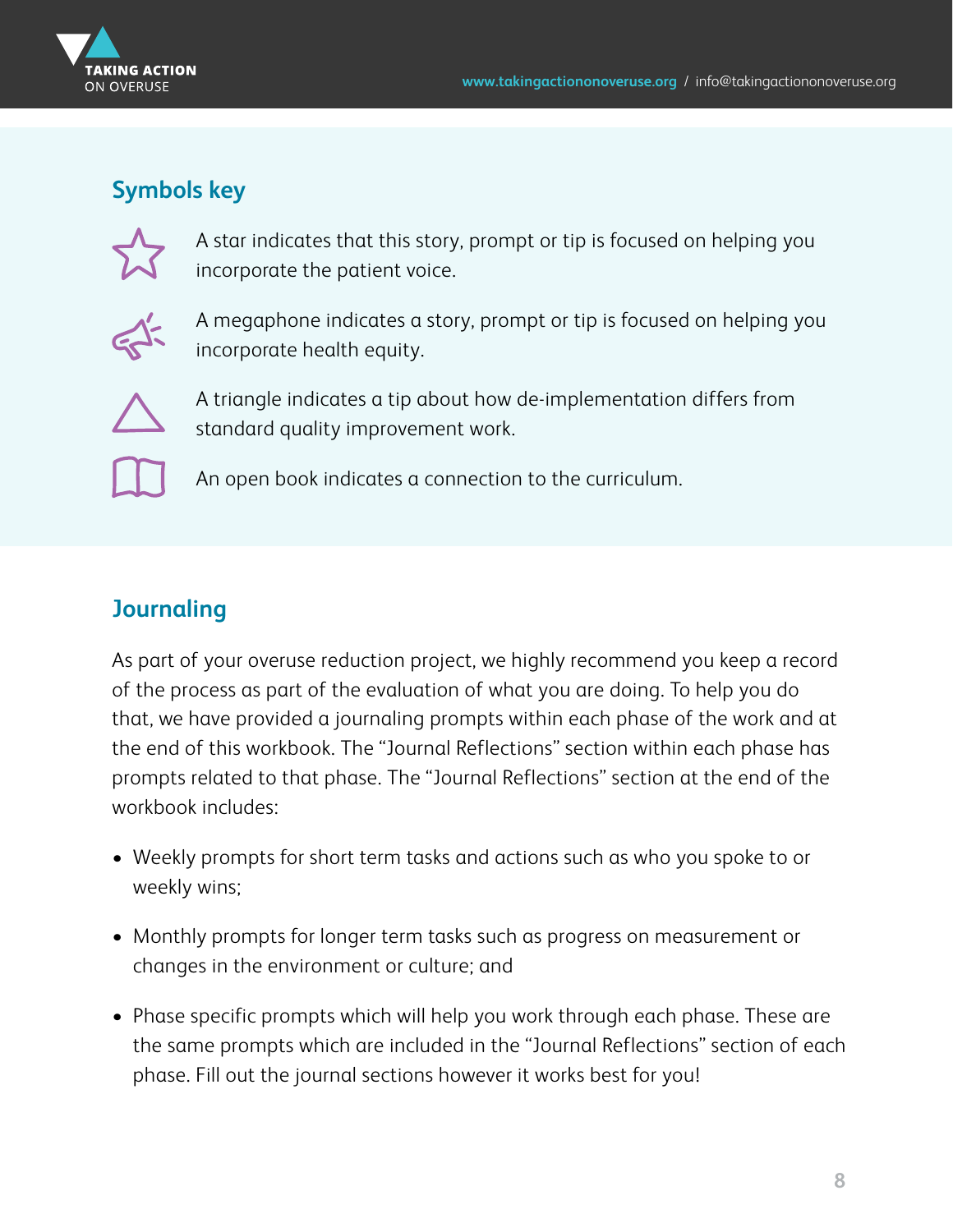<span id="page-8-0"></span>

## **Project Management: Introduction and Tips**

In many ways, this toolkit guides you through high-level project management by helping you consider the phases of work, the people involved, and the goals and evaluation. However, project management also includes task management, organization, and budgeting. There are many tools available to help with project management and make the administrative side easier. Your institution may have tools you can use for free or support staff that can help. If you are in a smaller or less-resourced organization, there are many tools available for free, and we have included some **[project management tools](#page-62-0)** in this workbook. Here are a few things to consider when thinking about task management:

- **Create a virtual paper trail.** This project may take significant time and creating a system to organize and store documents and emails will help you keep track of who you have spoken to and topics you have covered.
- **Plan and schedule work on the project.** Many tools will help you create a Gantt chart. Creating a Gantt chart allows you to think through what tasks are needed to complete your goals, when the tasks need to be completed, and who might help with the tasks.
- **Monitor Progress.** When working with a team, you'll want a central place for team members to see what tasks have been completed, what phase of the project you are in, and what progress is being made to reach your goals.
- **Resources are always limited.** Whether you manage time or money, it is essential to understand the project's cost to evaluate sustainability or similar new projects.
- **Perfect is the enemy of good.** Project management is meant to help make projects more manageable. It's essential to invest some time upfront to create workable systems. But, make your systems simple, so they are easy to maintain while doing the busy, important work of quality improvement.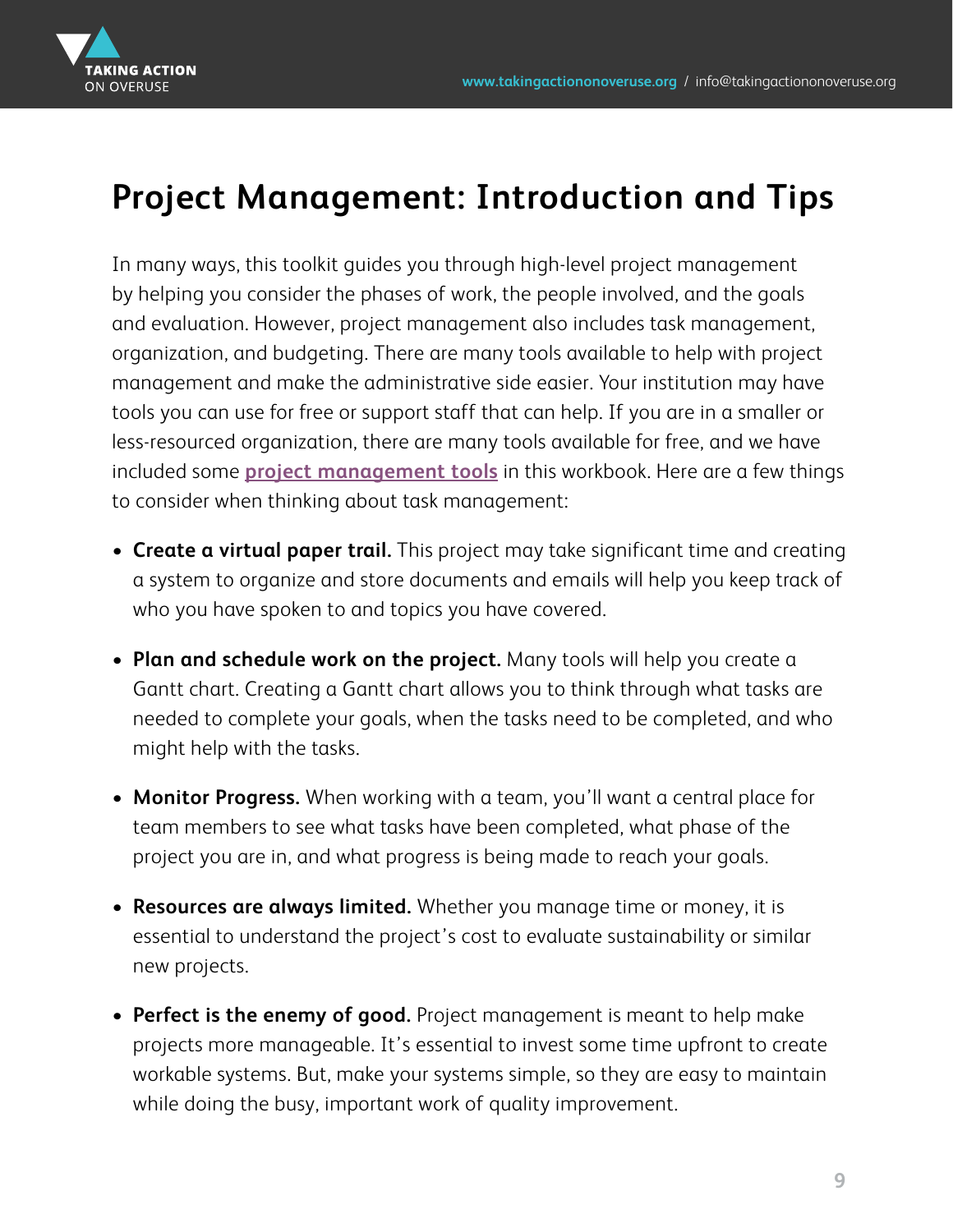<span id="page-9-0"></span>

## **Project Roadmap**

This roadmap gives you a sense of how a project progresses and where to find guidance, resources, and tools.

| <b>Project Timeline</b>                                                                                                                                                                                                                                                                        | <b>Workbook</b><br>Phases*                                                                                                             | <b>Training Curriculum</b><br>Learning<br>Modules*                                                                                                                                                          | Tools*                                                                                                                                                                                                                                                                                                 | <b>Track Your Progress</b> |
|------------------------------------------------------------------------------------------------------------------------------------------------------------------------------------------------------------------------------------------------------------------------------------------------|----------------------------------------------------------------------------------------------------------------------------------------|-------------------------------------------------------------------------------------------------------------------------------------------------------------------------------------------------------------|--------------------------------------------------------------------------------------------------------------------------------------------------------------------------------------------------------------------------------------------------------------------------------------------------------|----------------------------|
| Lay the Foundation<br>Tasks: Identify an<br>overuse problem that is<br>a strategic priority and<br>feasible. Understand<br>your context and<br>available resources.<br>Deliverable: Completed<br>stakeholder assessment,<br>and first draft of project<br>charter.                             | W1 Select an<br><b>Overuse Topic</b><br><b>W2 Understand the</b><br><b>Project Landscape</b>                                           | <b>Value Champions</b><br><b>Training</b><br><b>Curriculum</b><br>LM1: High Value<br>Care and Health<br>Equity<br>LM2: Engaging<br>Leadership<br>LM3: Choosing a<br>Topic<br>LM4: Stakeholder<br>Assessment | <b>Vetting Topics</b><br>Tool<br>Go-No-Go<br><b>Exercise</b><br><b>IRB Decision Aid</b><br>$\bullet$<br><b>Stakeholder</b><br>$\bullet$<br><b>Assessment and</b><br><b>Engagement Tool</b><br><b>Advancing Health</b><br><b>Equity Toolkit</b><br><b>Getting Feedback</b><br>$\bullet$<br>from Members | <b>Journal Questions</b>   |
| <b>Prepare to Launch</b><br>Tasks: Identify data<br>sources/measures, build<br>a team, develop your<br>intervention strategies,<br>finalize your Charter<br>Deliverable: Report on<br>rates of overuse, final<br>project charter, and<br>project timeline.                                     | <b>W3 Obtain Data and</b><br><b>Select Measures</b><br>W4 Write a Project<br><b>Charter</b><br>W5: Build an<br><b>Improvement Team</b> | LM5: Patient<br>perspectives<br>LM6: Data,<br>measures & trust<br>LM7: TAO Change<br>Package                                                                                                                | <b>Measurement</b><br>$\bullet$<br>Plan<br><b>Run Charts and</b><br><b>Control Charts</b><br><b>Project Charter</b><br><b>Templates</b><br><b>Team Formation</b><br>$\bullet$<br>and Composition<br><b>Tools</b><br><b>Tips for Running</b><br><b>Effective</b><br><b>Meetings</b>                     |                            |
| <b>Intervene &amp; Sustain</b><br>Tasks: Launch your<br>initiative, assess and<br>adapt interventions,<br>and preparing to spread<br>your efforts.<br>Deliverable(s): Monthly/<br>quarterly reports on<br>rates overuse, adapting<br>interventions, summary<br>report with lessons<br>learned. | <b>W6 Design and</b><br>Implement<br><b>W7 Plan for</b><br>Sustainability                                                              | LM8: Strategies by<br>Champions<br>LM9: Choice<br>Architecture<br>LM10: Plan to<br>Sustain                                                                                                                  | <b>Taking Action</b><br>$\bullet$<br>on Overuse<br><b>Action-Planning</b><br><b>Framework and</b><br><b>Change Package</b><br><b>Sustainability</b><br>$\bullet$<br><b>Planning</b><br><b>Worksheet</b><br><b>Clinical</b><br>$\bullet$<br><b>Sustainability</b><br><b>Assessment Tool</b>             |                            |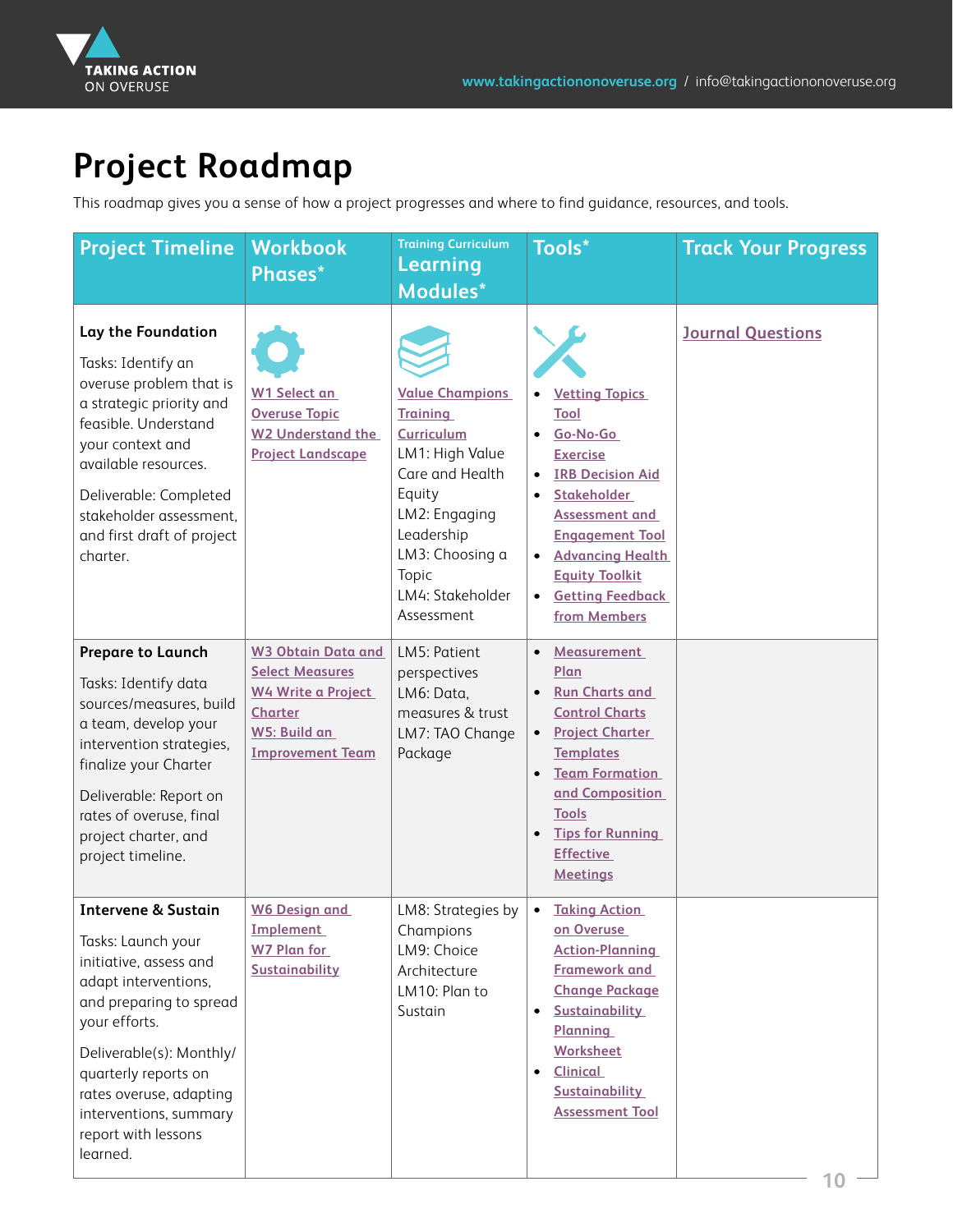<span id="page-10-0"></span>

## **W1 Select an Overuse Topic**

#### **A. Overview**

Selecting a specific area or topic of overuse to address is critical to the success of your project. There is a lot to consider when selecting a topic. For example, is the topic area consistent with the priorities and strategic plan of your organization? This will impact leadership buy-in and your ability to obtain the resources and support you need. Or, is data to measure this area of overuse readily available? Or, will front line clinicians and staff be willing to engage with your project? This section of the workbook is designed to help you select a topic that will set you up for success.

**"Many folks get involved when they have a particular [overuse] idea in mind, however, some ideas are great and some are bad. It good to discuss alignment with larger institutional goals."** 

—George Hoke, RWJF Clinical Value Champion Fellow

**"Quality improvement, overuse, things of that nature are not high on the priority list with my organization, or at least they weren't when I started this. And I wanted to change that, but I also wanted to choose something that was very black and white."** 

—Elizabeth Vossenkemper, RWJF Clinical Value Champion Fellow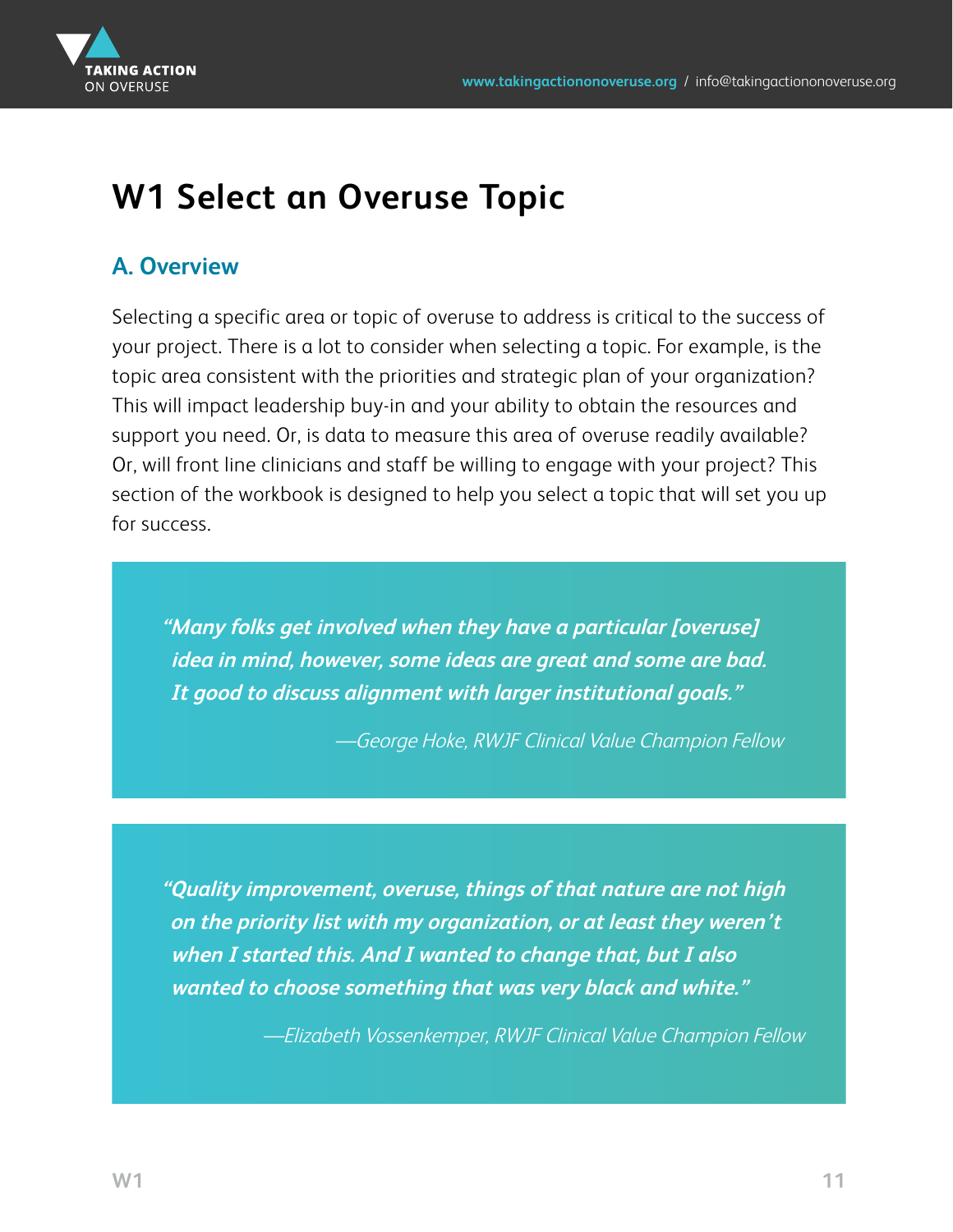

#### **Relevant Training Curriculum Learning Modules**

**Learning Module 2:** "Engaging Leadership" A key aspect of engaging leadership is to check and adjust to ensure that your overuse topic has their support.

**Learning Module 3:** "So Many to Consider: Choosing an Area of Overuse" This Module is focused on what to consider when choosing an overuse topic.

**Learning Module 4:** "How to Conduct a Stakeholder Assessment and Why It is Important." There is a process of iterative feedback between the selection of your topic and the feedback you get from stakeholders who might have an interest in your topic.

#### **Tips**



#### **Health Equity Tip**

- Maximize stakeholder buy-in and your own inherent interest by choosing a topic that also has an equity component. Many potential overuse topics or areas have relevant and important disparities associated with them. For example, there are several obstetrics-related overuse topics on the Choosing Wisely website that may be closely related to the significant racial/ethnic disparities in maternal morbidity and mortality.
- It is also possible that aggregated data may indicate that there is not an overuse problem in your topic area. However, disaggregated data may show a significant overuse problem for one or more subpopulations of patients. It's important to look at data in different ways to understand what is happening with different populations.

#### **De-Implementation Tip**

• Relinquishing something without a replacement is very difficult for all of us. When considering what area of overuse you will tackle, ask yourself if there is a replacement service to offer in place of the one you are suggesting they reduce, even if it is just a script a provider can use when explaining the rationale to a patient.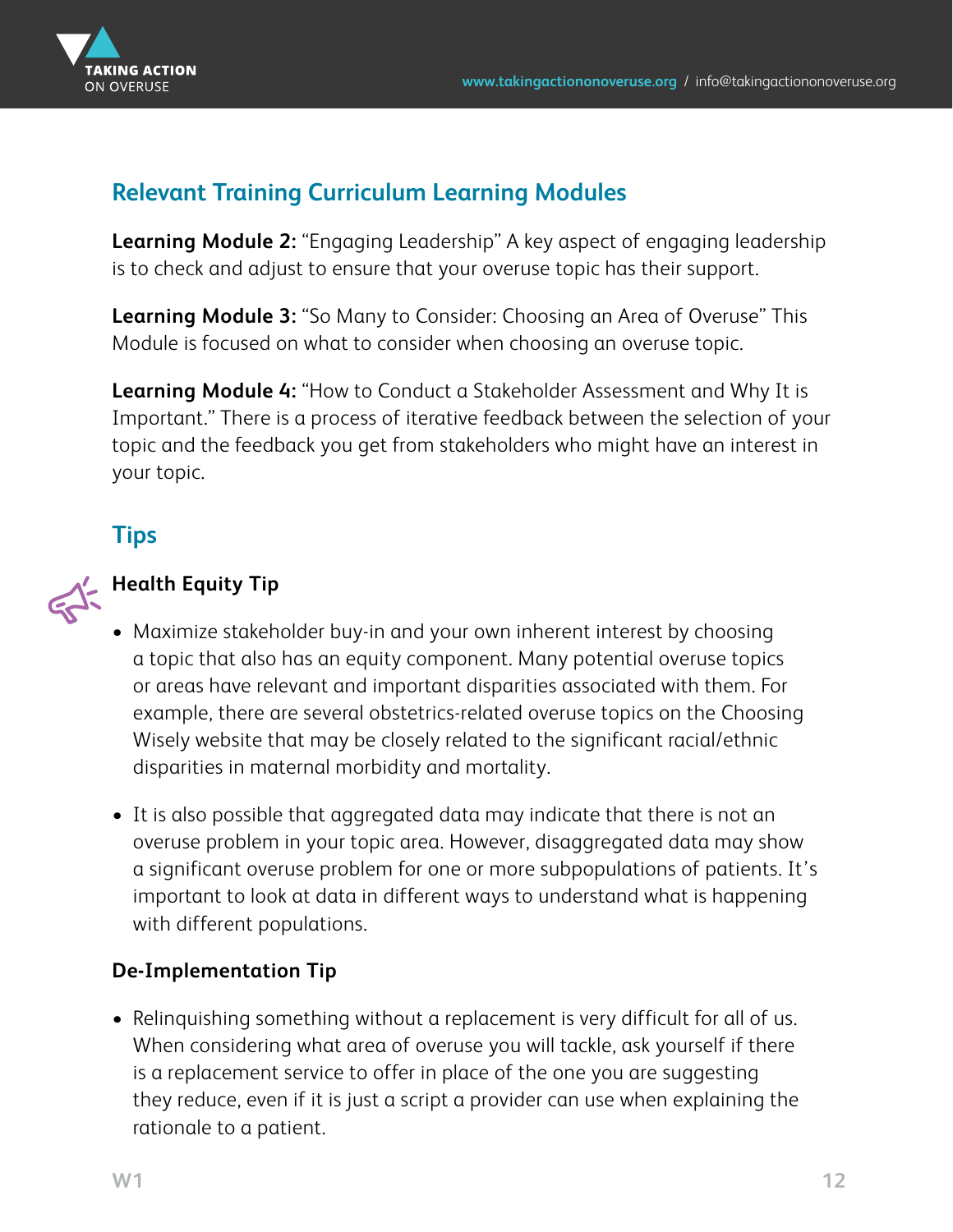

#### **B. Case Study: Leslie Dunlap, RWJF Clinical Value Champion Fellow**

As a newer clinician and one completely new to research, Leslie attended the Value Champions initial meeting brimming with ideas on improving patient care at her institution. However, she learned shortly after returning to New Mexico that picking a topic was a more difficult task than she originally anticipated.

Leslie works in the limb salvage department and was worried about the postoperative use of opioids, particularly in her neuropathy patients. After digging into the data, Leslie found that while opioids might be an issue nationally, there wasn't a local problem for patients with neuropathy. Another topic she had been considering was MRIs for osteomyelitis, particularly in patients who had already had simple radiographs. After a quick review of data, MRI's seemed to be an area for potential improvement.

Leslie had begun to reach out to stakeholders who could help her implement an overuse project, and one was a newly appointed Director of High Value Care. When she discussed the MRI idea with her colleague, she learned a lot about the organizational culture. Certain sections of the radiology department were less supportive of quality improvement initiatives aimed at reducing imaging. Her colleague counseled that taking on a project which might meet with a lot of resistance might not be the best place to start. She also told Leslie about an institutional priority to reduce C-difficile testing orders.

Leslie decided to switch directions and focus on decreasing antibiotic use for diabetic foot wounds by eliminating antibiotics when not warranted and tailoring antibiotic use for mild or moderate infections. This project aligned with the system's prioritization of C-difficile prevention and allowed Leslie to approach natural allies in the organization working on antibiotic and pharmacy stewardship.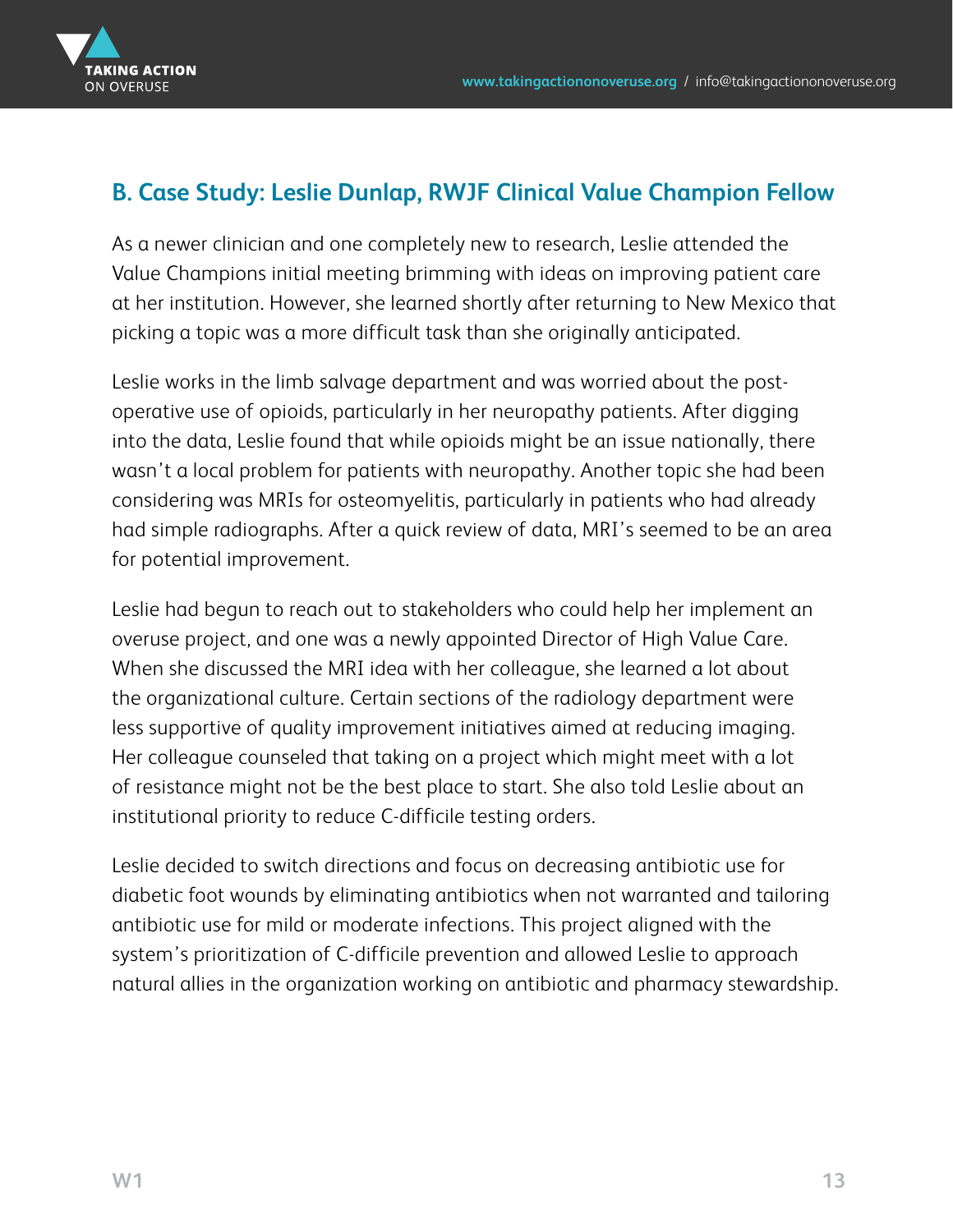

| <b>C. Milestones</b>                                                                                                                                                                            | <b>Date</b><br><b>Completed</b> |
|-------------------------------------------------------------------------------------------------------------------------------------------------------------------------------------------------|---------------------------------|
| 1. Identify potential low value care topic(s) for your setting.                                                                                                                                 |                                 |
| 2. Confirm evidence of overuse in your own setting using data<br>that confirms the extent of overuse.                                                                                           |                                 |
| 3. Evaluate the ability to readily capture data about this topic,<br>including data about potential disparities across populations<br>served and variation in use across providers or settings. |                                 |
| 4. Map your desired topic to the strategic priorities of your<br>organization.                                                                                                                  |                                 |
| 5. Curate literature that provides outside evidence of overuse<br>and potential harm for the low value care topic(s) you<br>identified.                                                         |                                 |
| 6. Ensure your leadership is supportive of a de-implementation<br>project for your proposed topic.                                                                                              |                                 |
| 7. Informally assess opinion leaders about their willingness to<br>engage around your proposed topic.                                                                                           |                                 |
| 8. Evaluate the need for an IRB and initiate as needed (see<br>the IRB decision aid in Tools & Resources).                                                                                      |                                 |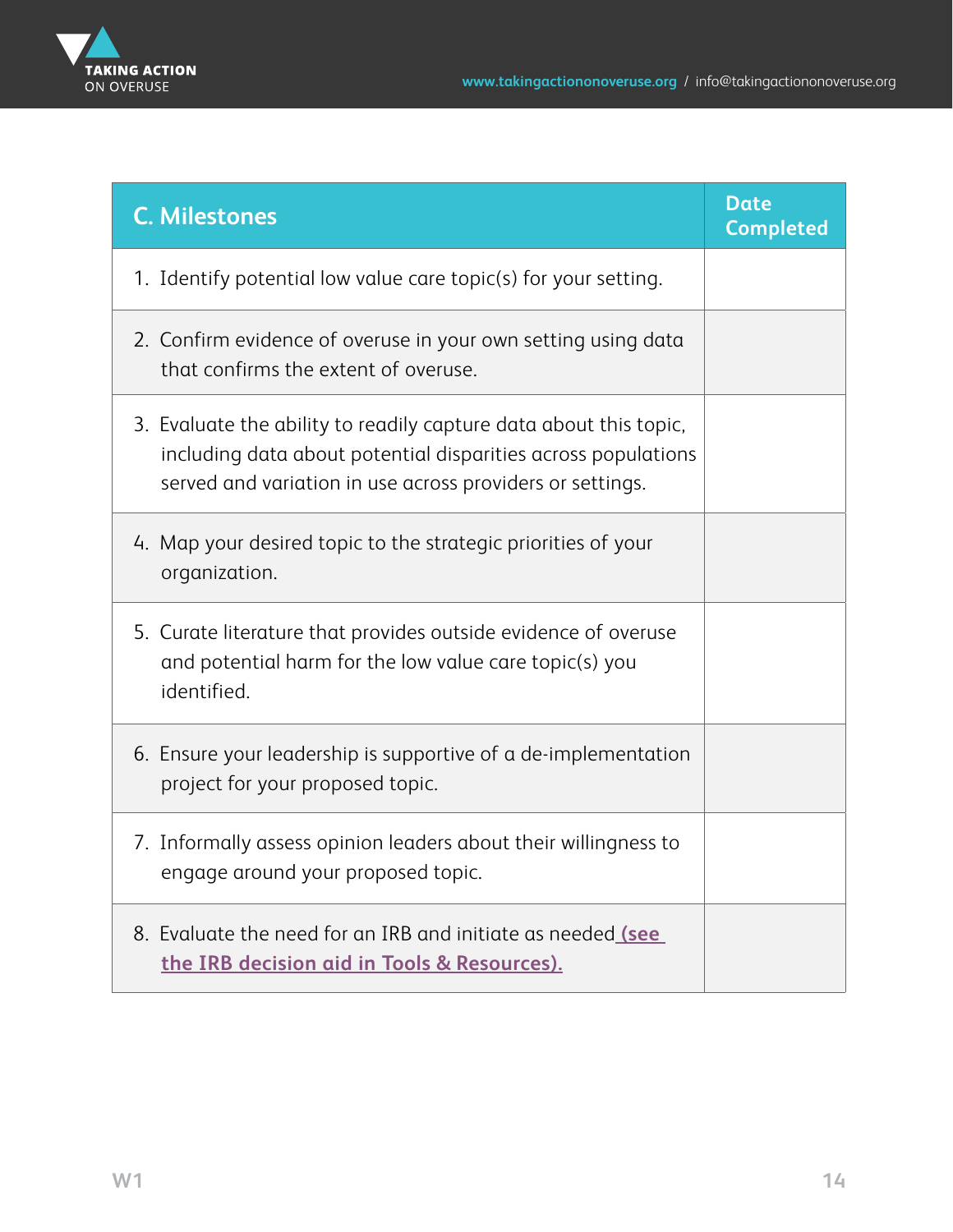

#### **D. To Do List**



**Notes**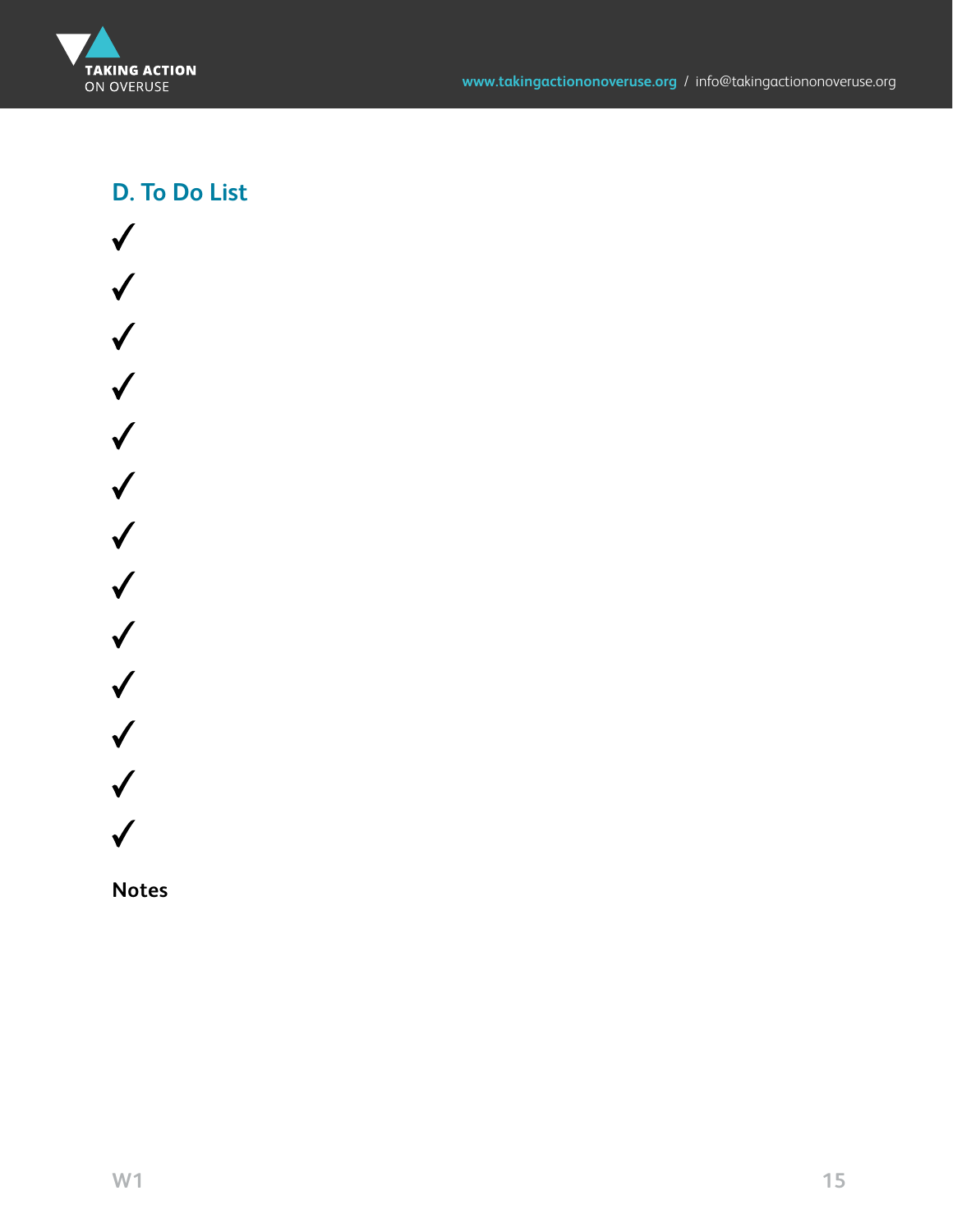

#### **E. Journal Reflections**

1. What additional information do I need to finalize my topic? (e.g. severity of problem, extent of variation, indication that improvement can be accomplished, importance to organization)

2. What are barriers to finalizing my area of overuse to address? What are enablers or facilitators?

3. Does this area of overuse meet all of the criteria for "low-hanging fruit" as defined **[the article by Newman-Toker](https://journals.lww.com/qmhcjournal/Citation/2018/10000/Where_Is_the__Low_Hanging_Fruit__in_Diagnostic.9.aspx)**? Why or why not? (Newman-Toker DE. Where Is the "Low-Hanging Fruit" in Diagnostic Quality and Safety?. Qual Manag Health Care. 2018;27(4):234-236)

4. What prior work has been done on this area of overuse in my setting, and what was the result?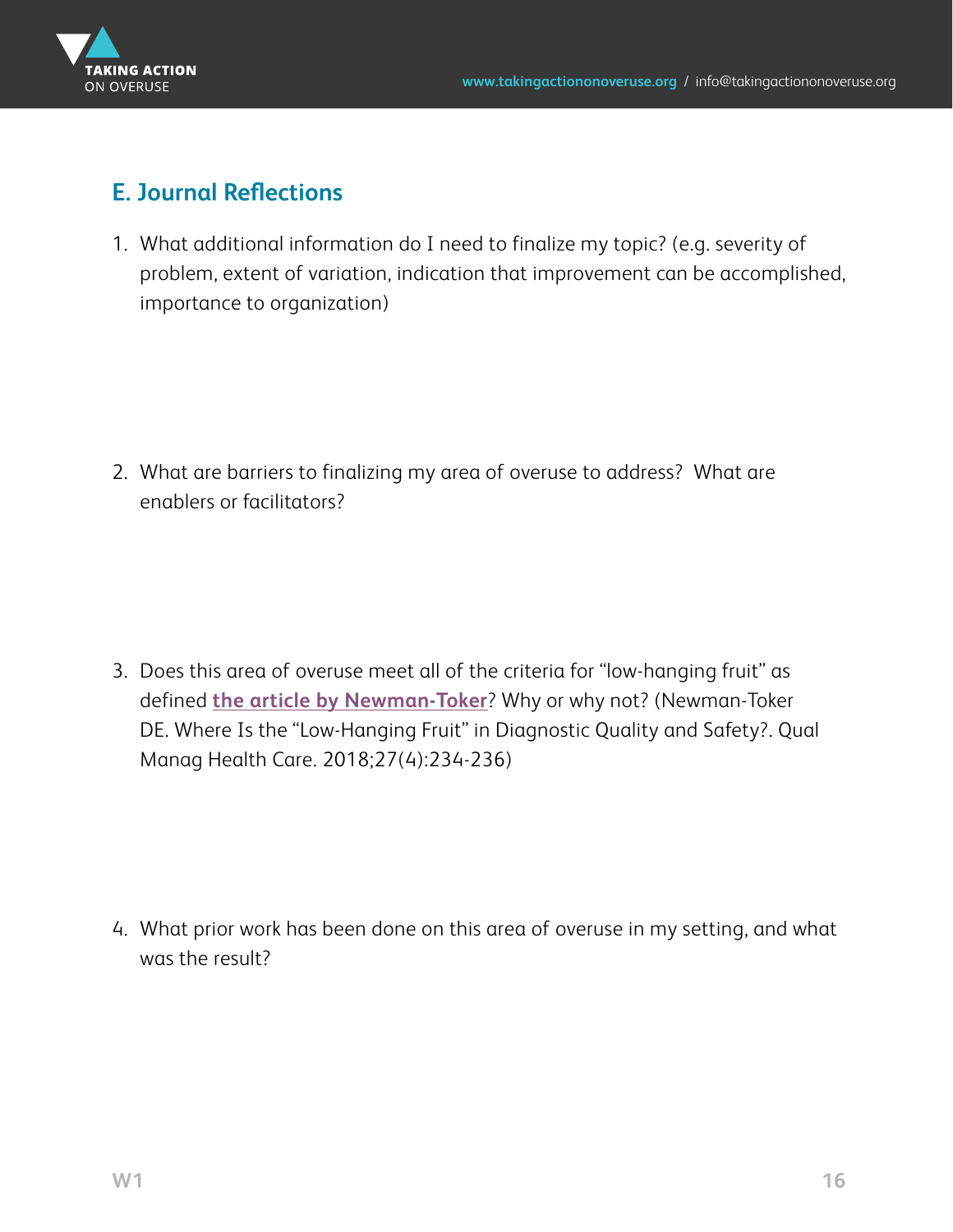

#### **F. Recommended Tools & Resources**

**[Vetting Topics Tool](#page-66-0)**

**[Go-No-Go Exercise](#page-67-0)**

**IRB Decision Aid**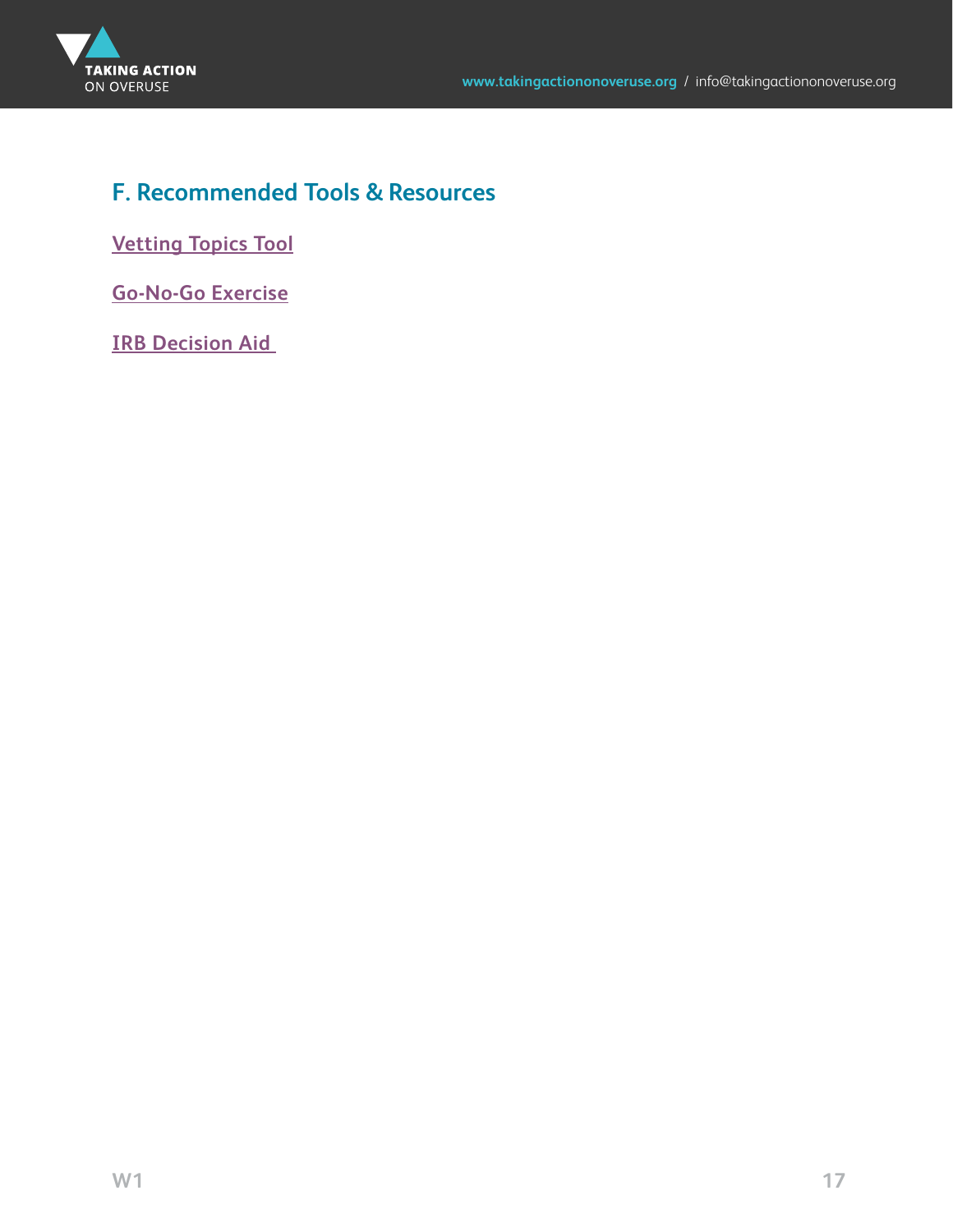<span id="page-17-0"></span>

## **W2 Understand the Project Landscape**

#### **A. Overview**

You've picked your topic. What more do you need to explore? Before beginning, you'll need to learn about the landscape your project will take place in. This is a deeper dive into the processes, roles, responsibilities, and culture of your work setting. At the heart of this phase of work is a Stakeholder Assessment. For this phase, you will want to check your assumptions about how systems work. Understanding the project landscape may necessitate changes to your charter and is likely to add clarity and detail to your plan.

Here are some things to think through for this phase:

#### **What is the Current State?**

Describe how systems work now. Include process maps, key staff, data – anything that helps you understand how the systems that lead to overuse work now. Information on the current state can be used in meetings with stakeholders or leadership to help describe the project.

#### **What will need to change?**

Now that you know about the current systems and who does what, it is time to think about opportunities to make changes. Think about what you learned from your stakeholder assessment. Also use this examination to identify key performance indicators that can help monitor the project progress. These could be process measure and/or outcomes measures.

#### **How much will it cost to make the changes?**

Consider what resources you will need such as time and effort to obtain data and lost revenue from staff training costs as well as any expected changes in revenue and which stakeholders might be impacted by the changes. This can sometimes be done through collaboration with your organizations budget or finance group.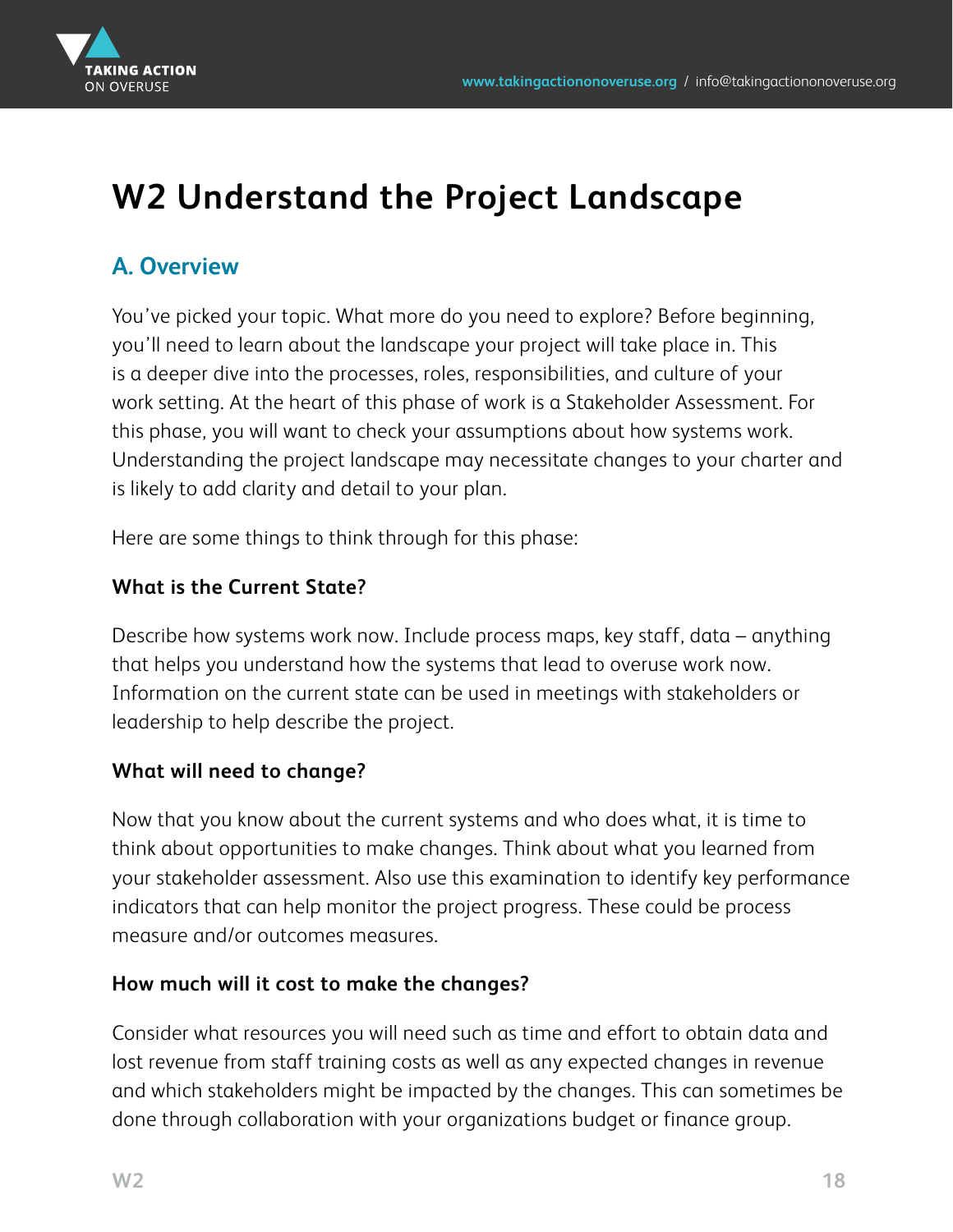

**"Pockets of interest and support might exist [in other departments] and can be discovered and leveraged through relationship building."** 

George Hoke, RWJF Clinical Value Champion Fellow

**"If you can anticipate who might object and what those objections might be, you can position your project from the beginning to address those concerns."** 

—Roberto Diaz del Carpio, RWJF Clinical Value Champion Fellow

**"I just had a very productive meeting with my provider group. We had a really good dialogue about overuse and came up with many anecdotes and personal stories of overuse."** 

—Elizabeth Vossenkemper, RWJF Clinical Value Champion Fellow)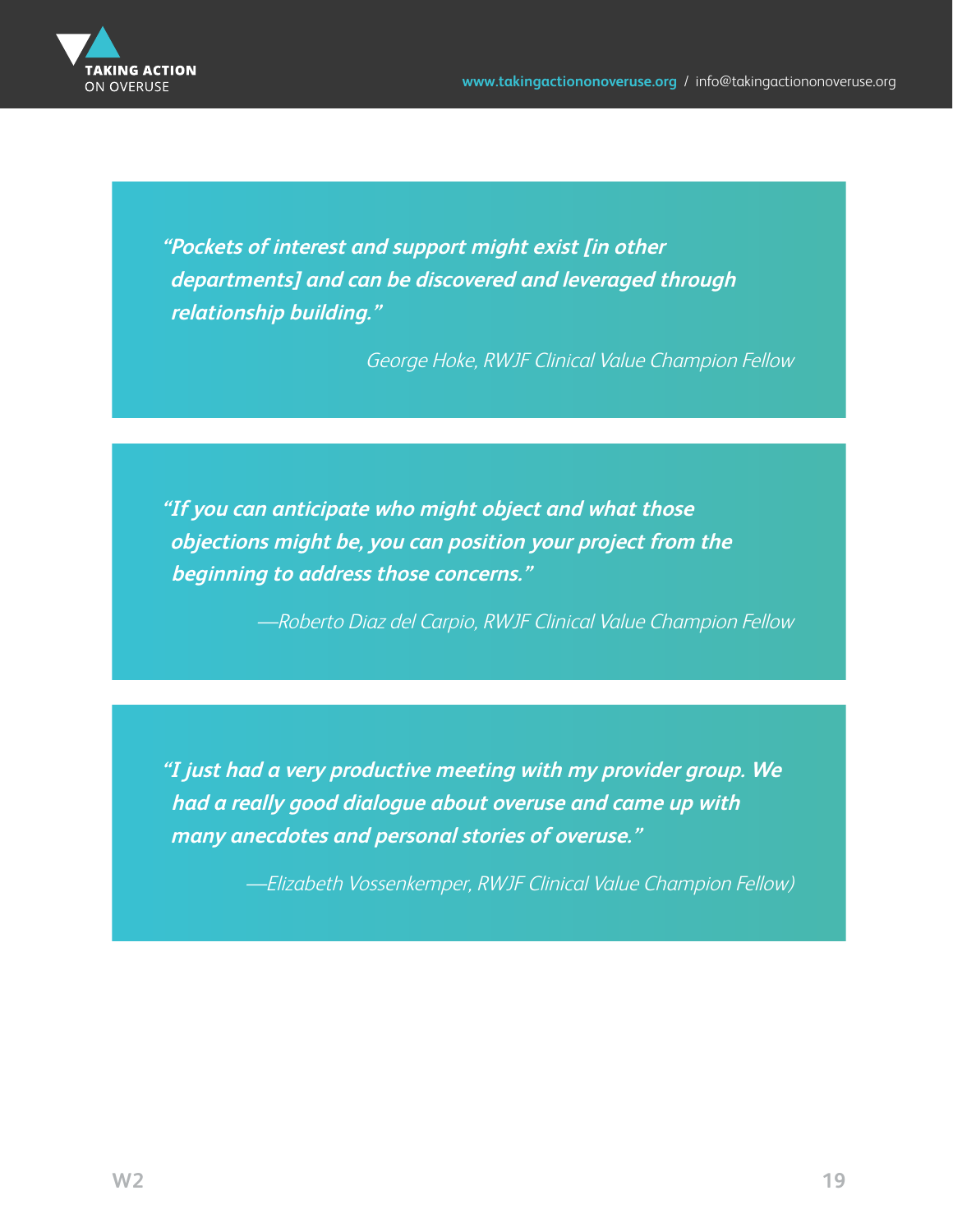

#### **Relevant Training Curriculum Learning Modules**

**Learning Module 2:** "Engaging Leadership" Here you will find six practical tips for engaging your leadership to support your project.

**Learning Module 4:** "How to Conduct a Stakeholder Assessment and Why It is Important." How will you identify, assess and then engage stakeholders, those who will either support or oppose your efforts? Read here to learn more.



**Learning Module 7:** "Incorporating the Patient's Perspective" The patient's voice and perspective can be critical to the success of your project for many reasons. Read here to learn more about how to gain and then leverage what you learn from patents.

#### **Tips**



#### **Health Equity Tip**

- Engage patients from different demographic groups to learn about their perspective when you are gathering information and feedback about your overuse topic and approach to reducing its use. Patients are key stakeholders. Examples include women, men, genderqueer or transgender-identified individuals, people of various races and ethnicities, older people, adolescents/ young adults, patients living in rural and urban areas, and people of various income and education levels.
- Use the Advancing Health Equity Toolkit (see Tools & Resources) to consider how your efforts to address your overused topic/service might differentially impact various patient groups. Consider possible unintended consequences as well.
- Consider whether or not certain patient sub-populations may not only experience overuse of low-value care in your interest area, but also underuse of high value care. Read Helfrich CD, Hartmann CW, et al. Promoting Health Equity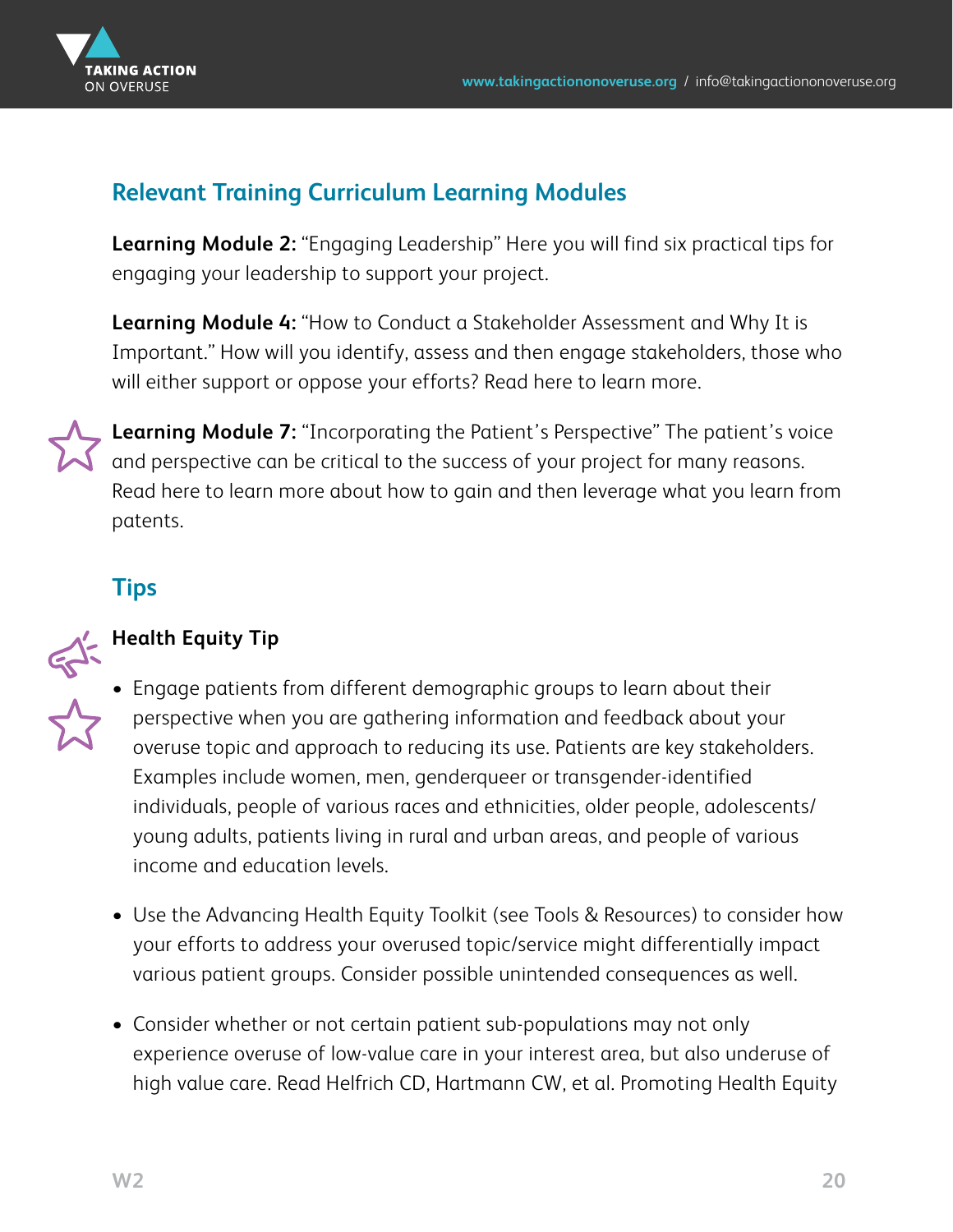

Through De-Implementation Research. Ethn Dis. 2019;29(Suppl 1): 93-96 for more information on this topic.

#### **De-Implementation Tip**

• When exploring of your local environment, don't forget to take stock of where there might be opportunities to engage in a conversation with others about how the potential for harm outweighs benefit: morning report, clinic huddles, monthly case conferences, newsletters, etc. Also look for and elicit stories about patients who were harmed by overuse that you can point to.

After hearing patient stories, a fellow commented: "I think people really could feel that and taste the harm and could really identify similar circumstances where they might have been the culprit of the harm." (Josh Moskovitz, MD, MPH, MBA)

#### **B. Case Study: Lauren Demosthenes, MD, , RWJF Clinical Value Champion Fellow**

- As an OB/GYN, Lauren knew that from her patients that in-person office visits to follow-up on elevated blood pressure during labor and delivery can result in unnecessary stress on new mothers and their newborns, and that transportation costs can create economic hardship for some. She had also read about new technology that allowed new mothers to monitor blood pressure remotely and vastly improve the care experience.
- While there was data supporting remote blood pressure monitoring for new mothers, many of her colleagues thought that the women wanted to come in for an appointment. She started changing the minds of her colleagues with a story she had heard on NPR. The woman featured talked about how transportation was difficult because she and her husband were trying to get by on one car. The woman had a young child at home, and to get a simple blood pressure check, she would need to find and pay for child care. The story was powerful in opening some eyes to the disruption that this simple visit could cause in a new mother's life.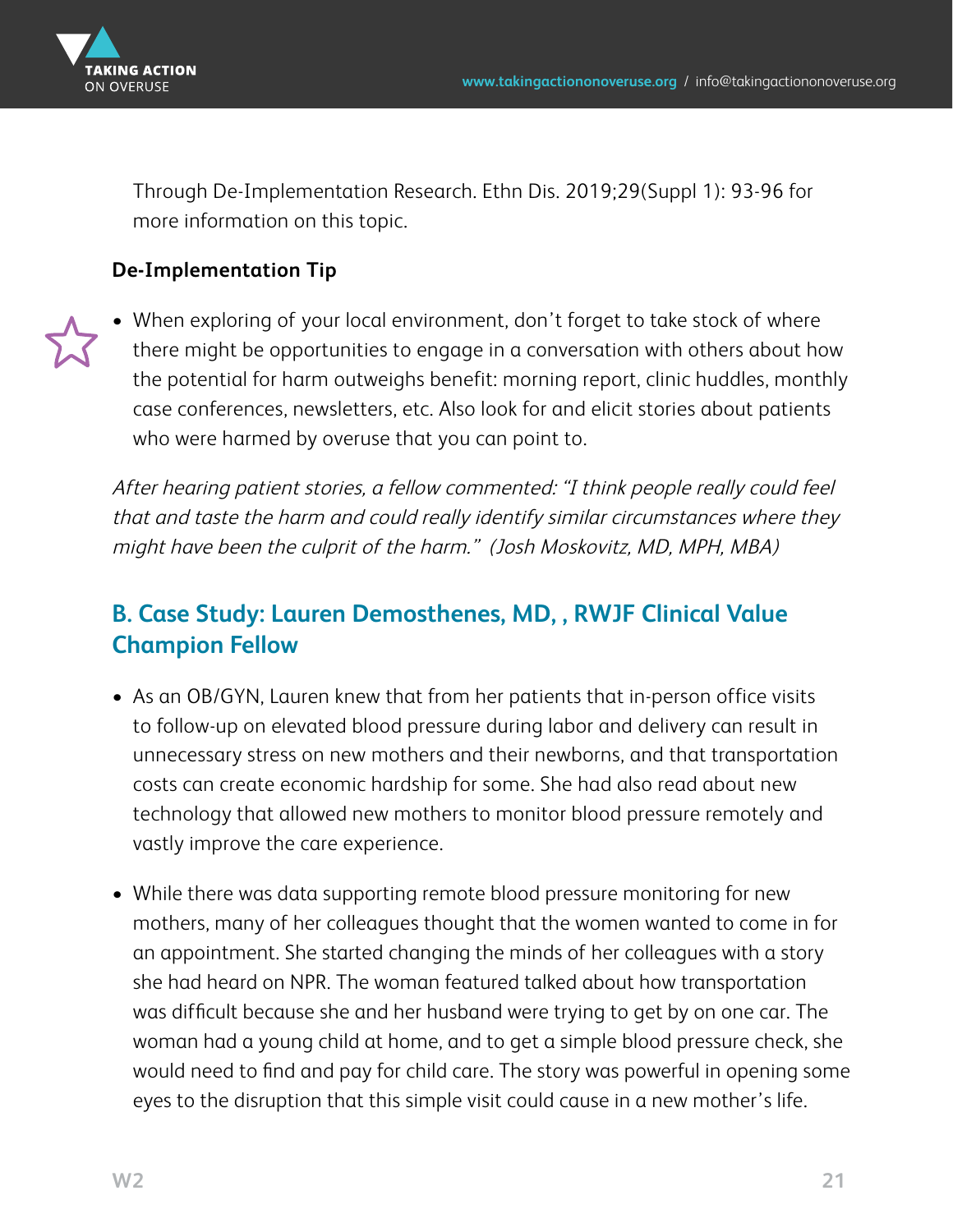

- To show this was also an issue at her institution, Lauren recruited a few students, created a short survey, and asked about 16 women about their preferences for a remote versus in-person appointment after the birth. Fifteen of the 16 women preferred the remote option and shared barriers to coming in person.
	- The stories and survey helped make real the potential harms of the in-person visit and made a compelling case for trying the new technology. Additionally, conducting the survey and implementing this change empowered the patients to voice their preferences and invited them to participate in their care. Finally, having the patient stories and seeing the change in her colleagues when they heard the stories and saw the data helped give Lauren the confidence in her conviction when she encounters naysayers.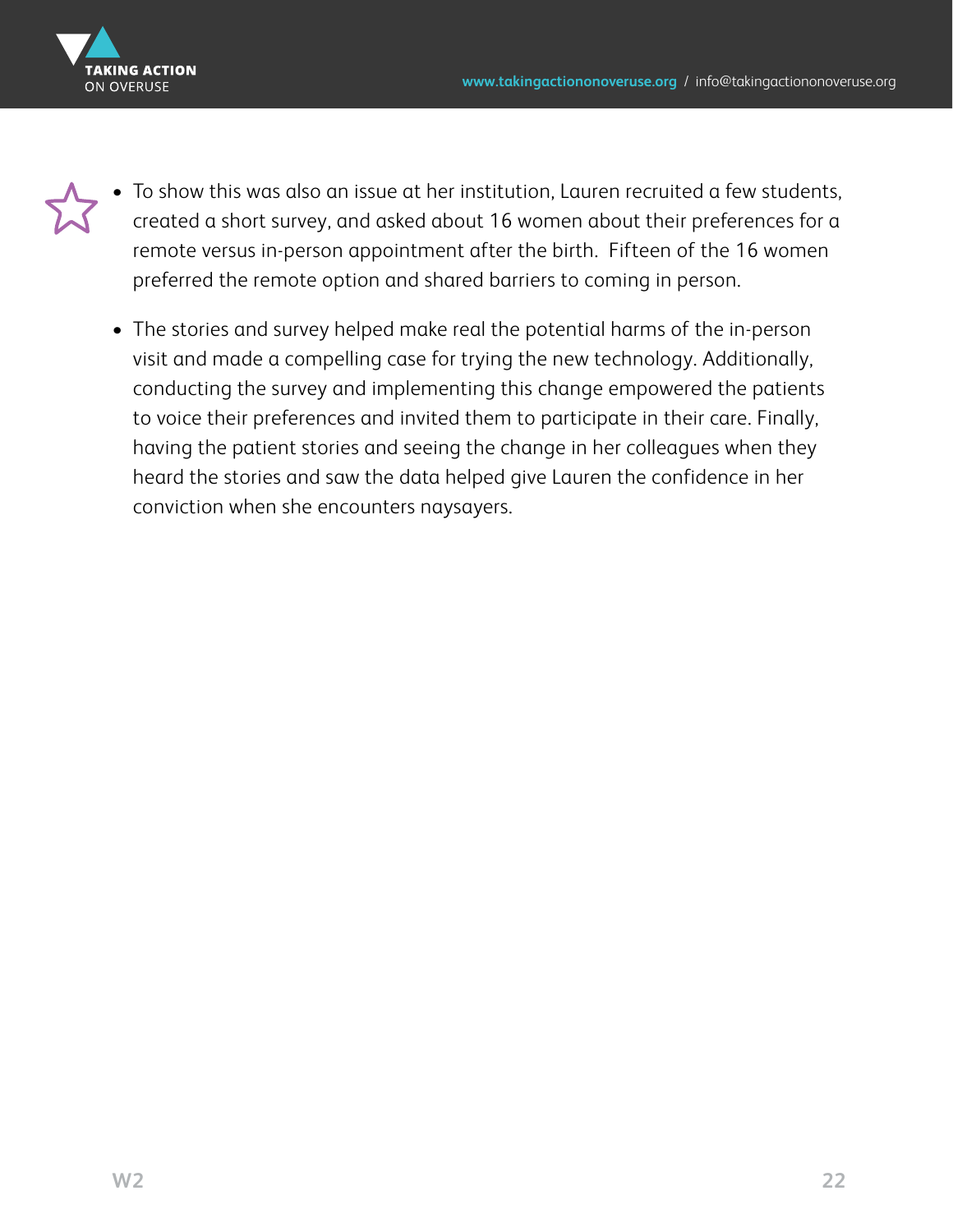

| <b>C. Milestones</b>                                                                                                                                                                                                                                                           | <b>Date</b><br><b>Completed</b> |
|--------------------------------------------------------------------------------------------------------------------------------------------------------------------------------------------------------------------------------------------------------------------------------|---------------------------------|
| 1. Map the systems, workflows, and staff roles that will be<br>touched by your overuse project.                                                                                                                                                                                |                                 |
| 2. Complete your stakeholder analysis to include others that<br>you want to engage in the project. These should include<br>staff that currently do the work, leaders, and patients<br>and their families. Stakeholders may also include other<br>departments or the community. |                                 |
| 3. Identify the key decision points within processes that will<br>facilitate change.                                                                                                                                                                                           |                                 |
| 4. Estimate what resources (financial support, materials,<br>political, etc.) you will need and secure approval from<br>leaders.                                                                                                                                               |                                 |
| 5. Establish linkages with existing resources in your<br>organization. Information technology and quality<br>improvement teams are often helpful.                                                                                                                              |                                 |
| 6. Describe a set of potential unintended adverse<br>consequences of changing current systems, including on<br>different population segments, and build in processes to<br>ensure that health disparities are addressed.                                                       |                                 |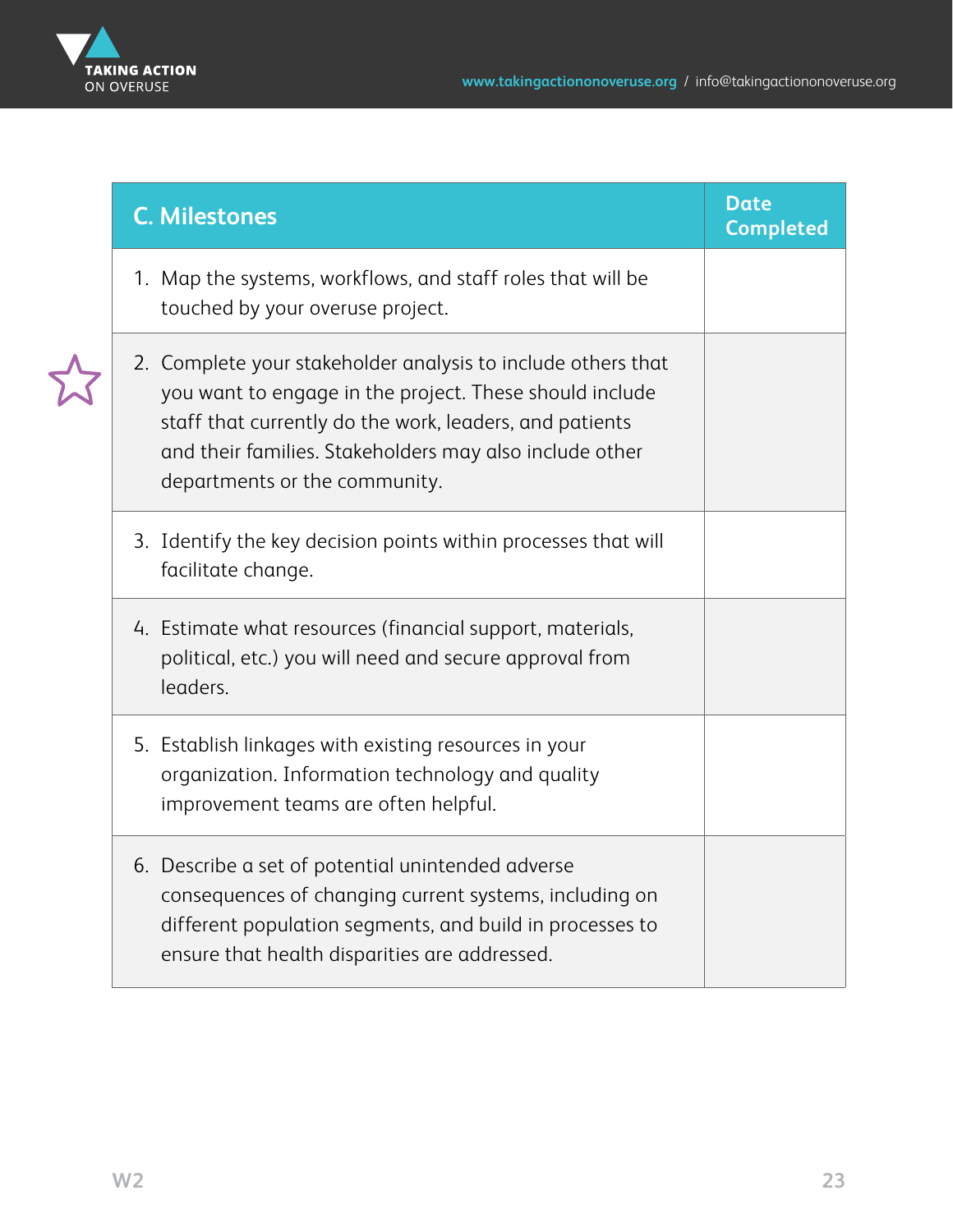

**D. To Do List**

 $\checkmark$  $\checkmark$  $\checkmark$  $\checkmark$  $\checkmark$  $\checkmark$  $\checkmark$  $\checkmark$ 

#### **Suggested To Do Items**

Use the Advancing Health Equities Toolkit

Complete a Stakeholder Analysis

**Notes**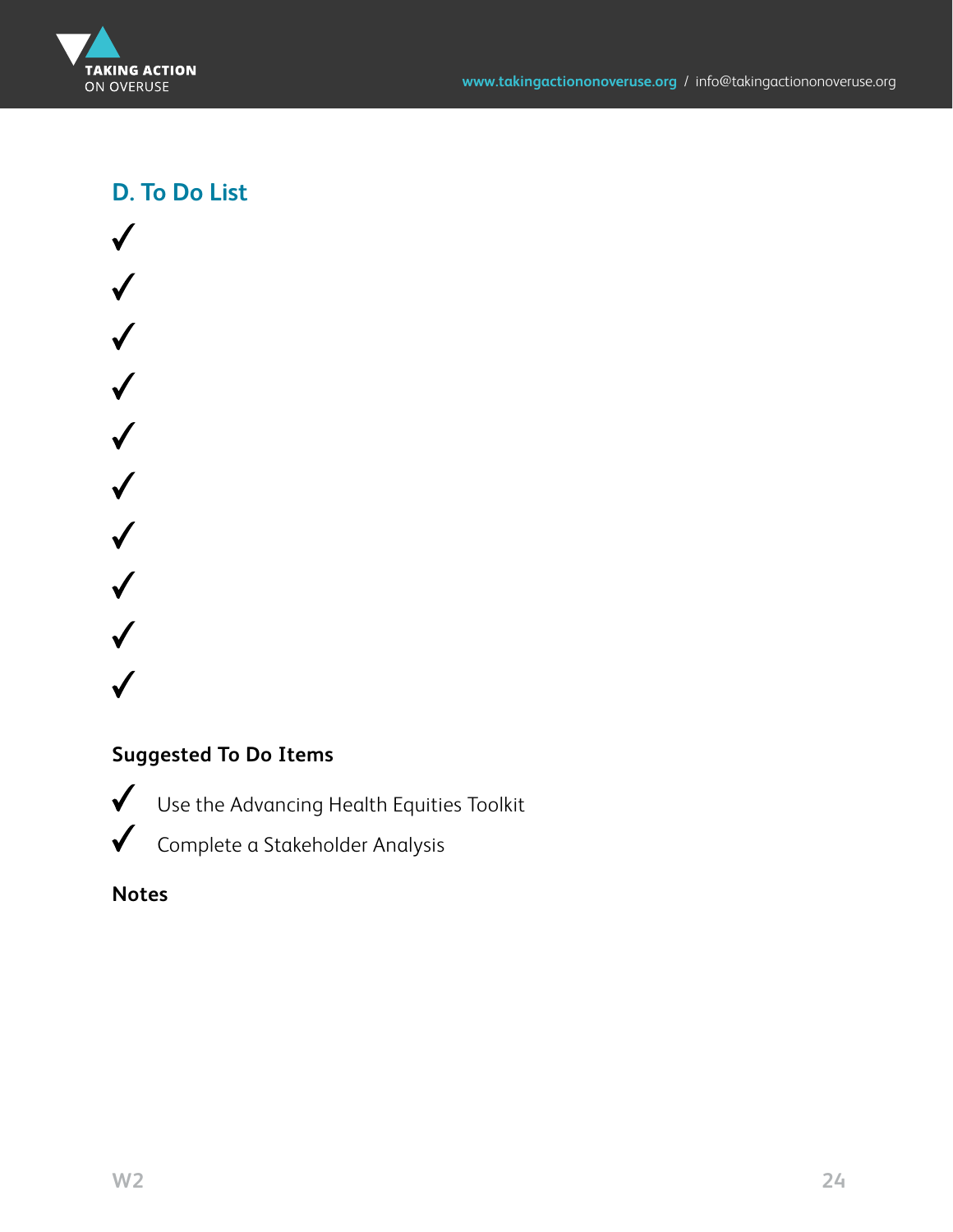

#### **E. Journal Reflections**

1. Consider the financial implications of the project. Who will be affected, positively or negatively, by my project and why? Think about patients, the clinic/hospital, radiology, lab, insurer, other providers, other departments, etc.

2. Are there any projects I can build on? Are there projects I can align with or complement that are already happening and are funded/supported?

3. What are the budget requirements for this project, and where could the money come from for it?

4. Will there be significant impact on staffing needs or roles and responsibilities? What about changes in routines? How can I navigate those changes?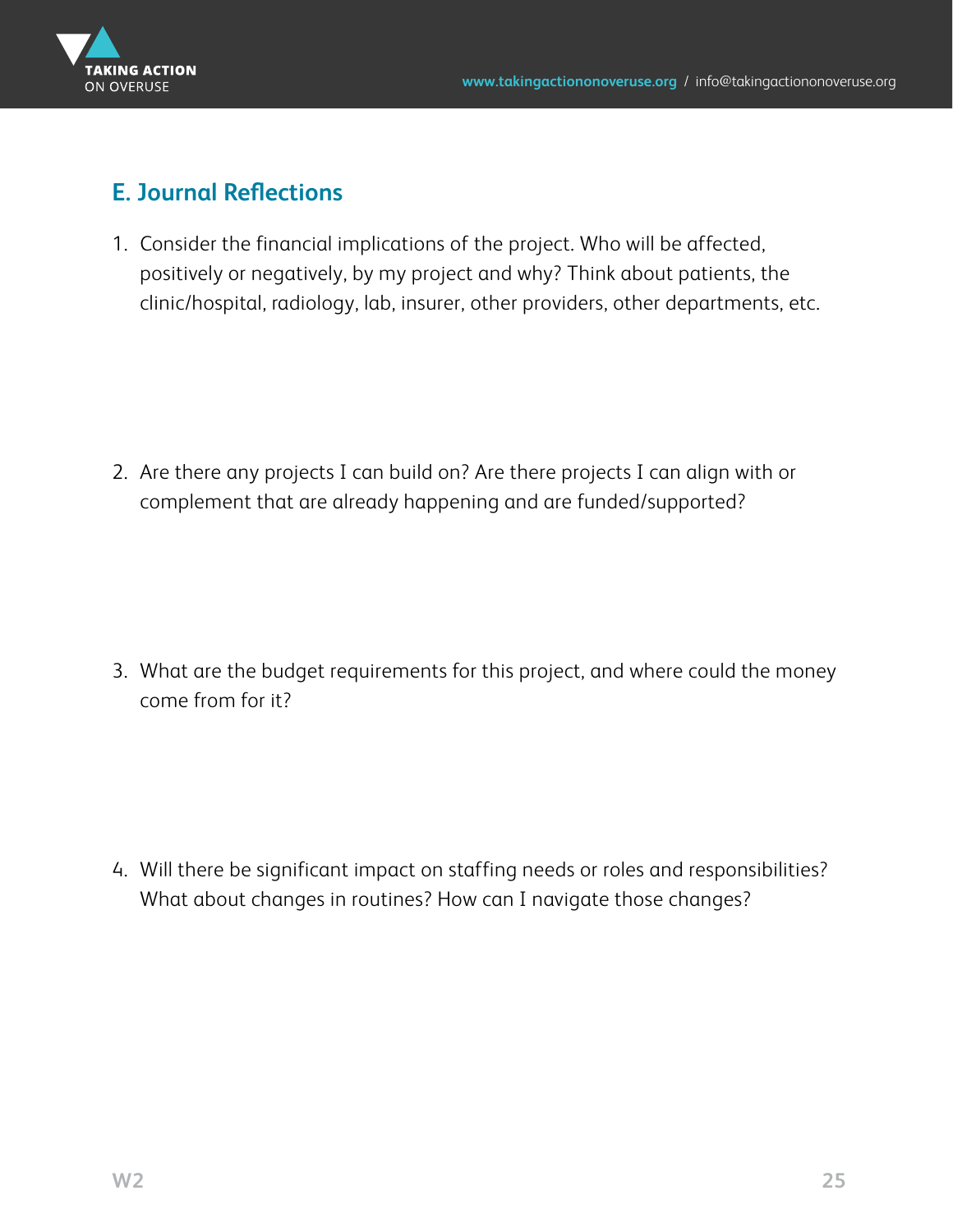

5. What QI expertise exists in my organization, and how can I access it for this project?

6. How have I included diverse patient voices/perspectives? How have they informed my plans?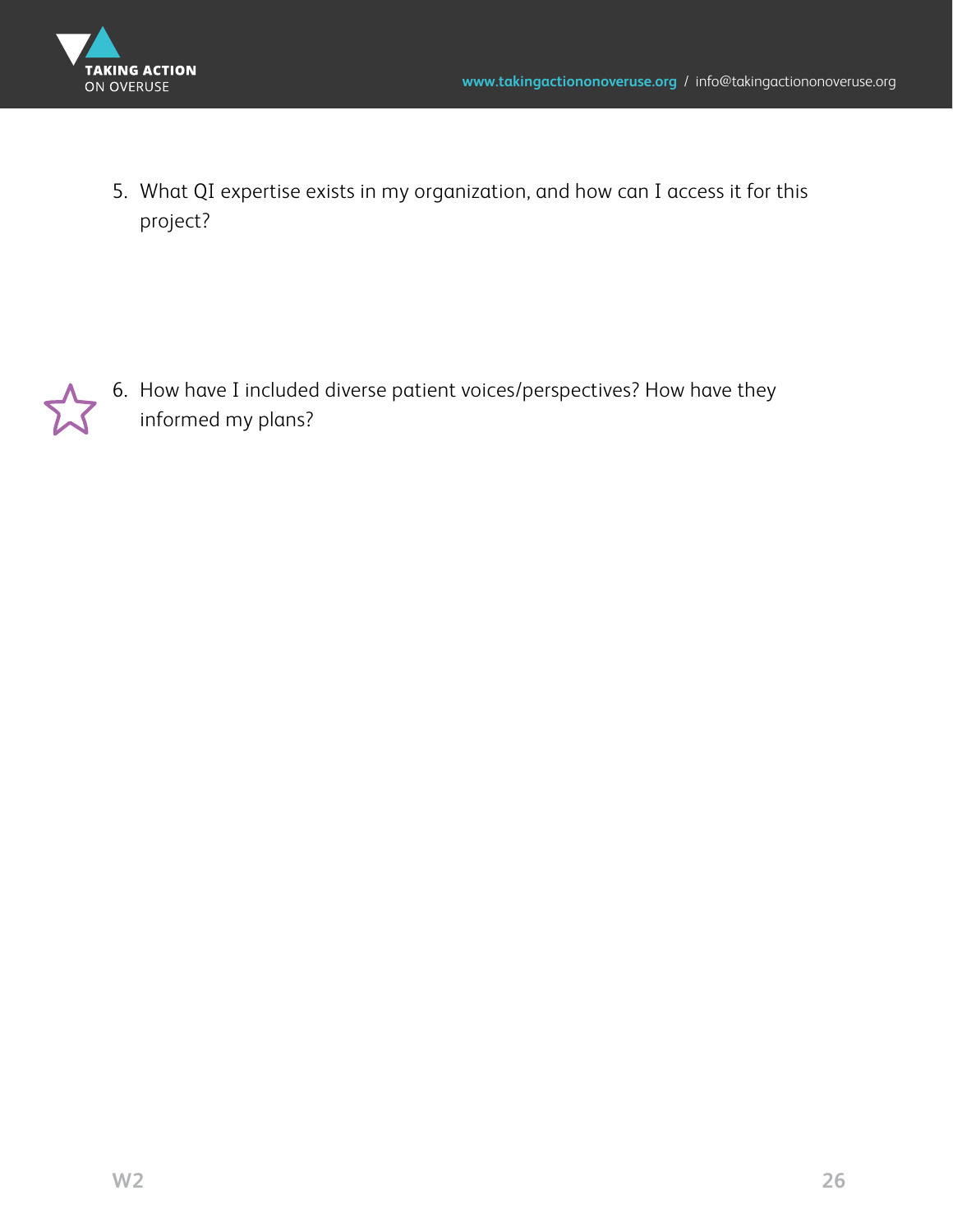

#### **F. Recommended Tools & Resources**

**[Stakeholder Assessment and Engagement Tool](#page-68-0)**

**[Advancing Health Equity Toolkit](#page-71-0)**

**[Getting Feedback from Members](#page-71-0)**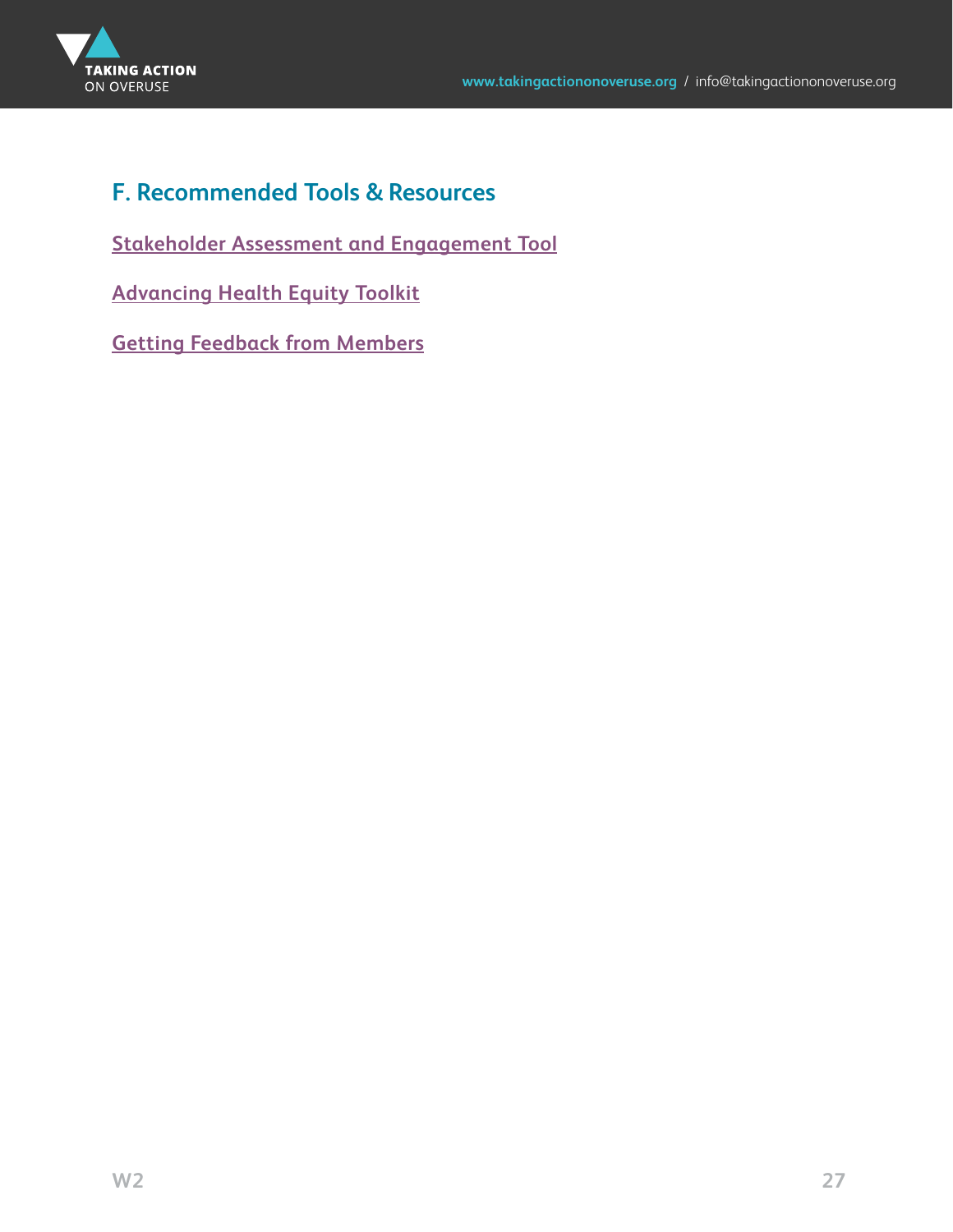<span id="page-27-0"></span>

## **W3 Obtain Data and Select Measures**

#### **A. Overview**

You are planning to make a change. How will you know that the changes you make lead to the outcome you want. First, you will want to confirm that significant overuse is occurring. Then, consider what data would demonstrate that you are making progress toward reducing overuse. You should also consider potential unintended consequences and use data to monitor for them. However, don't underestimate the challenge of obtaining data. You may need to consider unconventional sources of data, different ways of measuring your area of overuse, or even collecting your own data.

The scope of the change also should be considered at this stage. Some projects include an entire organization while others are focused one site or department and others may start with just one provider champion. When determining your scope, you will need to assess the changes you want to make and the resources needed to make those changes. When in doubt, start smaller.

Finally, design a process to systematically collect, report and manage the data. Data analysis will be integral to your change process and help you make sure you are on the right path. We recommend you make plans for periodic data collection, data analysis, progress check-ins, and data discussions with your team.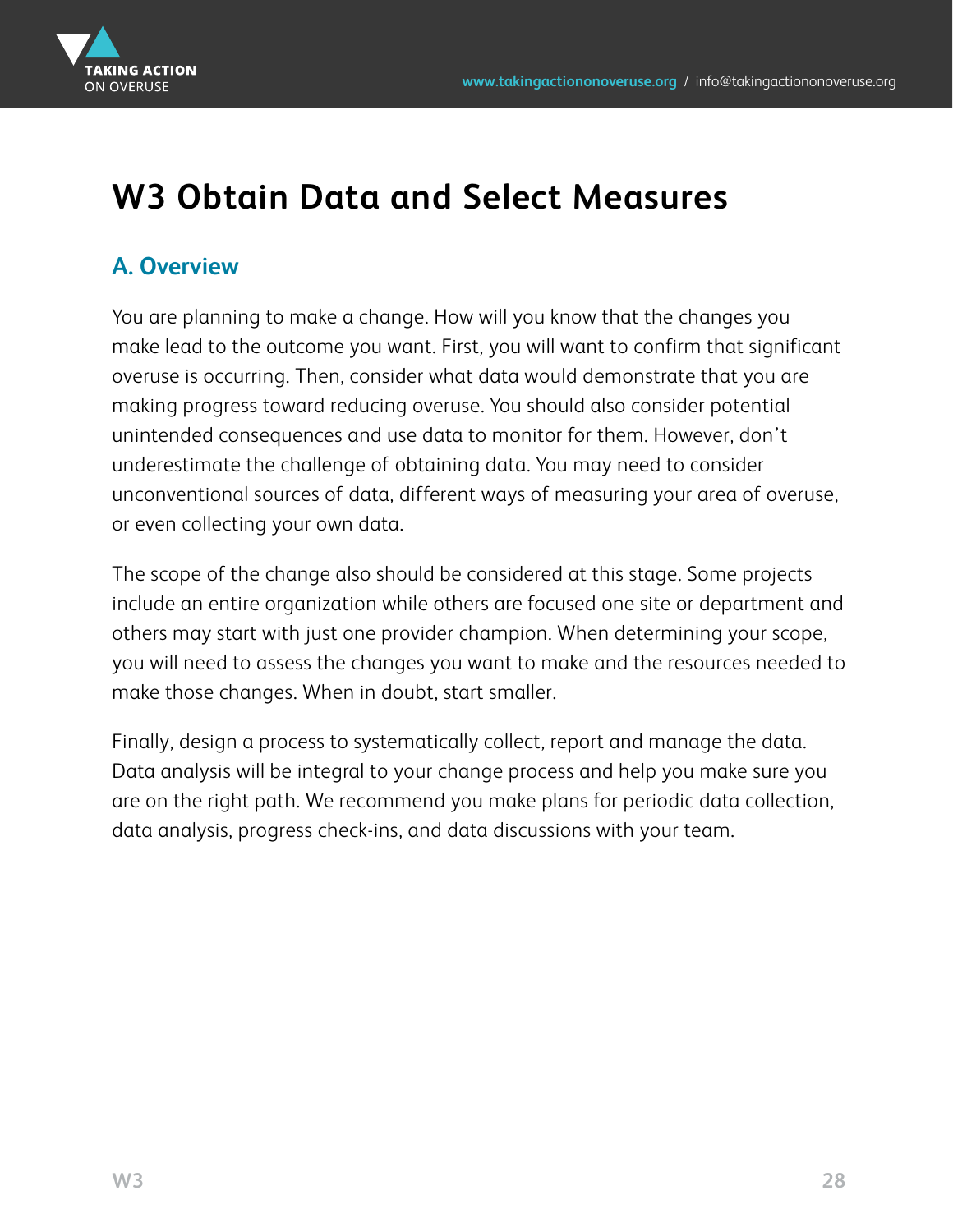

**"While you wait for EHR data it's good to go straight to chart abstraction with the services in question as well as patients with the condition to get an early sense of both the prevalence and nature of the problem."** 

—John Mafi, RWJF Clinical Value Champion Faculty



**"Collecting qualitative data is just as important as quantitative data. It speaks to the clinician and patient experience, as well as the drivers of overuse. Once we had our baseline data we started to add data discussions to all of our meetings, and began to add stories from patients as well."** 

—Elizabeth Vossenkemper, RWJF Clinical Value Champion Fellow

#### **Relevant Training Curriculum Learning Modules**

**Learning Module 7:** "Data and Measures" Here you will find examples of how to be flexible in your approach to obtaining data and measures, and what you need to consider when developing data and measures.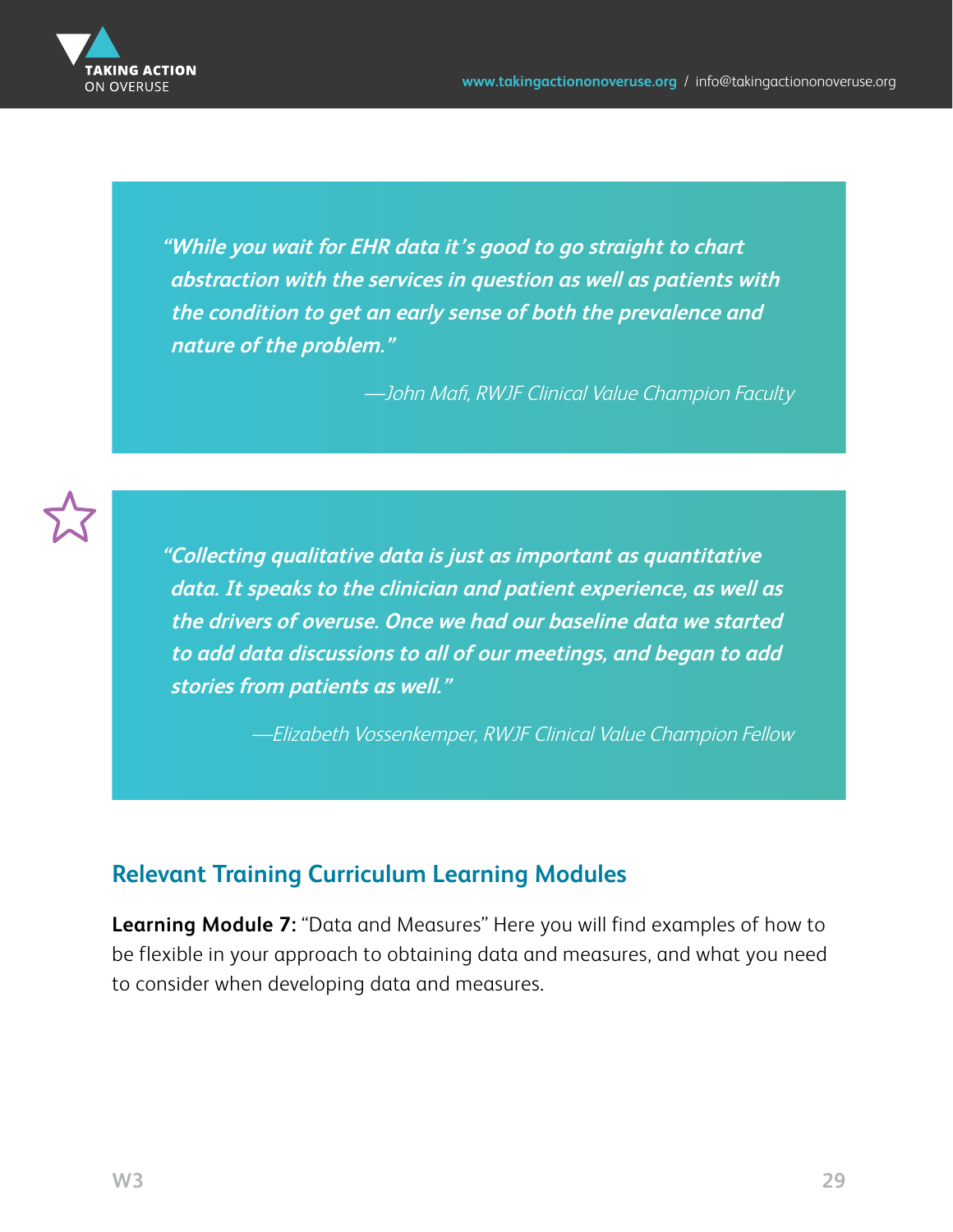

#### **Tips**

#### **Health Equity Tip**

- 
- If possible, stratify your overuse measure(s) by key patient demographics including: race, ethnicity, sexual orientation, gender identity, age, payer status/ socio-economic status, sex, and/or other key demographics to identify inequities in your overuse data.
	- Consider balancing measures and stratify them by key patient demographics. Balancing measures are measures that might be unintentionally impacted by efforts to de-implement a service.

#### **De-Implementation Tip**

• Data on overused services can be hard to find. Rather than spending weeks or months waiting for data reports from your EHR or health IT department, start your project with a series of chart audits (perhaps just 10 random charts per week or per month) to document the overuse and the circumstances behind it. Not only will you gain some remarkable insights but presenting this data monthly to your colleagues can stimulate the types of conversations you want to have happen.

#### **B. Case Study: Joshua Moskovitz, , RWJF Clinical Value Champion Fellow**

As medical director of an inner-city emergency department, Josh was acutely aware of the impact of obtaining unnecessary x-rays for patients with acute and chronic low back pain not associated with trauma. It often created significant delays in completing the patient assessment which had an effect on how long other patients waited to be seen.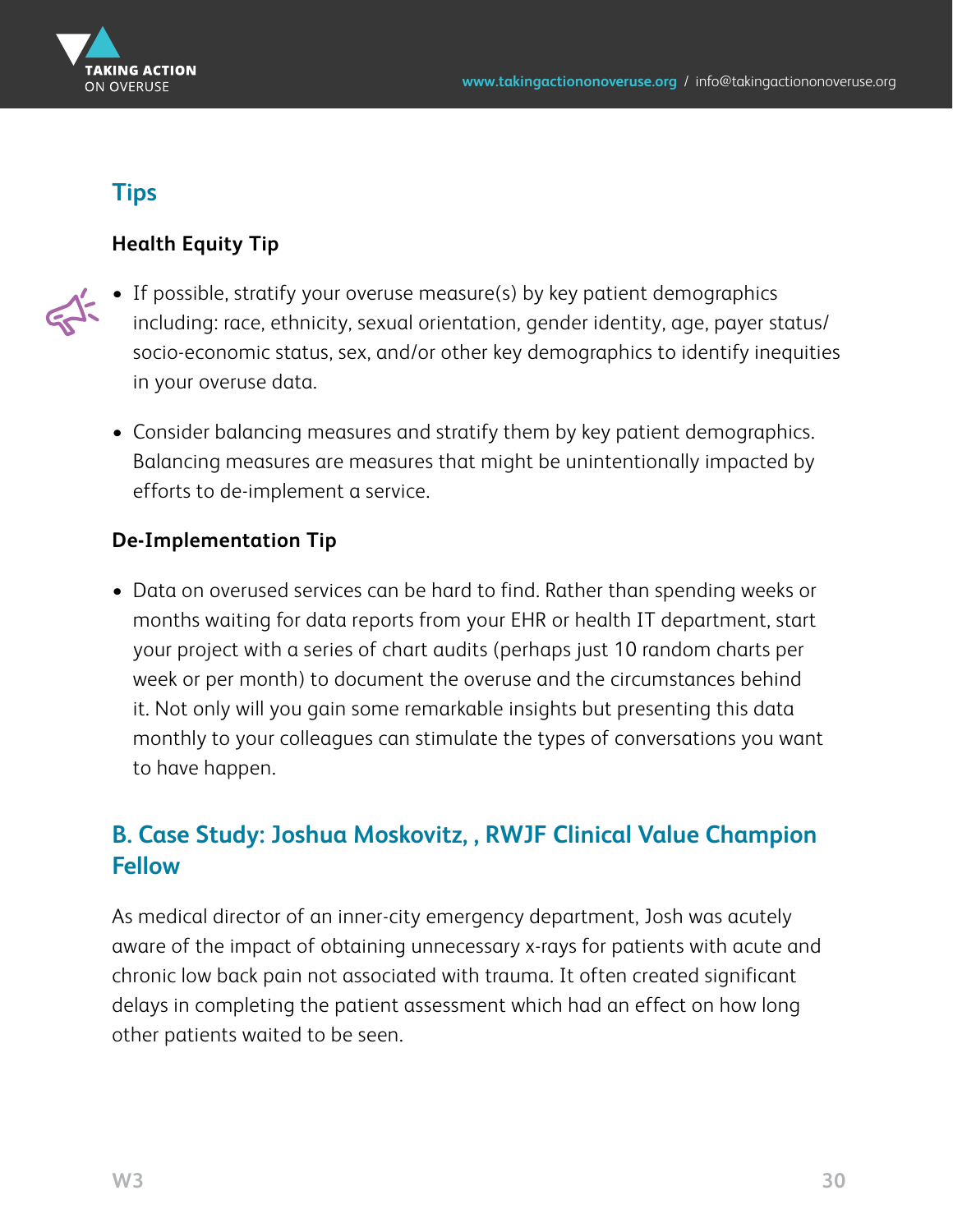

Initially, he planned to just count the volume of x-rays ordered for low back pain each week. However, from his stakeholder assessment, he was aware that some clinicians were concerned that his data and measures include some indicator of 'appropriateness' of the radiograph. With the help of his residents, he identified a set of criteria developed by his specialty society that would assess appropriateness.

Initial efforts to pull data from their health IT system on all imaging tests ordered from his emergency department did not provide enough information to assess appropriateness. In addition, their hospital was migrating to a new electronic medical record system during this time period. One of the residents working with him on the project suggested the new radiology software allowed separation of location of films captured as well as type of imaging. This log included the medical record number, which allowed backtracking for medical indication for the test, along with reviews that could be done to assess appropriateness using the previously identified evidence-based criteria. This radiology database became their primary source of data and they developed measures of both the total number of radiographs ordered for low-back pain as well as the proportion of those tests that met appropriateness criteria.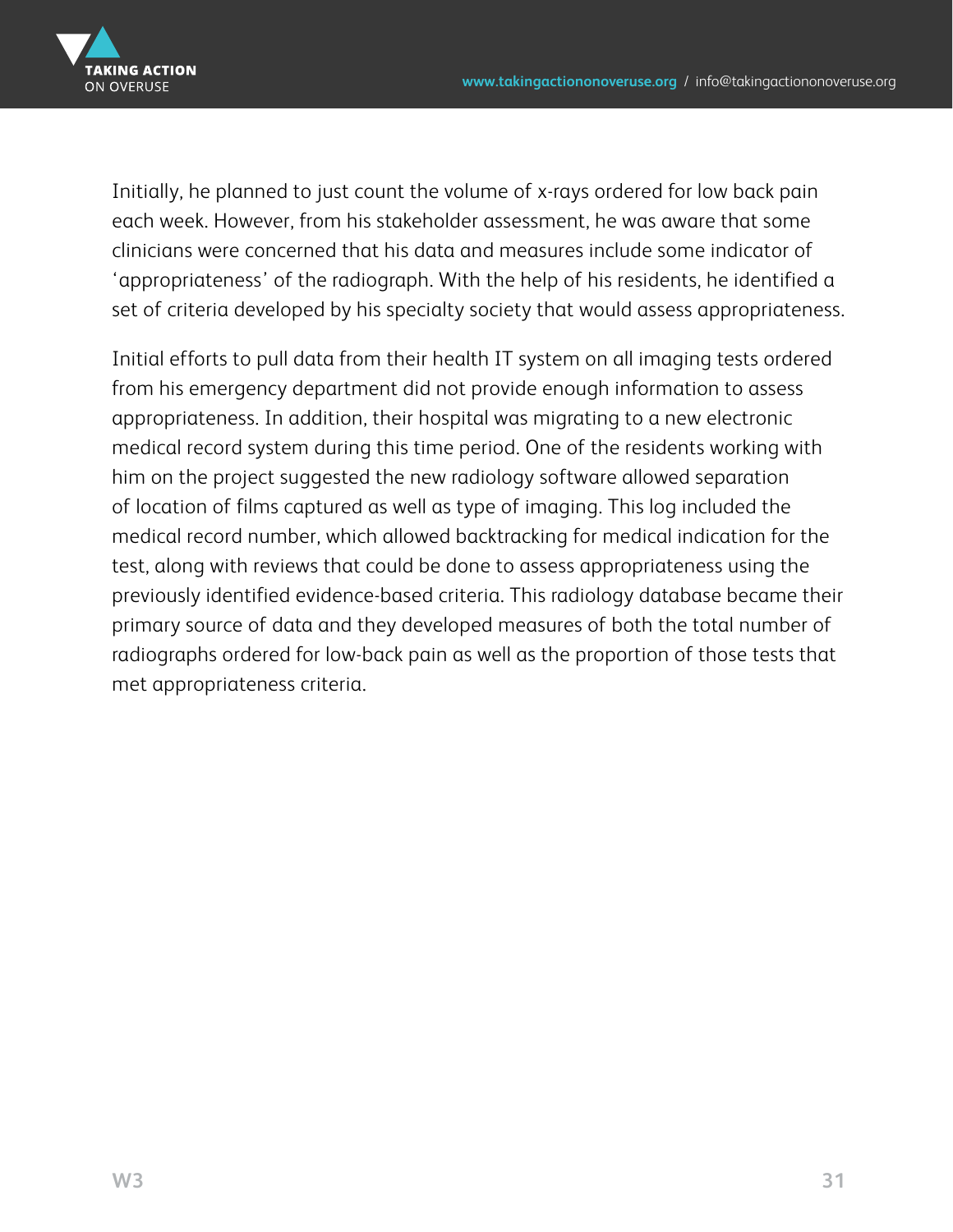

| <b>C. Milestones</b>                                                                                                                 | <b>Date</b><br><b>Completed</b> |
|--------------------------------------------------------------------------------------------------------------------------------------|---------------------------------|
| 1. Identify process, outcome, and balancing measures for your<br>specific project.                                                   |                                 |
| 2. Decide on the scope of the work (and whether it will be a<br>pilot) – individual, team, site/clinic, or organization.             |                                 |
| 3. Engage with Quality Departments or Teams to align your<br>work with existing efforts.                                             |                                 |
| 4. Create a data collection plan (methodology and schedule)<br>for each measure you will track.                                      |                                 |
| 5. Discuss your data collection plan with people who will be<br>involved and amend the plan as needed.                               |                                 |
| 6. Agree on a data collection schedule and the logistics of who<br>should receive data and how often.                                |                                 |
| 7. Establish a methodology for key stakeholders (including<br>IRB as applicable) to review the data at the appropriate<br>intervals. |                                 |
| 8. Link measures reporting to communication strategies with<br>key stakeholders as desired.                                          |                                 |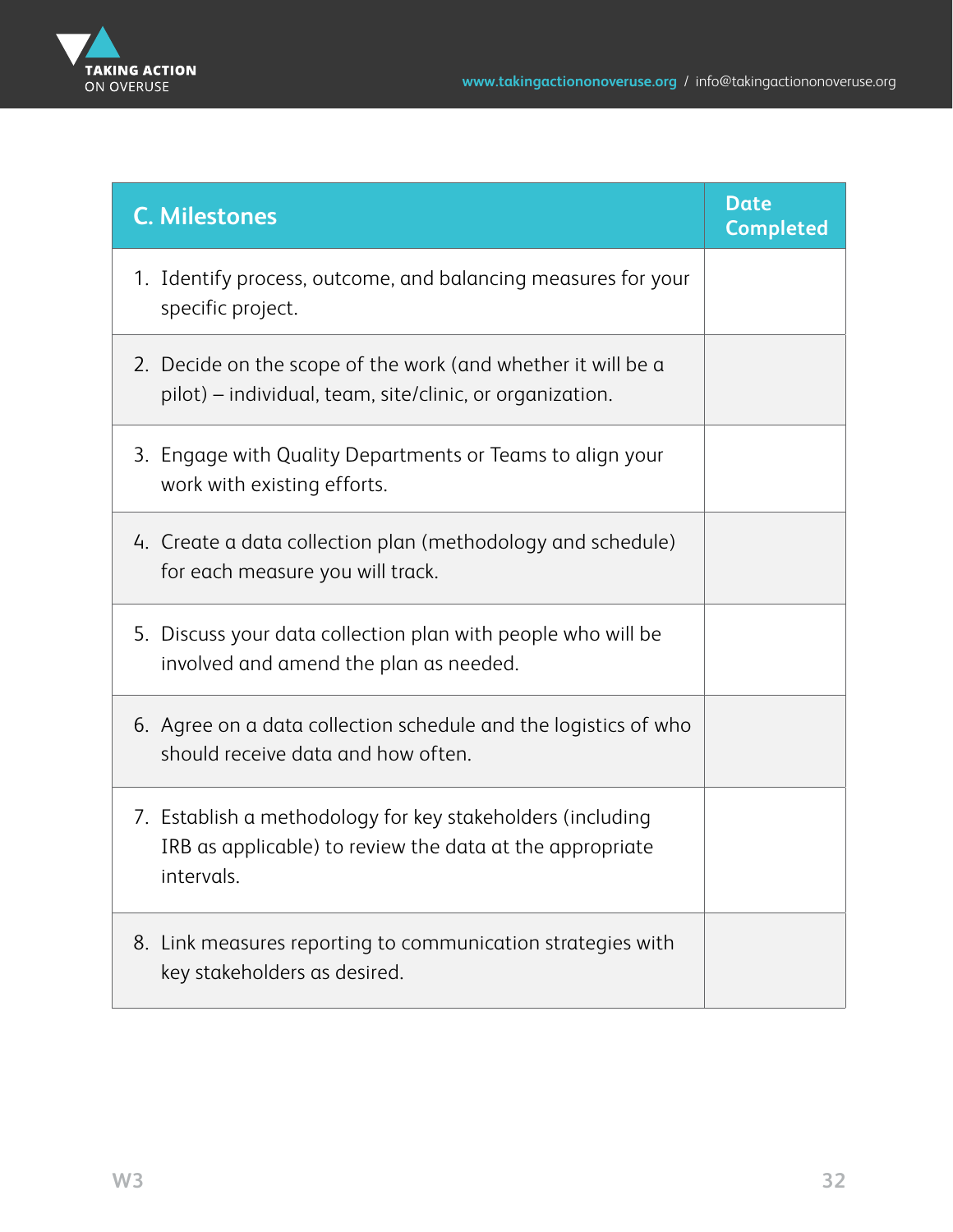

#### **D. To Do List**



**Notes**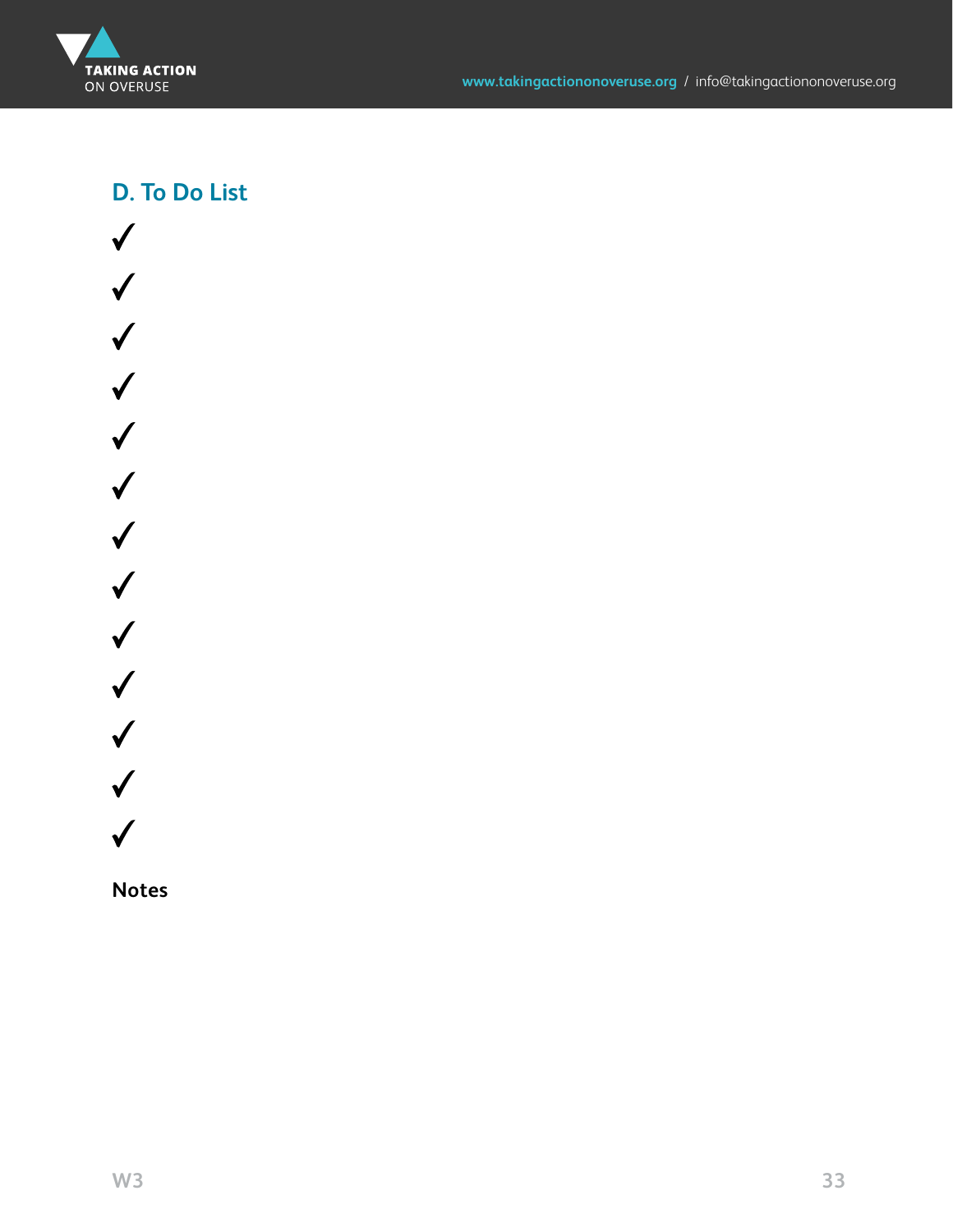

#### **E. Journal Reflections**

1. What measures could I use? Are they available and timely?

2. What programming or data help do I need and who could provide it?

3. How often do I need to measure/collect data?

4. Should I do chart abstractions to validate/support my measures? Why or why not?

5. If my project needs Institutional Review Board review, what are my steps and timeline to accomplish this?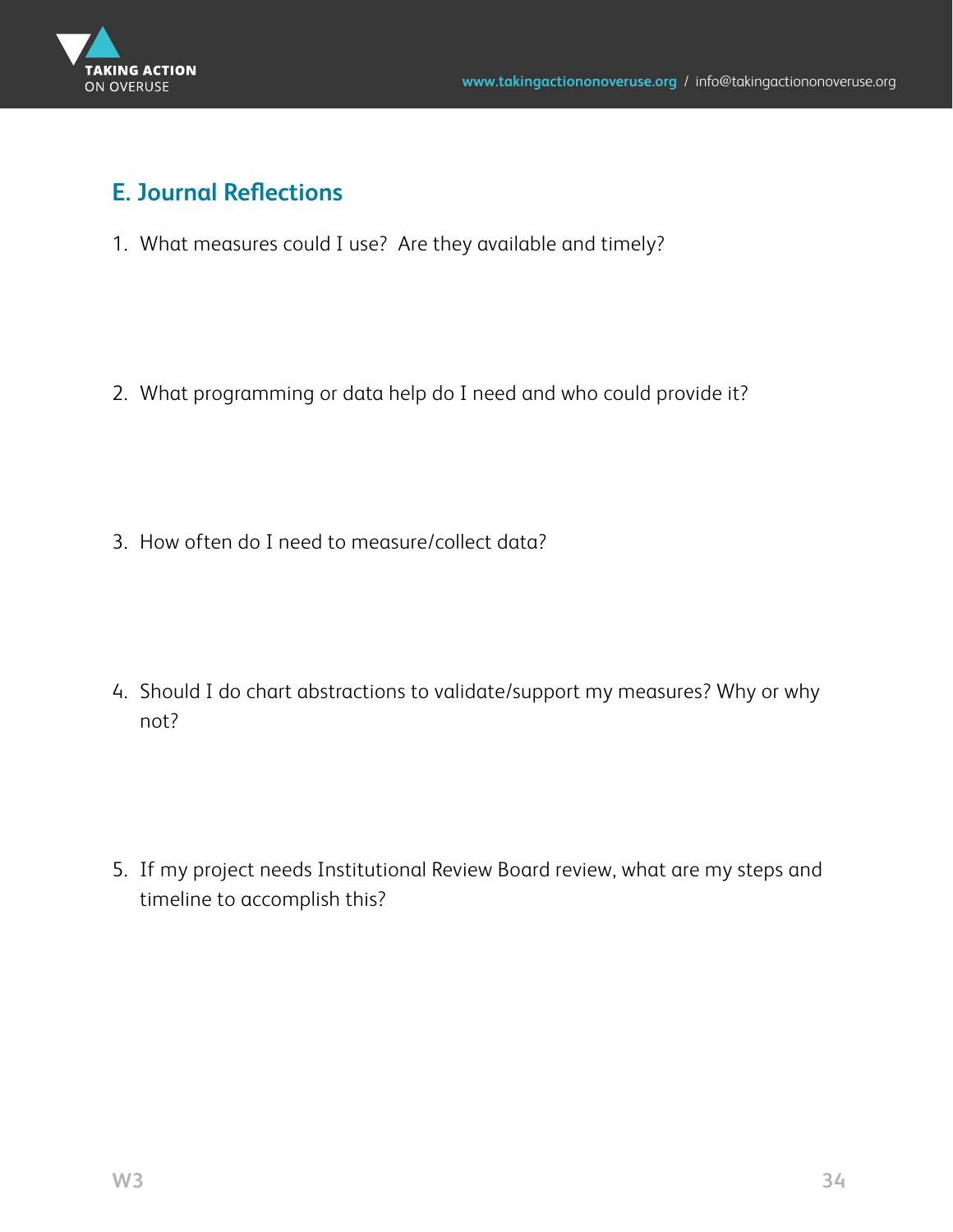

#### **F. Recommended Tools & Resources**

**[Measurement Plan](#page-72-0)** 

**[Run Charts and Control Charts](#page-72-0)**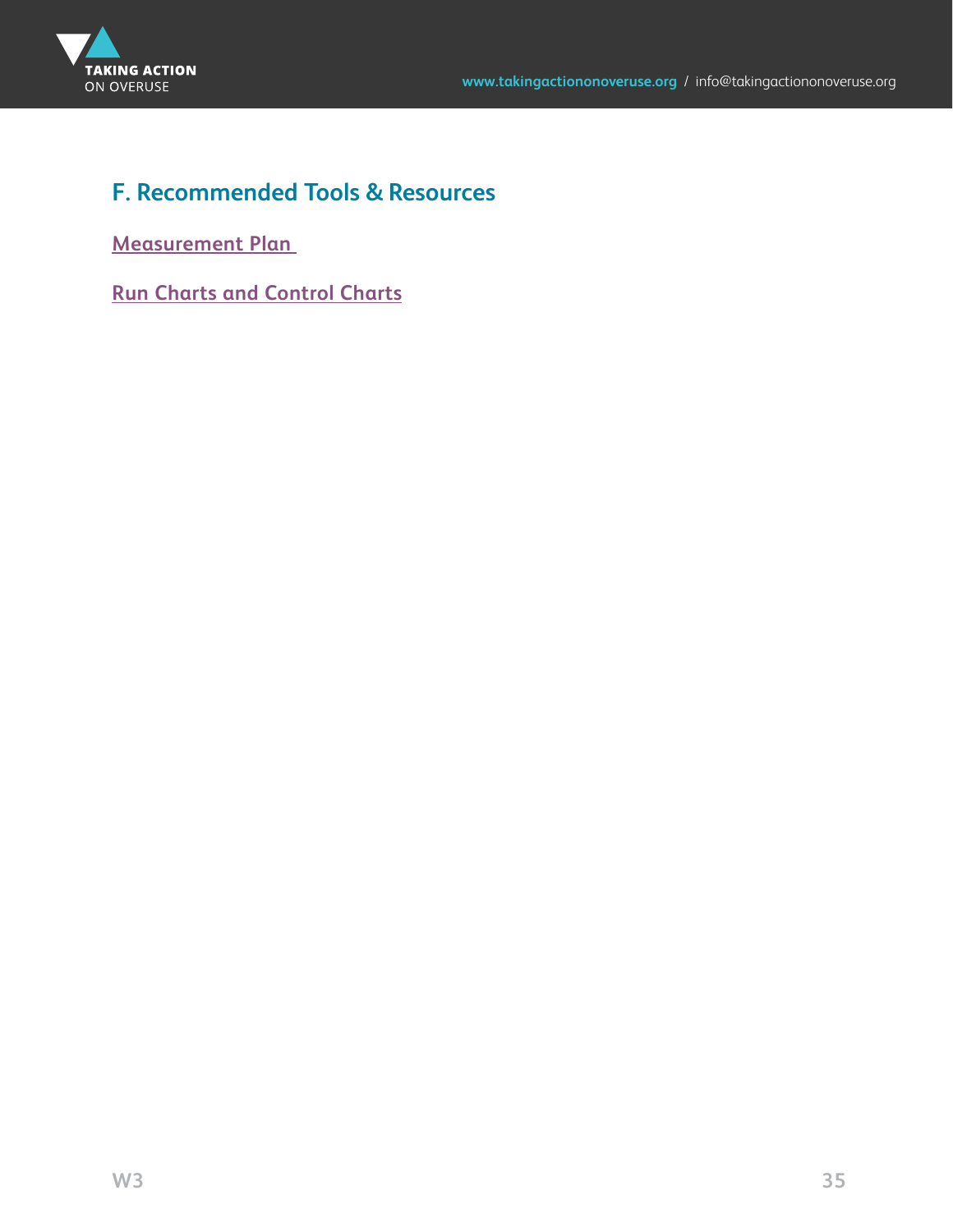<span id="page-35-0"></span>

## **W4 Write a Project Charter**

#### **A. Overview**

The quality improvement project charter provides a rationale and roadmap for your effort to de-implement an overused service. A charter describes the problem you want to address, the aims you will strive to achieve, how you will measure progress, and other anticipated impacts of your project. A charter should also include a description of your theory of change, which is a map of the system changes that are needed to stop the overuse. Charters are drafted and then shared with the team and key stakeholders for refinement. The process of writing the charter helps to align thinking from multiple perspectives about the work and helps create buy-in for the project. Project charters can be used to share what the project is focused on and why it is important.

**"I used a project charter as a tool throughout the project. It was a living document. It was really a communication device. It was used to quickly and effectively communicate what was happening with people, just being able to hand it out at the beginning of a meeting or presentation about this project. I was also able to organize my thoughts better using my Charter. Anything that I was working on, I'd refer back to that Charter and be OK, does this all align with what we're trying to measure at the end?"** 

—Elizabeth Vossenkemper, RWJF Clinical Value Champion Fellow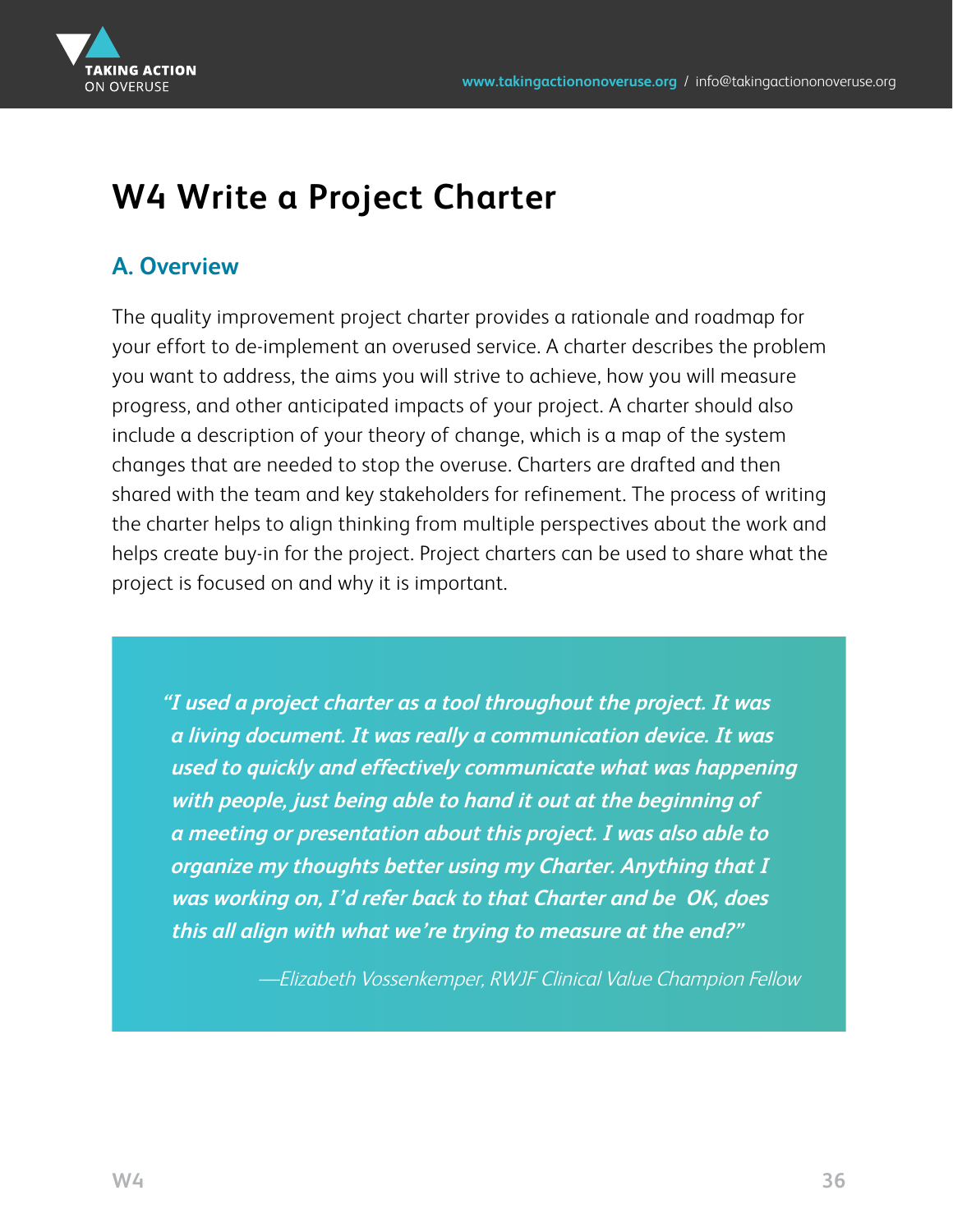

### **Relevant Training Curriculum Learning Modules**

**Learning Module 2:** "Engaging Leadership" Examples of how a charter is used to get initial buy-in and sustain leadership engagement can be found here.

**Learning Module 4:** "What Is a Stakeholder Assessment and Why Should I do One?" The development and ongoing refinement of a project charter is often informed by the results of your stakeholder assessment.

## **Tips**

#### **Health Equity Tip**

• Your charter should include goals to assess for the differential impact of your de-implementation program on various patient sub-populations (e.g., look for differences by race, ethnicity, SOGI, age, payer status/SES and sex).

#### **De-Implementation Tip**

• Most quality improvement charters address improving or increasing the use of a service such as colon cancer screening or intensifying treatment of high blood pressure. When developing a charter to decrease the use of a service consider who, besides yourself, is the intended audience for your charter, and what language/messages will resonate with that person about what you plan to do and WHY you plan to do it.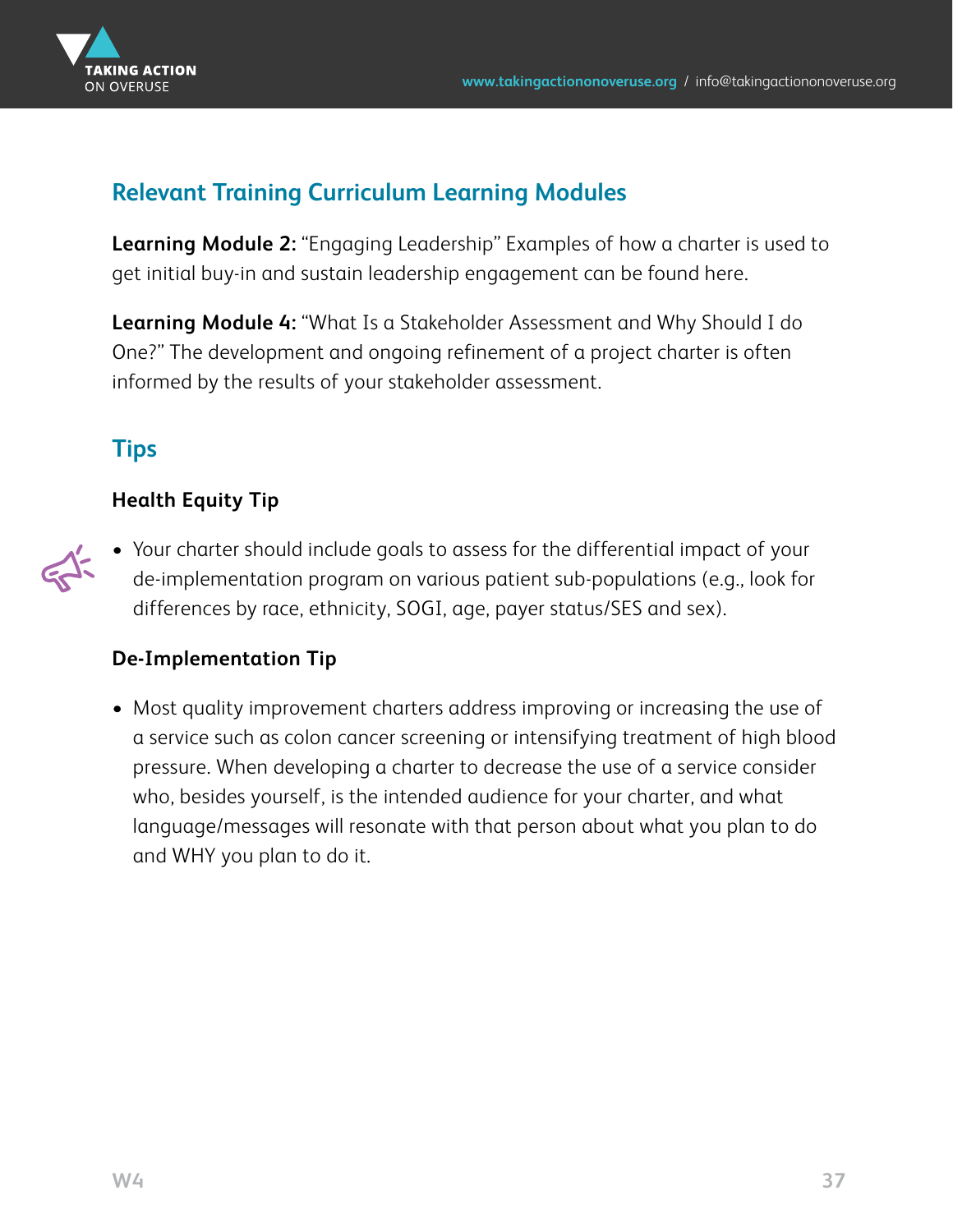

## **B. Case Study: Elizabeth Vossenkemper, RWJF Clinical Value Champion Fellow**

Liz had been thinking about her project for over a year. She had many ideas swirling in her head yet figuring out how to get from theory to implementation was challenging. Using the template of a charter, Liz was able to structure and clarify her thinking. The charter gave her ideas a logical flow and helped focus on the key components including the problem to be addressed, what changes might be helpful, who in the organization could support the changes and how progress could be monitored.

Creating a charter was helpful in multiple ways. First, it served as a well-conceived description of the project and expected impact that could be shared with others in her clinic organization. She used it to engage her CEO and get his backing for the project. She used it to introduce her peers to the project so that everyone heard the same message. When she needed to engage the pharmacy to understand the impact of decreased sales of cough medicines and antihistamines, she started with the charter. The person leading focus groups with families in the community used the charter to provide context for those meetings. The public relations department understood what she was trying to accomplish and gave their support to brand the URI kit with the clinic name and she was able to secure support to include all of the languages represented by the practice because it was clear how important it was to convey instructions to the families they served.

The project charter also served as a roadmap and reminder to Liz about her goals for the project, and what steps she needed to take next to reach those goals. In addition, she made edits to her Charter at several points in her project after receiving feedback from a variety of stakeholders, so it served as a her well as a project management tool. Finally, having a charter shined a light on the project. When the project was successful, the staff could celebrate understanding that what they started out to do had been accomplished.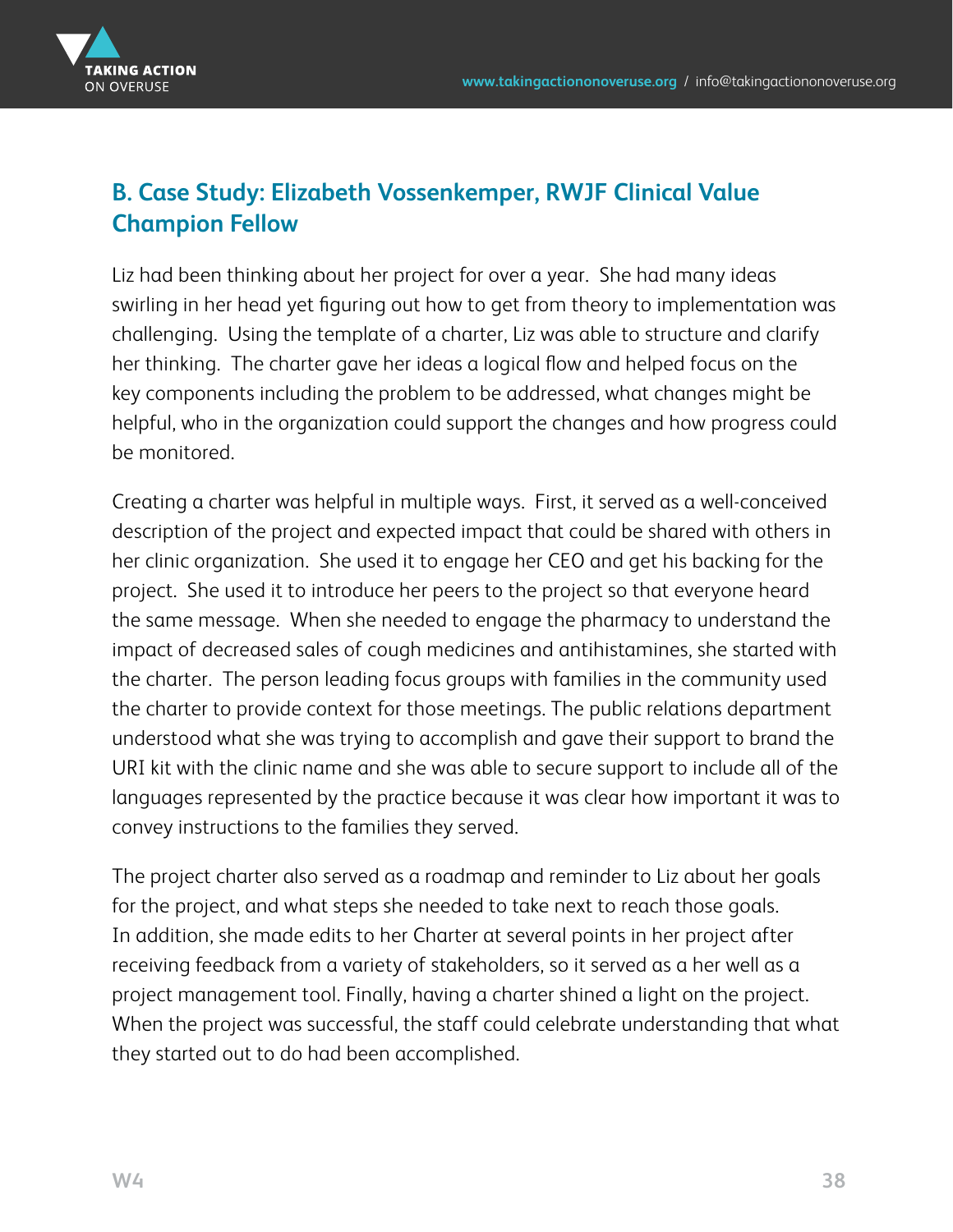

| <b>C. Milestones</b>                                                                                                                                                                                                       | <b>Date</b><br><b>Completed</b> |
|----------------------------------------------------------------------------------------------------------------------------------------------------------------------------------------------------------------------------|---------------------------------|
| 1. Draft a project charter for documenting what problem your<br>project will address, some ideas about what changes you<br>think will be needed, how you will measure progress, and<br>what impact your project will have. |                                 |
| 2. Share your draft charter with opinion leaders as desired to<br>refine your draft.                                                                                                                                       |                                 |
| 3. Share your charter with leadership and make amendments<br>as needed to gain their approval.                                                                                                                             |                                 |
| 4. Share the leadership supported charter with key stakeholders<br>to get their buy-in and involvement in your project.                                                                                                    |                                 |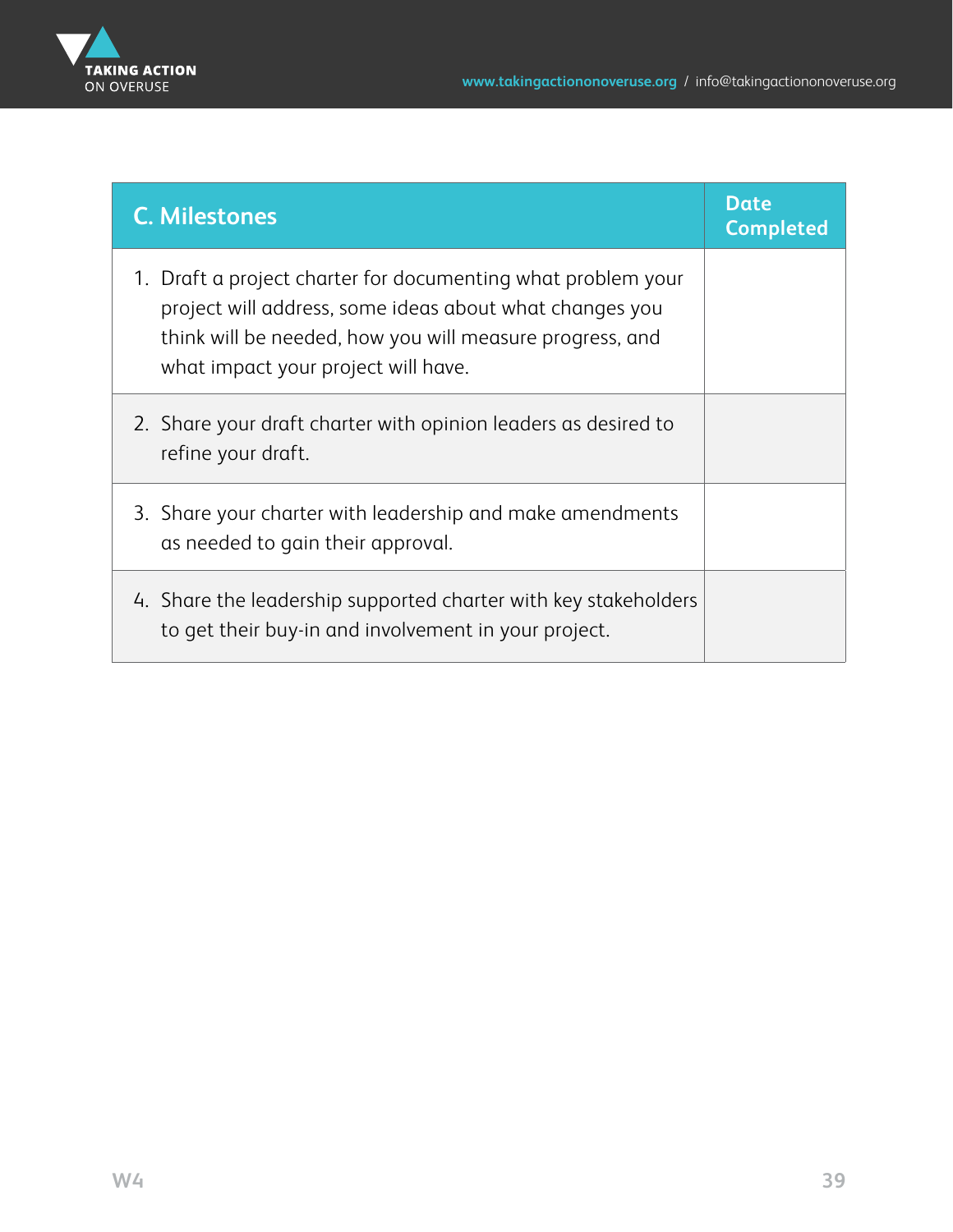

**D. To Do List**

 $\checkmark$  $\checkmark$  $\checkmark$  $\checkmark$  $\checkmark$  $\checkmark$  $\checkmark$ 

#### **Suggested To Do Items**

Look up example charters from projects similar to mine

Determine larger phases

 $\checkmark$ Draft charter



#### **Notes**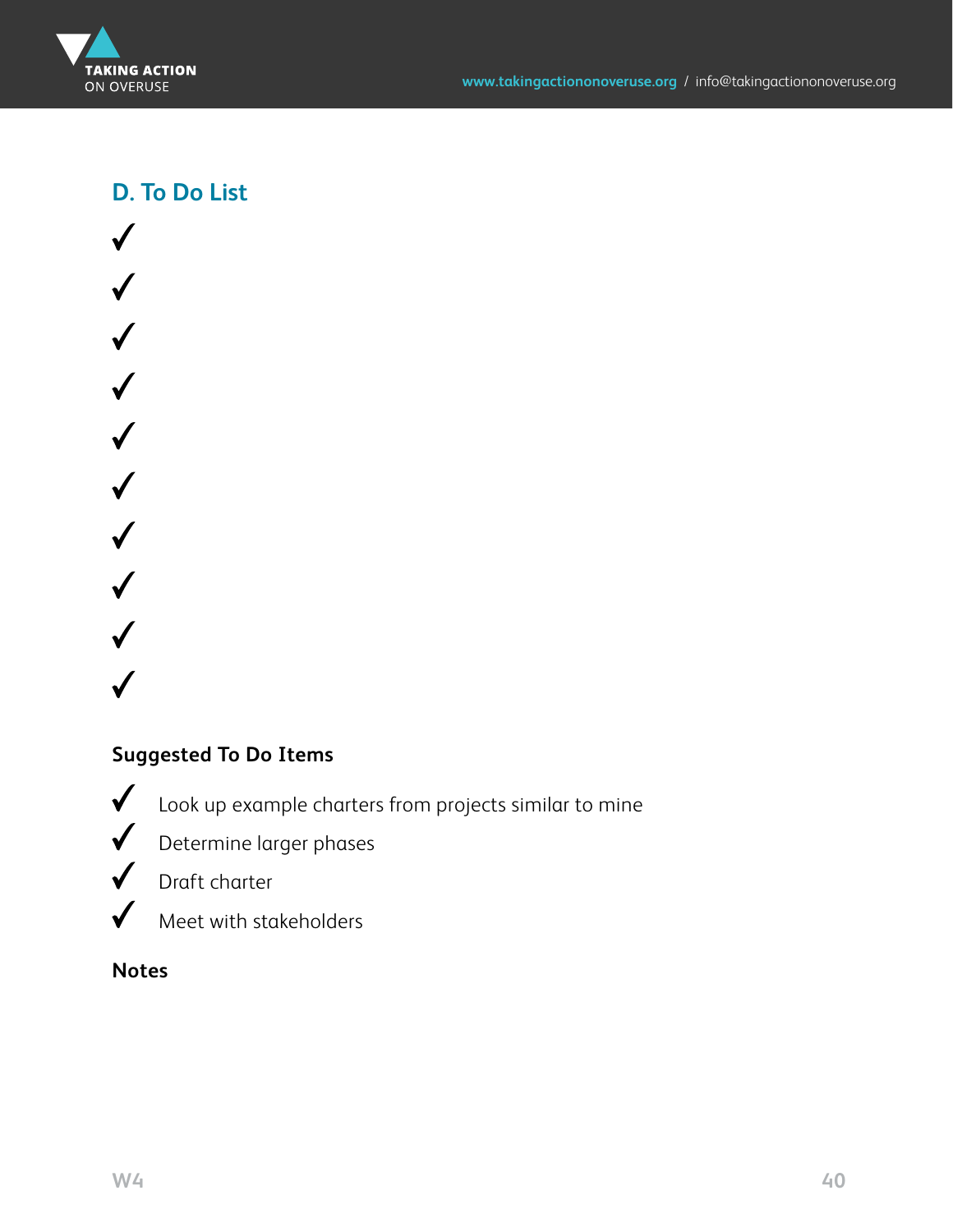

### **E. Journal Reflections**

1. What do I need to learn from stakeholders across my organization to refine and improve my project charter?

2. What have I learned from leadership about organizational priorities that would have implications for my project charter?

3. When do I need to revisit and revise my project charter as I prepare for and launch my project?

4. What is missing from my charter that would help it serve as a communication tool for others in my organization?

### **F. Recommended Tools & Resources**

**[Project Charter Templates](#page-73-0)**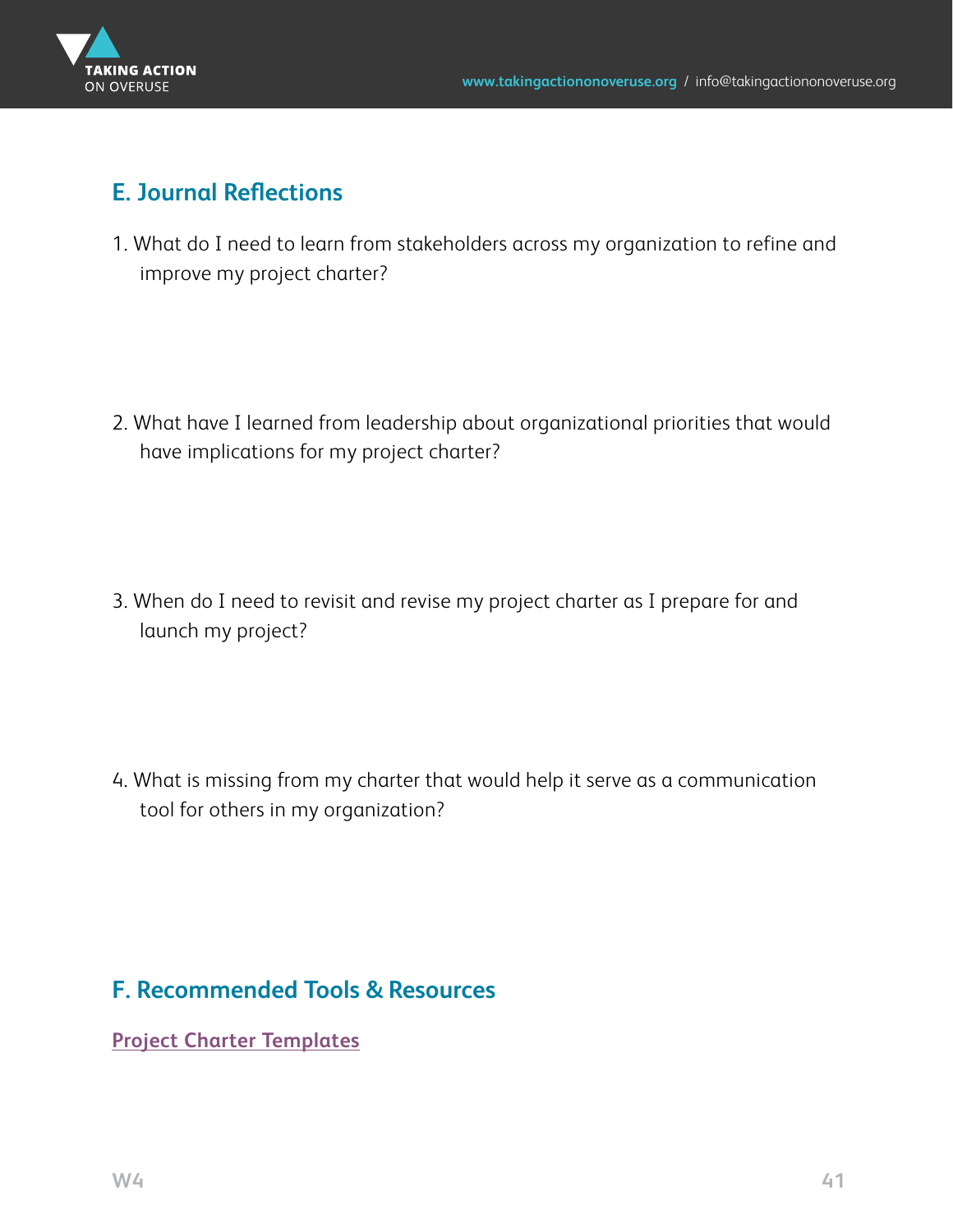

# **W5 Build an Improvement Team**

## **A. Overview**

Needless to say, you cannot do this project on your own. Who do you need to meet with regularly to keep your project momentum going? Who else is passionate about overuse and your topic who you can delegate tasks to or call on for help? It is important to have team members who are actively engaged in the work and see the topic from a variety of perspectives. Representation of key roles is often important. Having individuals that are analytical and detail oriented mixed with people who are tuned in to the culture of the work is also helpful. If you are not familiar with effective meeting structures, it is worth your time to learn. Alternatively, others on the team may take on facilitation responsibilities so that meetings are efficient, a valuable use of time, and incorporate everyone's voices.

**"I met with my three residents and formed a coalition. They are super excited. They brought up a novel way to find CT scans actually."** 

—Joshua Moskovitz, RWJF Clinical Value Champion

**"…and building your team wisely. You know I was fortunate enough to find people who have a lot of clout and kind of know how to navigate these things, you know, riding their coattails, which was helpful…and there were a small handful of people who are really, really excited about diabetes and infectious disease and so we talked to them about joining in on the project."** 

—Leslie Dunlap, RWJF Clinical Value Champion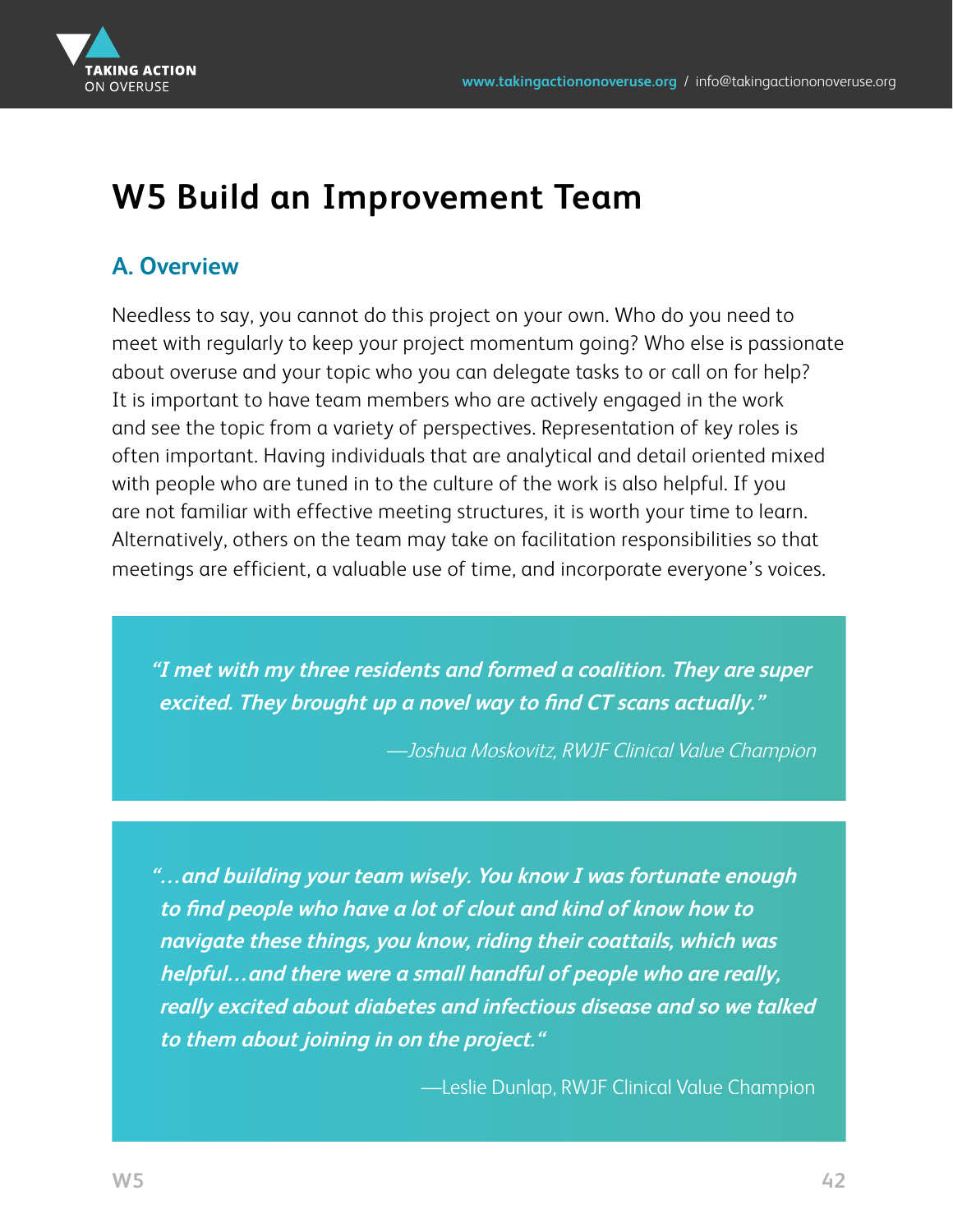<span id="page-42-0"></span>

#### **Relevant Learning Module:**

**Learning Module 5:** "Engaging Others: The Taking Action on Overuse Change Package" In this module you will find key changes you can make and activities to make those changes. As you consider those activities, who needs to be on your team and how can they help you execute them?

### **Tips**

#### **Health Equity Tip**



• Do not forget to include patients and community organizations on your overuse team, including those living with inequities related to the overuse topic. They may be particularly motivated and passionate about the topic.

#### **De-Implementation Tip**

• Reducing a service may not immediately be seen as a positive by all colleagues. It is important to think broadly about all areas which may be affected by your change and include people who may be impacted.

## **B. Case Study: George Hoke, RWJF Clinical Value Champion Fellow**

Unnecessary use of peripherally inserted central catheters (PICC lines) for prolonged antibiotic infusions can lead to catheter-associated deep vein thrombosis (DVT). Decreasing unnecessary use of these catheters could help reduce complications, increase opportunities for improvement in antibiotic stewardship, and decrease financial burdens for patients.

George had seen these complications in his patients, and he wanted to help solve this overuse problem at his institution. As he was thinking about it, an opportunity presented itself. He was in a room with colleagues and it emerged that a lot of the in-hospital DVTs were caused by PICC lines. One of the institution's top leadership was in the room, and George volunteered on the spot to tackle the issue.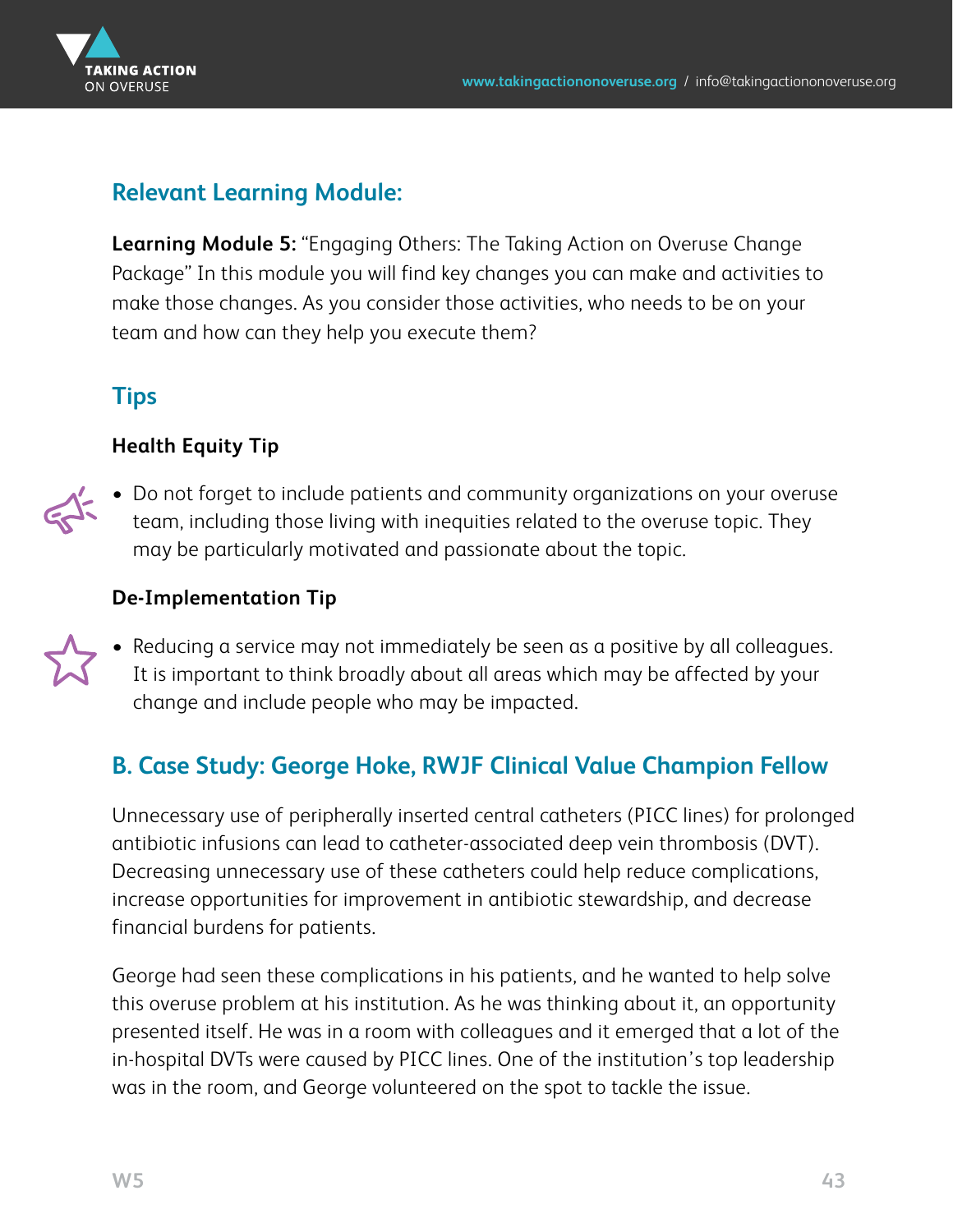

However, not everyone was on his side. Nurses found it easier to draw blood through the line and patients appreciated having their blood drawn without an additional poke. Initially, George had not considered patients an influential stakeholder group in his project, but he did want to educate patients as to why they might not want a PICC line. Once George determined that engaging patients was critical, he worked with them to create messages about safety. Nurses also responded positively to the messaging about patient safety.

He also had to get interventional radiologists, who inserted the PICC lines, on his side. The department was anticipating some heat for the DVTs, and George was able to offer to help. Initially, he recommended putting in smaller PICC lines and eventually moved to reduce PICC line insertion.

Throughout the team building, George learned that he had to change his perspective on different stakeholders and that he had to be broad in his engagement.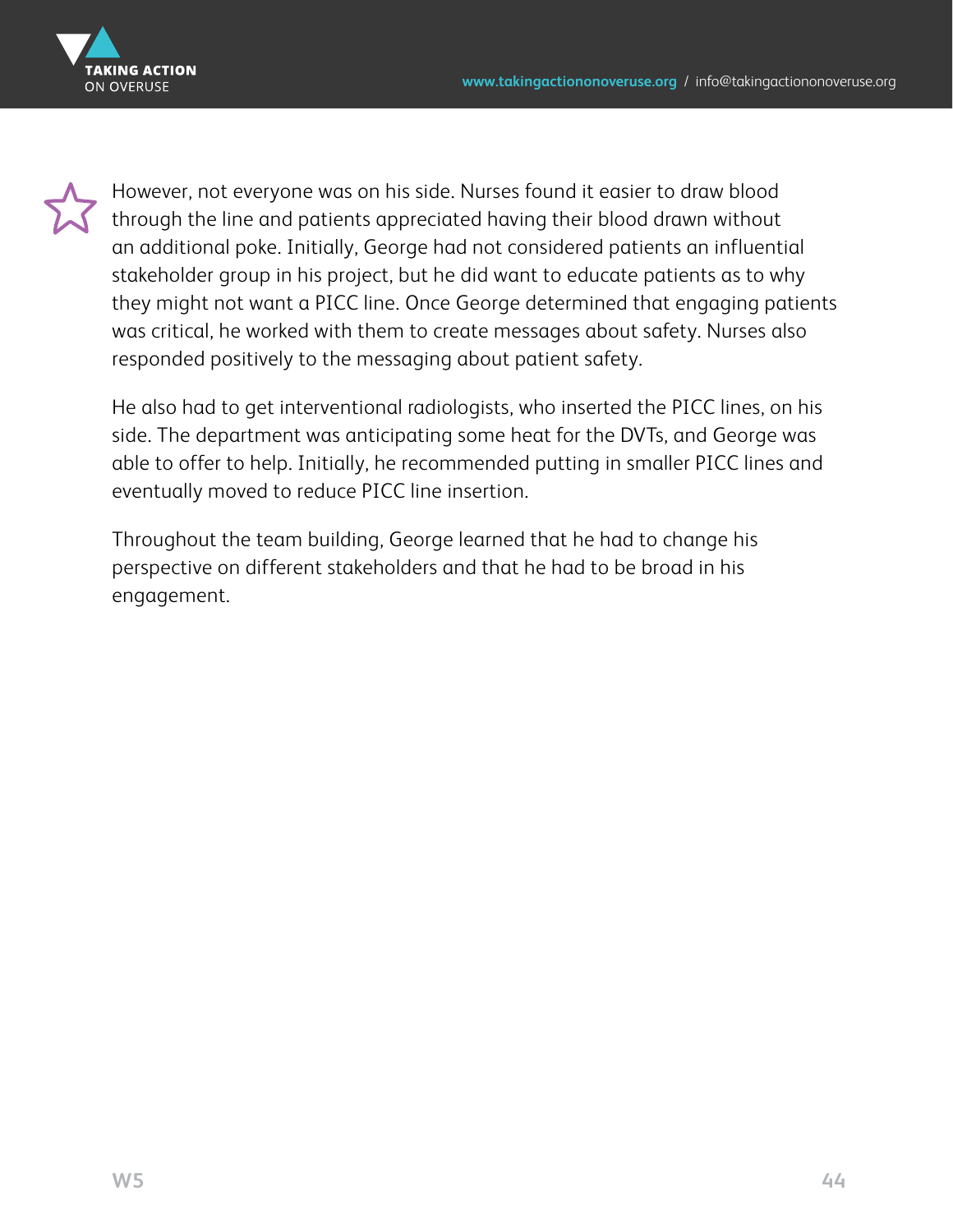

| <b>C. Milestones</b>                                                                                                                                                 | Date<br><b>Completed</b> |
|----------------------------------------------------------------------------------------------------------------------------------------------------------------------|--------------------------|
| 1. Consider adding a patient to your team.                                                                                                                           |                          |
| 2. Plan a team kick-off meeting and create a regular<br>schedule for meeting including an agreed upon method of<br>communication.                                    |                          |
| 3. Set ground rules for your interactions including a group<br>decision making process.                                                                              |                          |
| 4. Decide on roles and responsibilities for the team members.                                                                                                        |                          |
| 5. Establish an evaluation method of group processes and use<br>it to develop effective meetings.                                                                    |                          |
| 6. View your team from an equity lens and add members that<br>represent not just the area of medicine you would like to<br>address but the population most impacted. |                          |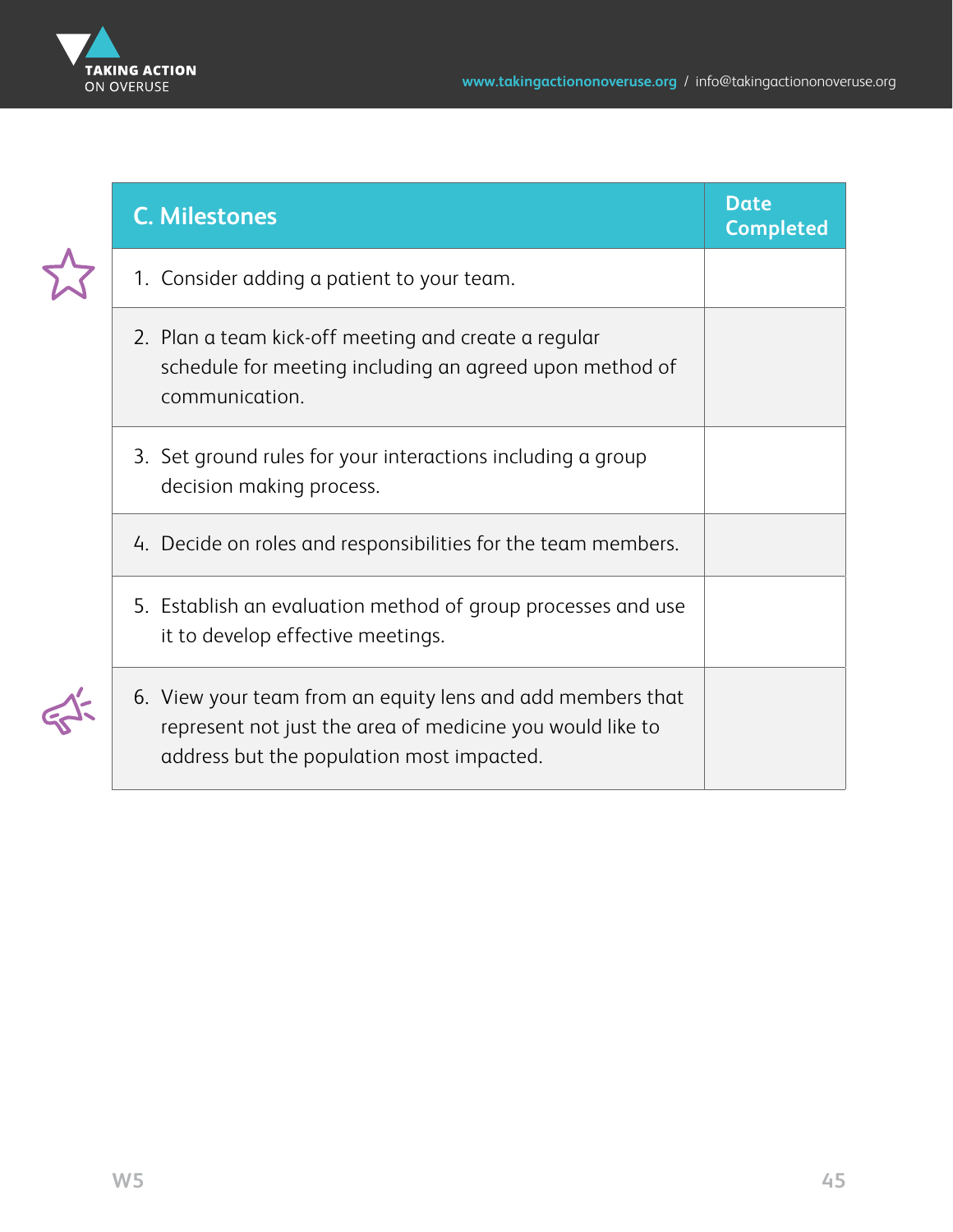

### **D. To Do List**



**Notes**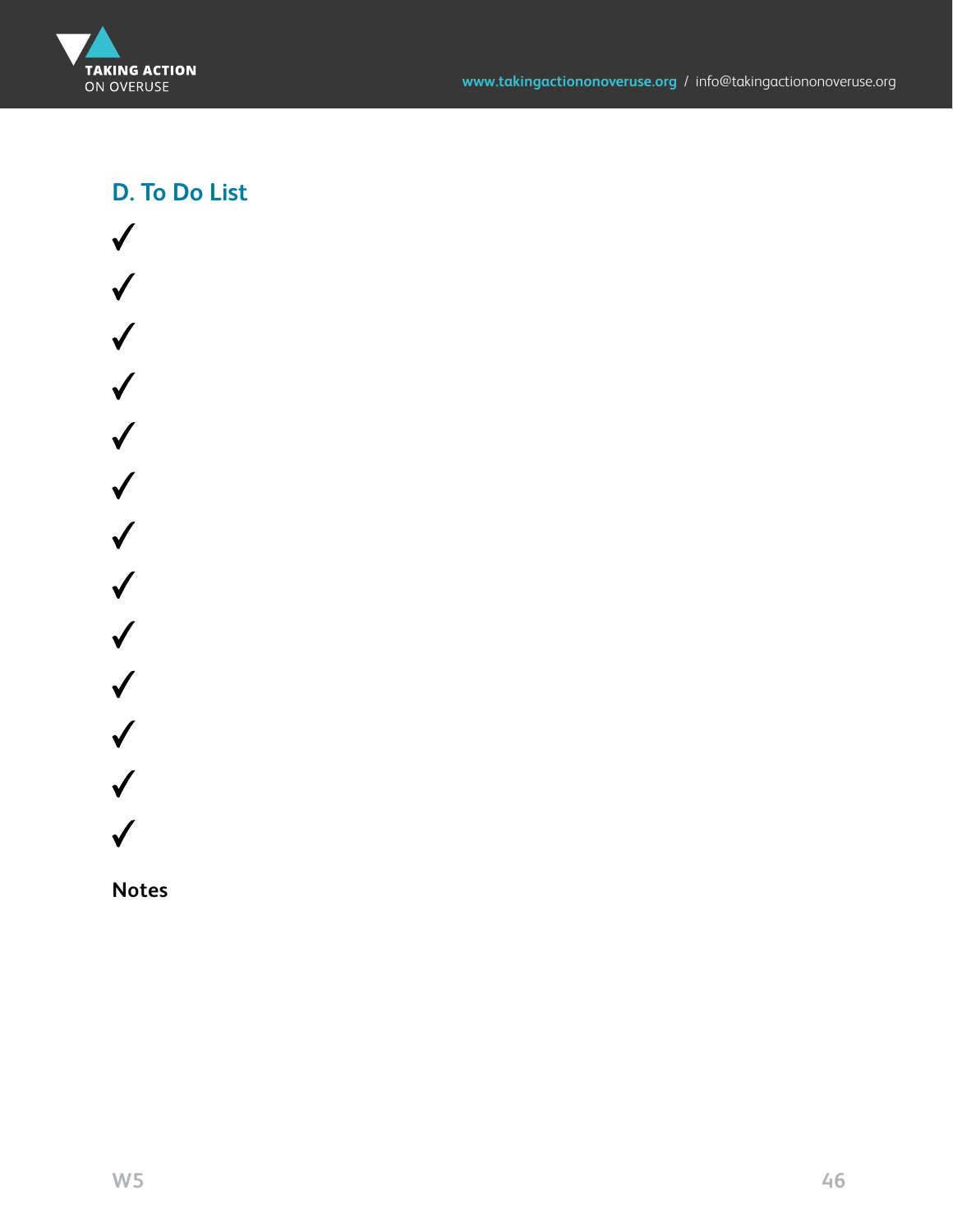

#### **E. Journal Reflections**

1. Who needs to be on my team for the project to succeed?

2. What are roles and responsibilities of different team members?

3. What is our internal communications plan?

4. How can I engage opinion leaders among front line staff?

#### **F. Recommended Tools & Resources**

**[Stakeholder Assessment and Engagement Tool](#page-73-0)**

**[Team Formation and Composition Tools](#page-73-0)**

**[Tips for Running Effective Meetings](#page-73-0)**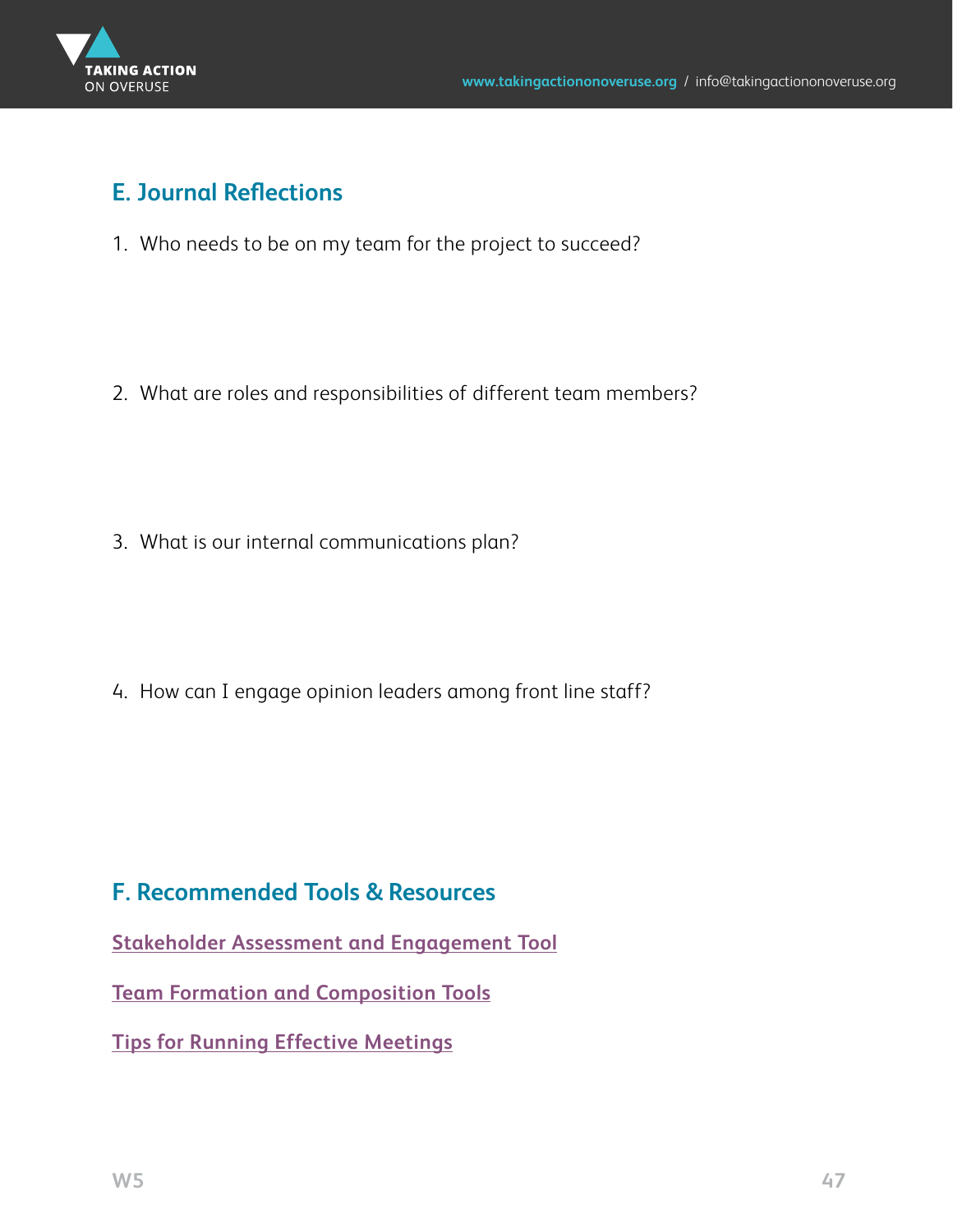

# **W6 Design and Implement**

### **A. Overview**

You have selected your topic, done work to understand the project landscape, conducted a stakeholder analysis, assembled a team, and identified data sources and measures. What practical strategies can you use to change behaviors and culture to reduce the use of your targeted service?

Sometimes, changes are not specific to the topic. Changes that work are often changes in workflow, like making it easy to do the right thing or harder to continue patterns of overuse. Helpful strategies may include changing standard EHR order sets, designing patient education materials about the change, regularly sharing data about the problem, or educating staff members about overuse.

Even changes that are well-intentioned and thoughtfully researched will not be accepted in the same way by different stakeholders. Be sure to make changes with staff involvement. Successful implementation requires checking in with key stakeholders often to make sure that unexpected complications or challenges have not crept into new processes. To maintain buy-in and energy, be sure your stakeholders understand why your project is important. This message, tailored to the audience, cannot be repeated too often!

**"Changing utilization is usually multifaceted. So there is not going to be a single solution or silver bullet . . . It is a heavier lift, and you will encounter probably resistance on multiple different fronts . . . You have to have a known or well-described or evidence-based kind of approach that you can learn and then use. You can't wing it."** 

—John Mafi, RWJF Clinical Value Champion Facuty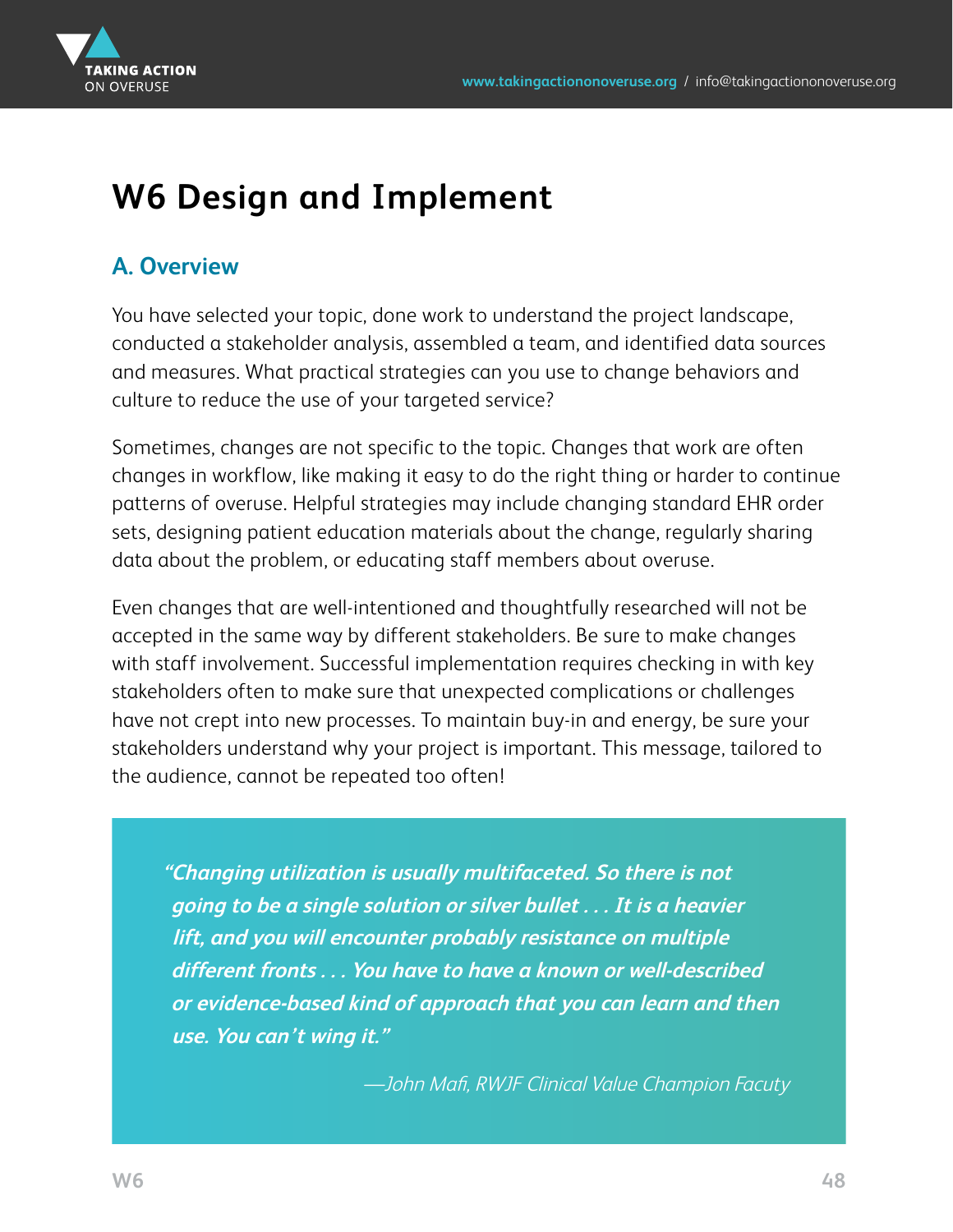<span id="page-48-0"></span>

**"The Taking Action on Overuse framework was pivotal in organizing strategies for my intervention. Focusing on partnerships has allowed this project to expand in multiple directions where this project on antibiotic overuse fits into a larger holistic concept of appropriate diabetic management."** 

—Leslie Dunlap, RWJF Clinical Value Champion

**"It really helped to figure out what motivates clinicians to make a change. It's not the same for everyone,– do you really care about patient finances; do you really care about following the evidence; do you really care about your time; do you really care about how long you have to spend in each room; things like that."** 

—Elizabeth Vossenkemper, RWJF Clinical Value Champion Fellow

#### **Relevant Training Curriculum Learning Modules**

**Learning Module 5:** "Engaging Others: The Taking Action on Overuse Change Package" In this module you will find key changes you can make and suggested activities to make those changes.

**Learning Module 8:** "Key Strategies used by Value Champions to Engage Clinicians, Staff and Patients" Here you will find activities used by other value champions to engage providers, staff, and patients in changing their behaviors, how and why they sequenced these activities, and examples of tailoring to different stakeholders and settings.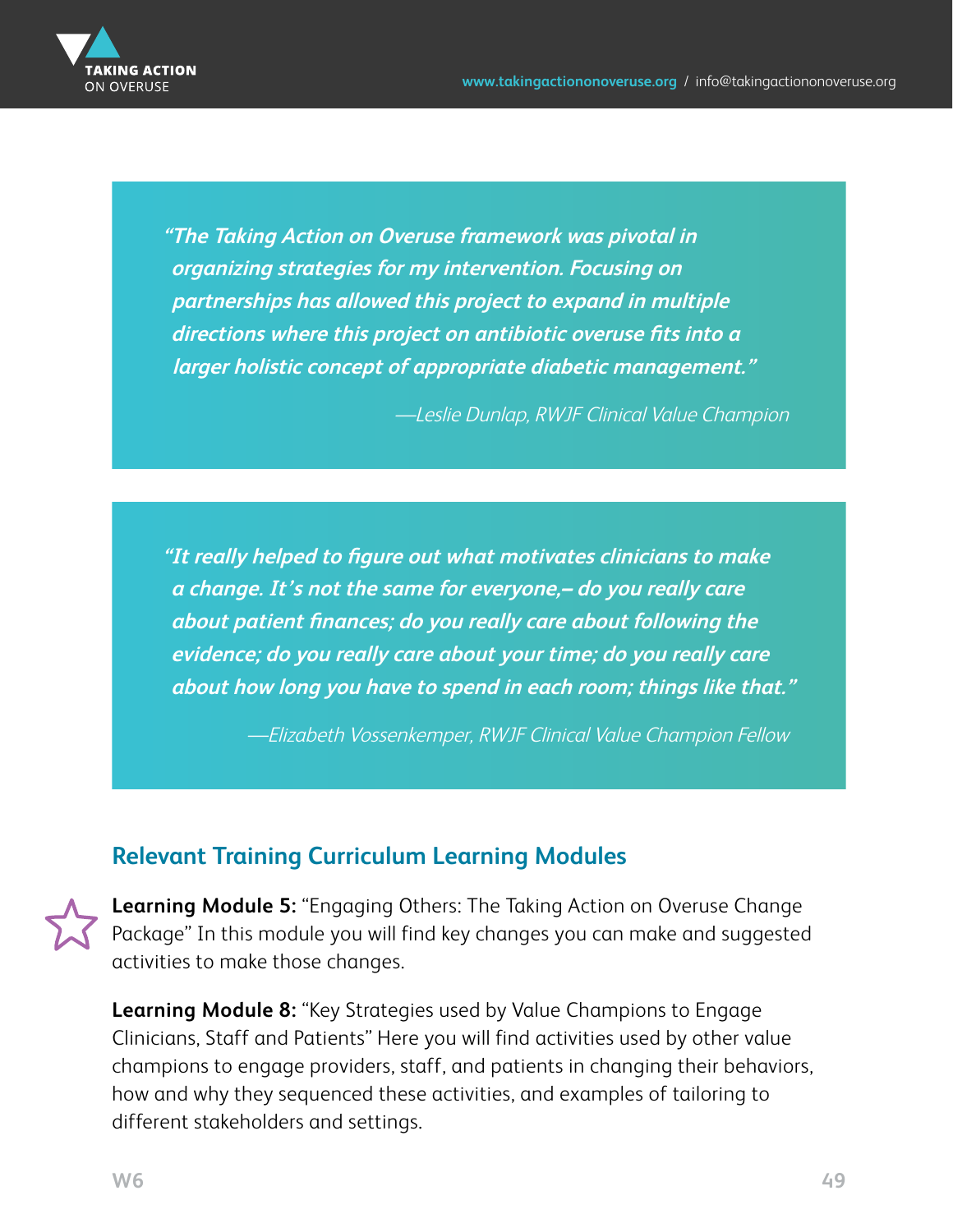

**Learning Module 10:** "Choice Architecture and Overuse Reduction" An understanding of concepts from behavioral science that help explain how patients and clinicians make decisions can help you: (a) design an intervention, (b) anticipate potential resistance or challenges to that intervention, and (c) increase the likelihood that the intervention leads to behavior change.

## **Tips**

#### **Health Equity Tip**



• Remember that patients may be making key choices related to your overuse topic and how it plays out in your organization, and not all patients will make the same choices. Use the Advancing Health Equity Toolkit (see Tools & Resources) to consider how your intervention may be differentially received by, or differentially impact, various patient sub-populations.

#### **De-Implementation Tip**

• Asking people to stop doing things is one of the most difficult behavioral changes to make. Research shows interventions are most effective when they are multi-modal and include both an education element and a systematic element which makes the right thing to do the easy thing.

### **B. Case Study: Roberto Diaz del Carpio, RWJF Clinical Value Champion Fellow**

Roberto selected over-prescribing of long-term opioids for patients with chronic pain as his overuse topic. As a medical director and teacher in an internal medicine residency program, he frequently heard from his residents that they didn't feel prepared to manage these patients. And the staff at Roberto's clinic were having to answer 5-6 calls every day with patients saying, "I need my opioids." Roberto had empathy for his colleagues because he was experiencing the same frustrations. He started by asking questions at team meetings, "What do you think is happening? What can we do about it?" He met with individuals and asked them what they needed and what information would work best for them.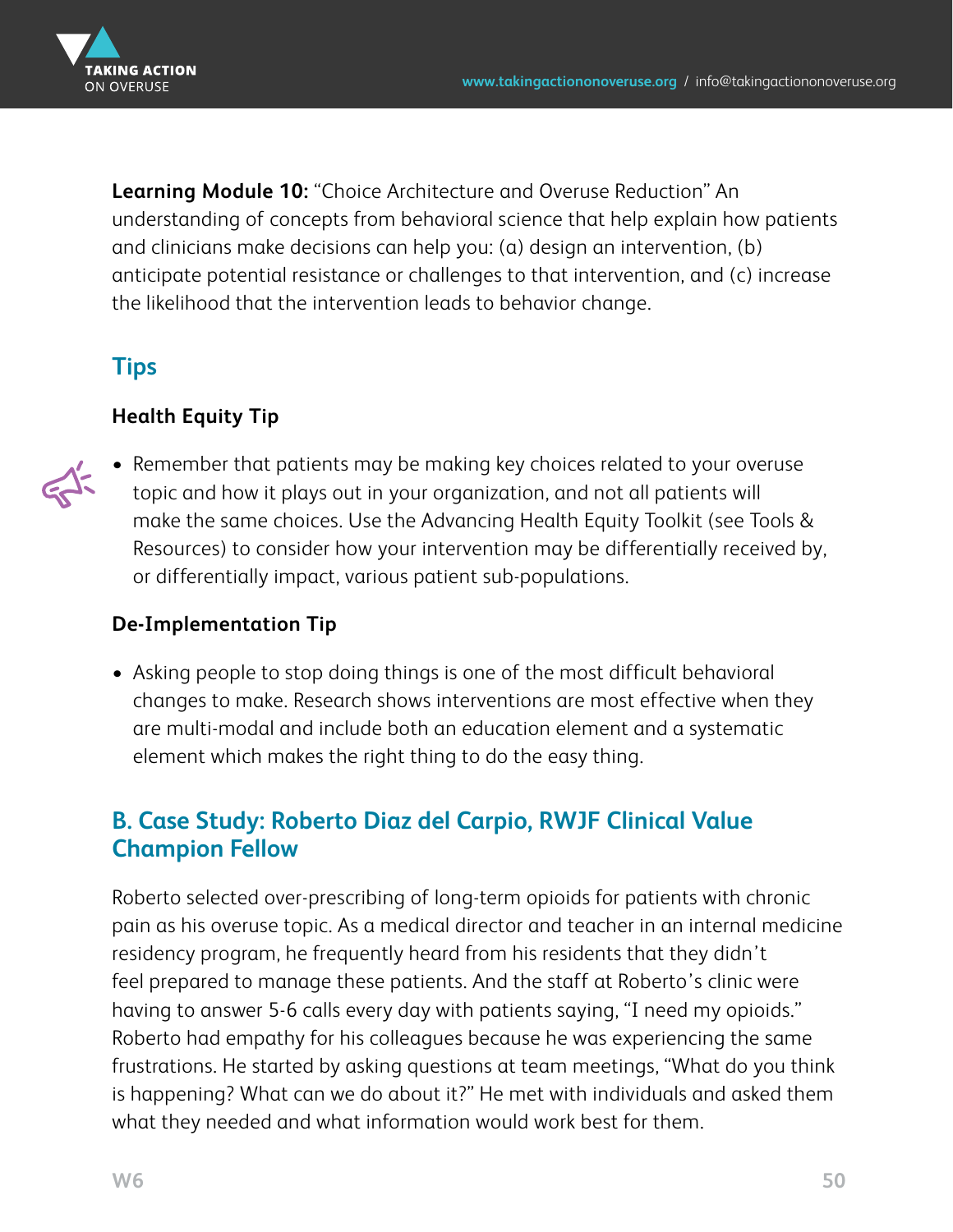

Roberto and his team decided that clinical reminders would help everyone know what to do in different situations. These reminders would be tailored for different locations and job roles (i.e. MA, scheduler, nurse, resident, or physician). Members from each department helped create the content for their reminder. For example, the schedulers created reminders about how to respond when a patient called for a refill of opioid medications. For the medical assistant, there were reminders about how to decide if a patient needed a urine drug test. Roberto and his team printed the reminders on colored cards, laminated them, and put them next to computer stations. They also added reminders to the electronic health record system.

End-users were able to give feedback on Roberto's project. They could correct information or say that the reminder was more relevant to a different role. Because staff members were involved at the beginning, they had bought-in to the project. They knew in advance when the go-live date was, so they were prepared when the intervention was rolled out.

Roberto had an effective intervention because he listened to his co-workers and made it clear that he wanted to make their jobs easier. His colleagues were involved at every step of the project and knew what to expect.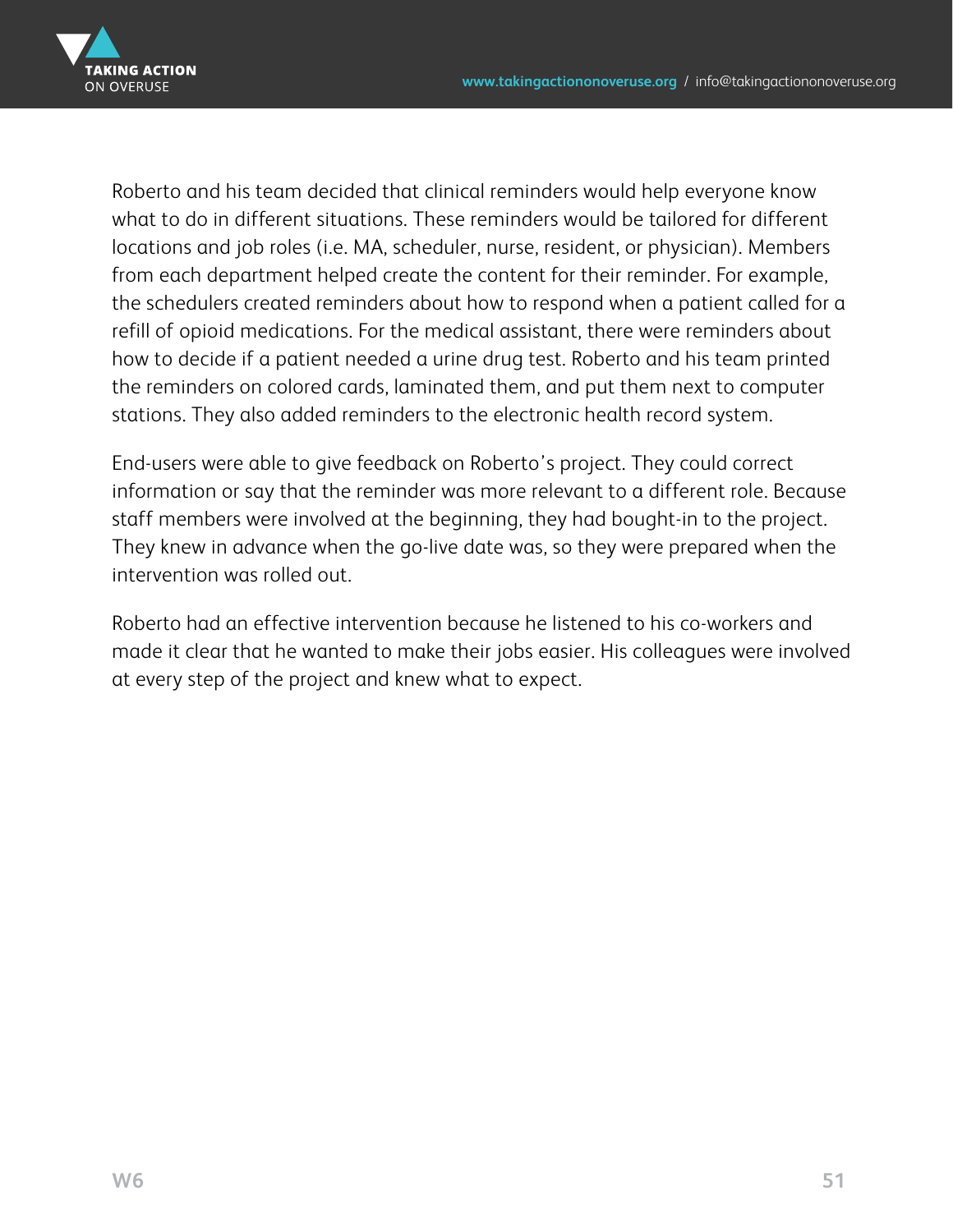

| <b>C. Milestones</b>                                                                                                                                                                                     | <b>Date</b><br><b>Completed</b> |
|----------------------------------------------------------------------------------------------------------------------------------------------------------------------------------------------------------|---------------------------------|
| 1. Start small and learn from tests of changes before making<br>major changes. Discuss intended changes and rationale with<br>staff and listen carefully to their feedback.                              |                                 |
| 2. Document new processes including problems, successes, and<br>areas that need adjustment.                                                                                                              |                                 |
| 3. Evaluate the data to ensure the changes are helping you<br>progress to your aims. Watch for unintended consequences<br>with a focus on patient safety and equity.                                     |                                 |
| 4. Meet with the team to see if the project conducted in your<br>local setting had the expected outcome and decide how to<br>implement on a larger scale. Collect lessons learned from the<br>full team. |                                 |
| 5. Communicate progress and impact. Recognize the work of<br>staff to adapt and change.                                                                                                                  |                                 |

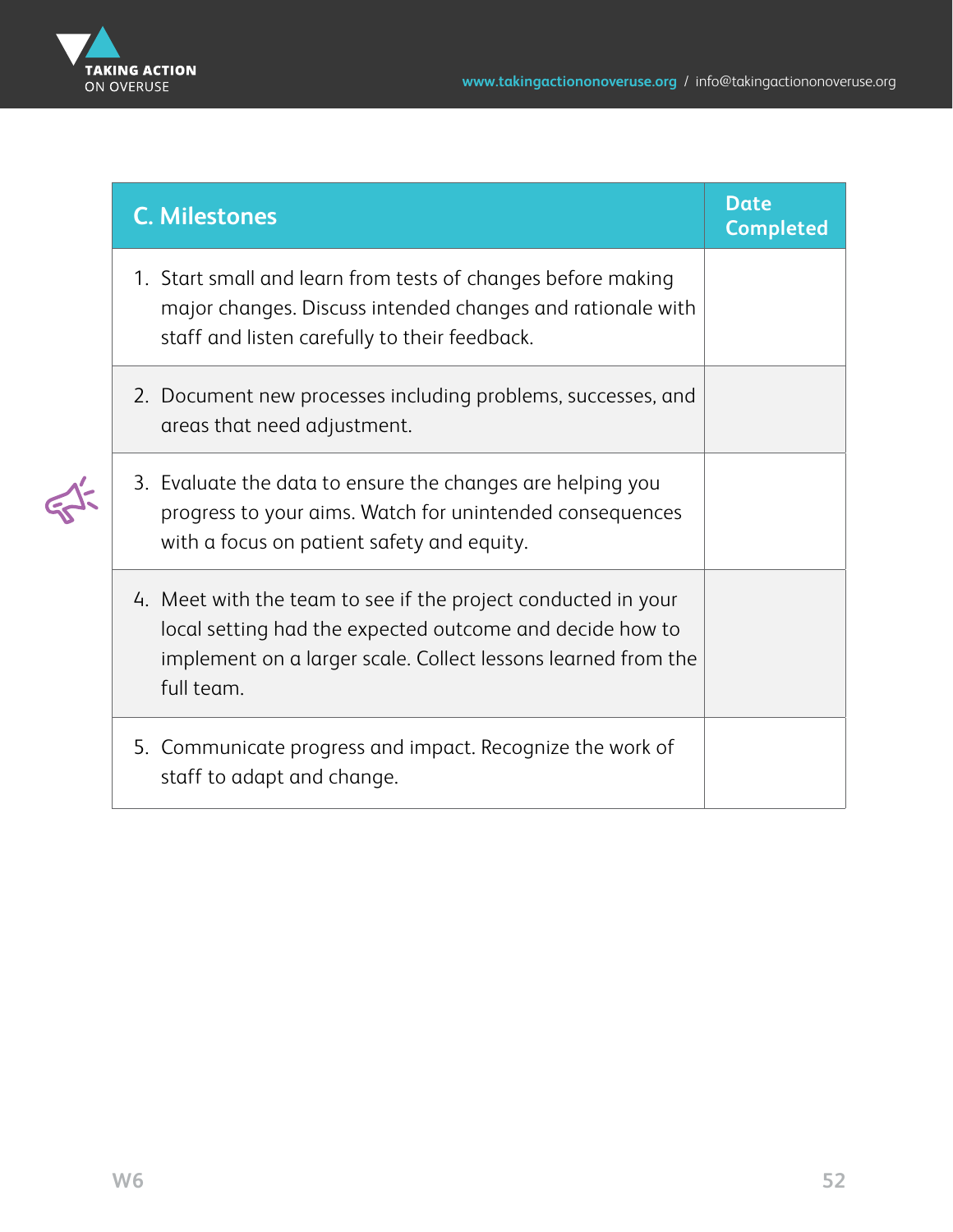

### **D. To Do List**



**Notes**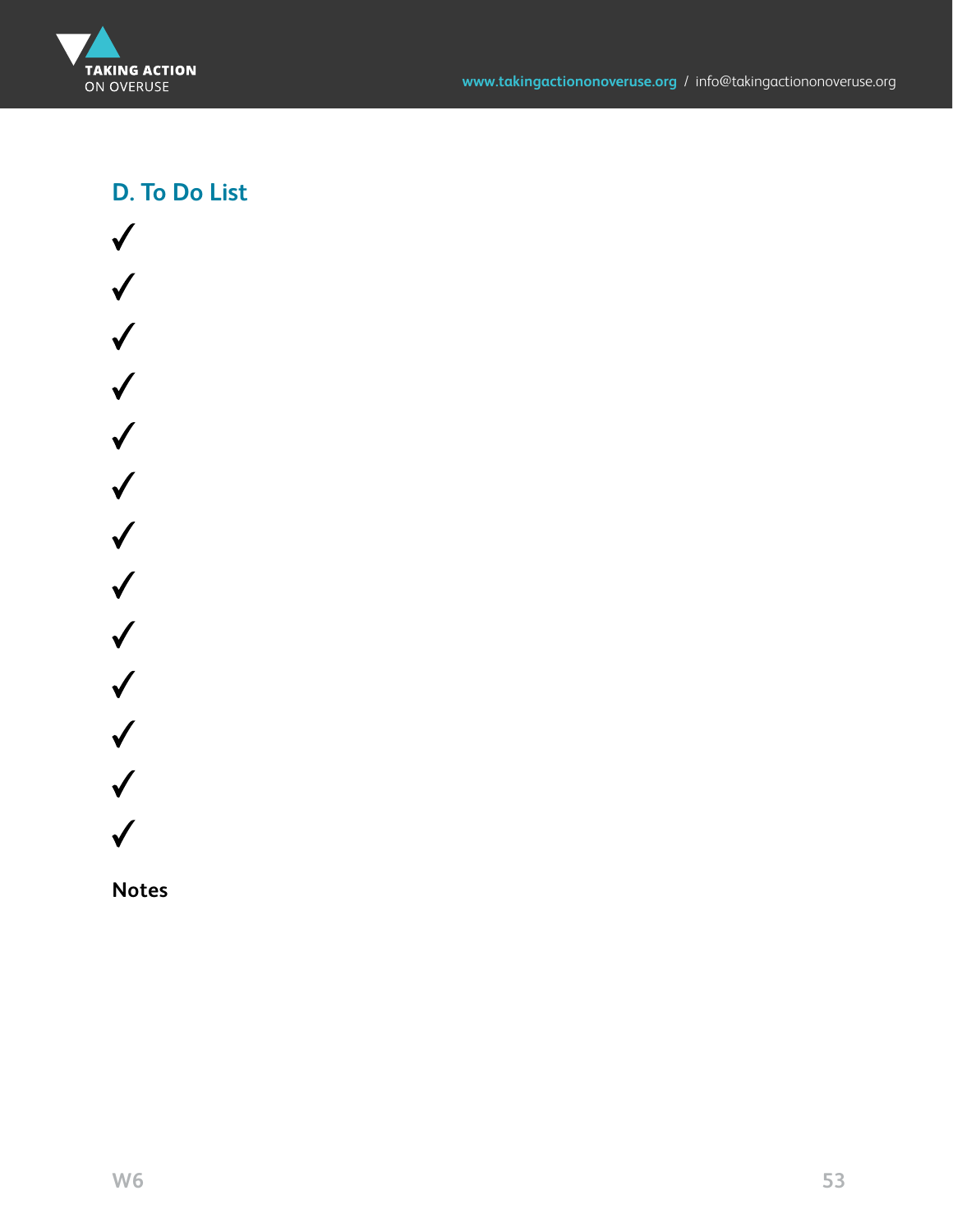

#### **E. Journal Reflections**

1. What strategies to engage others in reducing overuse will you use and why? Is there a sequence to them? (see Learning Modules 5 & 8 for ideas)

2. Are the strategies working? Why or why not?

3. How am I keeping leaders and colleagues engaged? How is it paying off?

4. How are leaders and colleagues reacting to the project? What does this tell me about the work ahead?

5. How am I engaging providers in conversations about measures of overuse? What could I do differently in those conversations?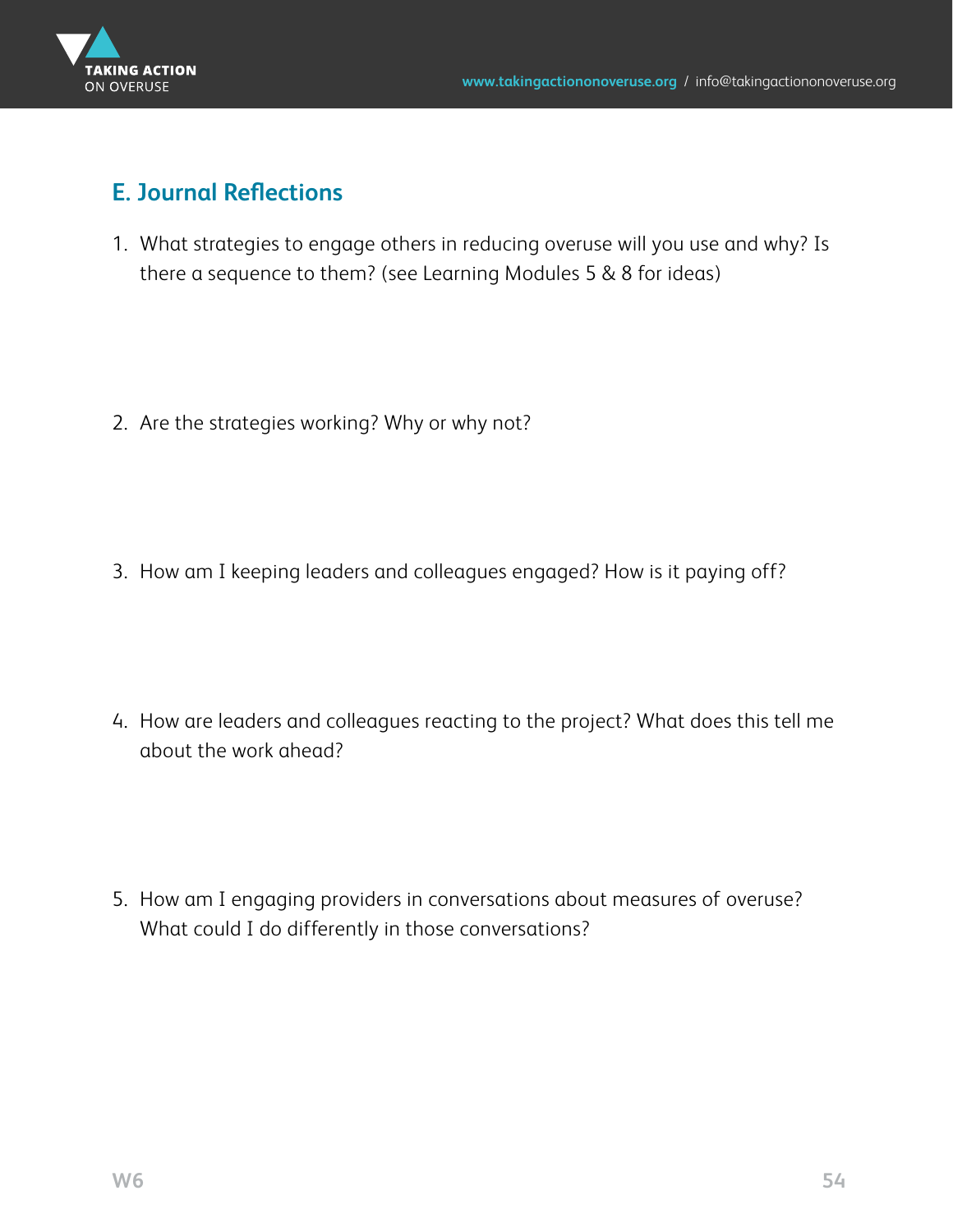

6. Given my current progress, how might I adjust team composition?

- 7. Of the strategies I am using:
	- 1. What's worth keeping?
	- 2. What should be modified?

3. What should be dropped?

8. What unexpected project champions or naysayers have emerged? How can I engage them going forward?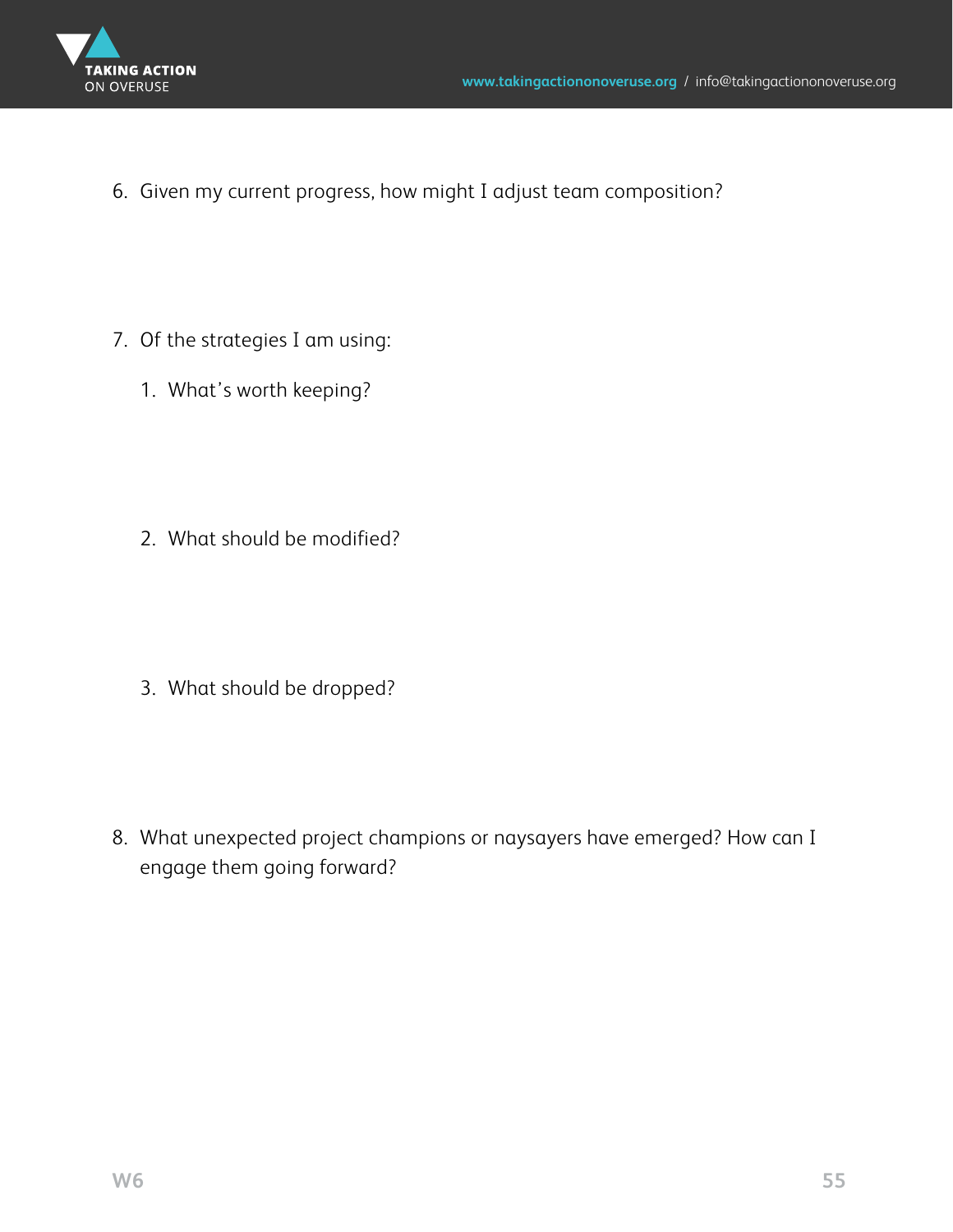

9. Note any changes required to the project charter or timeline, and the reasons for those changes.

10. If I ceased to be involved in the project, what would happen?

11. Action item: "Re-review your charter and timeline and make any necessary edits"

#### **F. Recommended Tools & Resources**

**[Taking Action on Overuse Action-Planning Framework and Change Package](#page-74-0)**

**[Run Charts and Control Charts](#page-72-0)**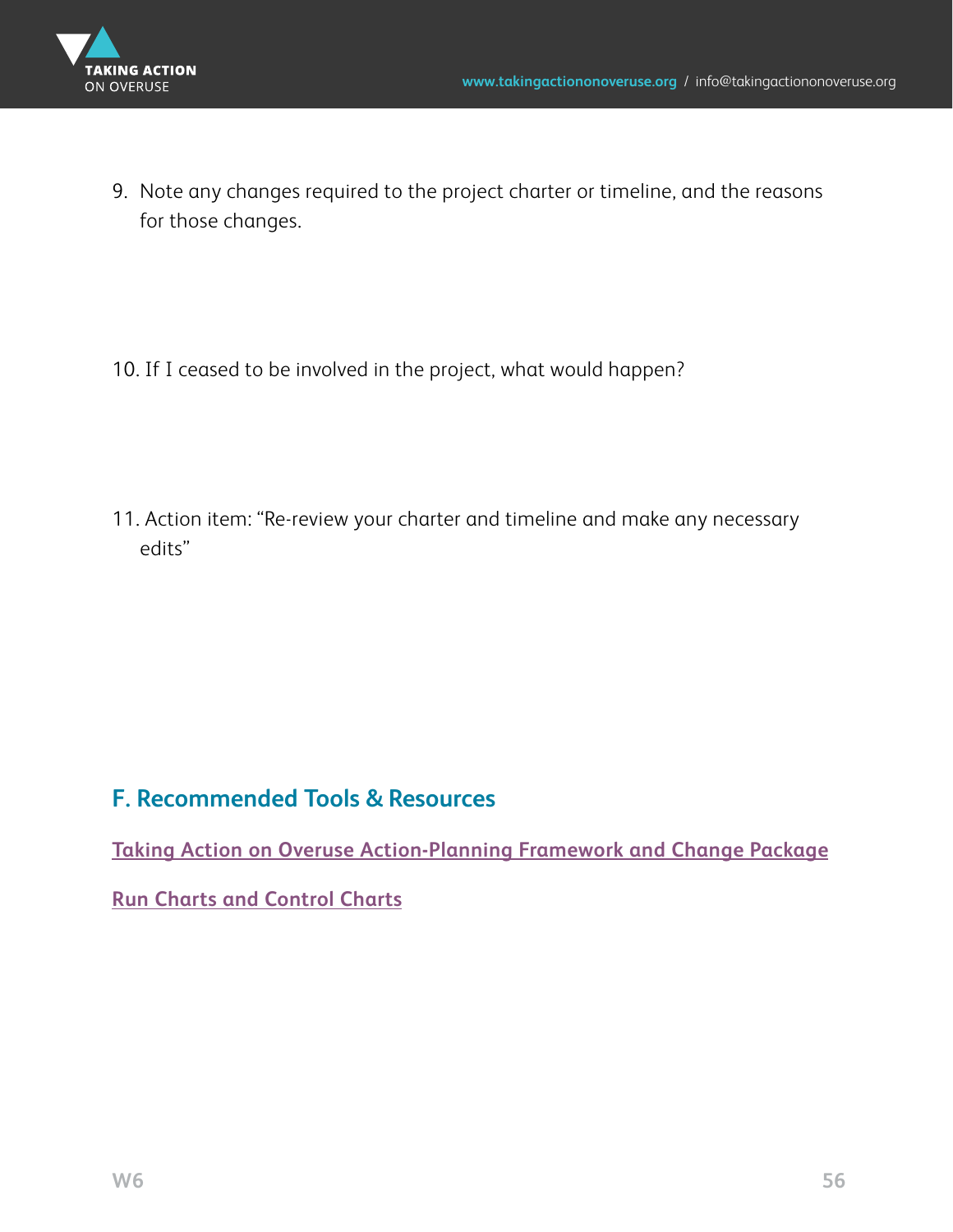

# **W7 Plan for Sustainability**

## **A. Overview**

Planning for sustainability should start when you begin your project. The journal prompts will help you identify factors you need to consider early in your project to ensure that any observed reductions in use are sustained. The Clinical Sustainability Assessment Tool will help you target areas that are often overlooked when planning for sustainment.

An important tactic for sustaining a change is to embed it into the way that work is done. Job descriptions, procedure manuals, onboarding, care pathways and training curriculum should reflect the changes that have been adopted.

**"And then I went to each of them—to the end users—even residents or my colleagues or the MAs or the scheduler, each of them helped me to create their own reminder. At the end they felt involved. And I think something that help a lot because once the reminders were done, everybody were using it because they felt that actually they did it. I didn't do pretty much anything."** 

—Roberto Diaz del Carpio, RWJF Clinical Value Champion Fellow

**"I just tried to make it a more of a grassroots effort. This is a facility that really loves the underdog efforts, loves grassroots efforts. I really tried to utilize that narrative to help make it successful. We're not an institution that likes to be told what to do. So therefore, if it's homegrown, it seems more honest and successful."**

—Joshua Moskovitz, RWJF Clinical Value Champion Fellow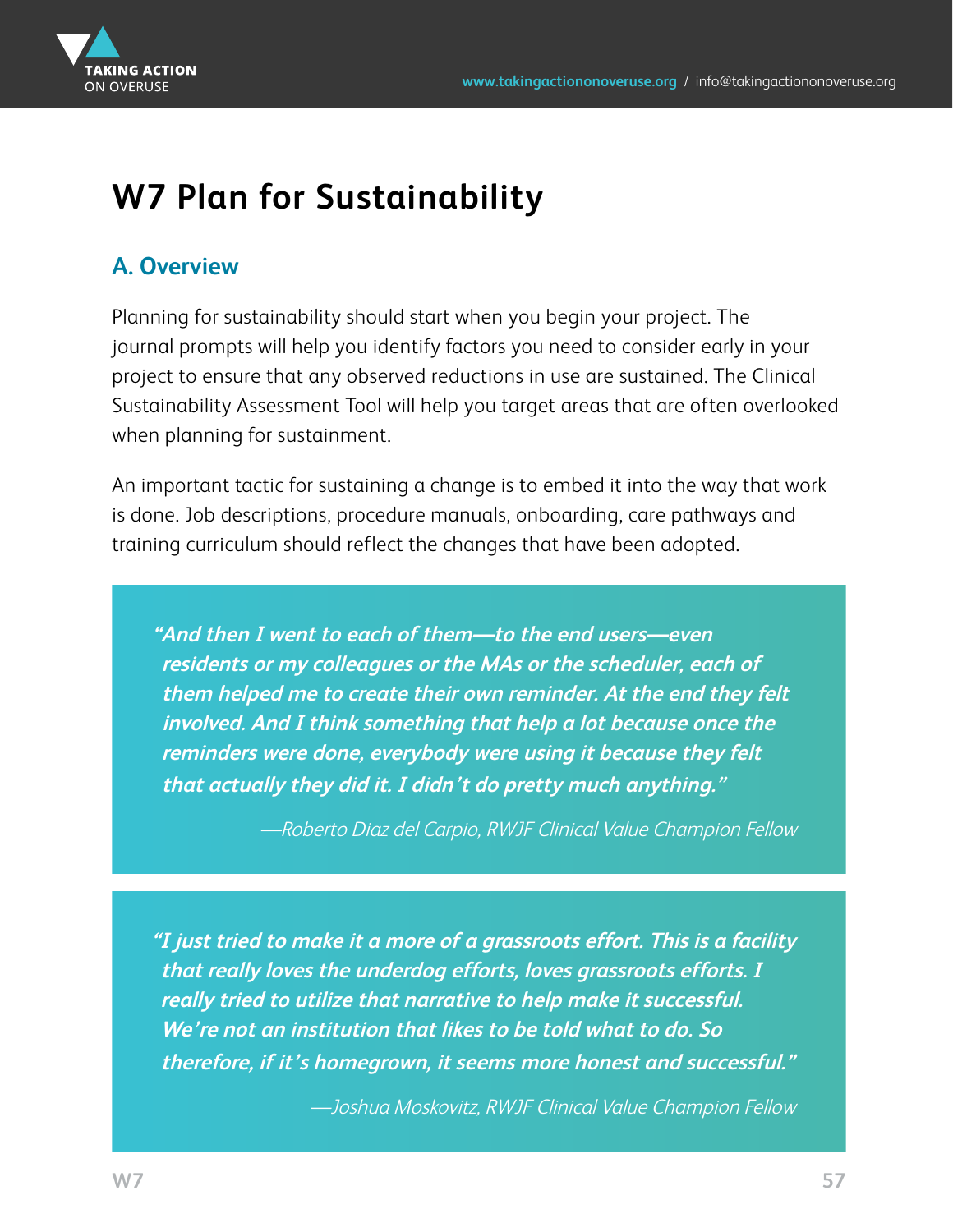<span id="page-57-0"></span>

### **Relevant Training Curriculum Learning Modules**

**Learning Module 11:** "Planning for Sustainment" Here you will learn about what we know about the evidence for sustaining change, and how to apply those lessons to your project.

## **Tips**

#### **Health Equity Tip**



- If you could not incorporate an equity component into your overuse project, consider how it might be incorporated in the future when you have more time and, potentially, more resources.
- Demonstrating that your project addressed a health inequity might be a powerful intrinsic motivator for leaders to continue supporting of the work long-term (e.g. generating reports, including the measure on dashboards, etc., hardwiring the changes into job descriptions, workflows, etc.)

#### **De-Implementation Tip**

• Studies on overuse initiatives shows reductions are most likely to be sustained when interventions have been hard wired into systems. For example, changing order sets or creating new care pathways are both effective tools for sustainment in an overuse initiative.

## **B. Case Study**

The Director of Quality for a health system received a report from a state quality organization. When he saw that providers in his health system were prescribing antibiotics for upper respiratory infections 80% of the time, he knew something had to change. He began by creating a data report which tracked prescribing for URIs among all primary care providers. Using the data report, external guidelines, and Choosing Wisely recommendations, he started to meet with clinicians to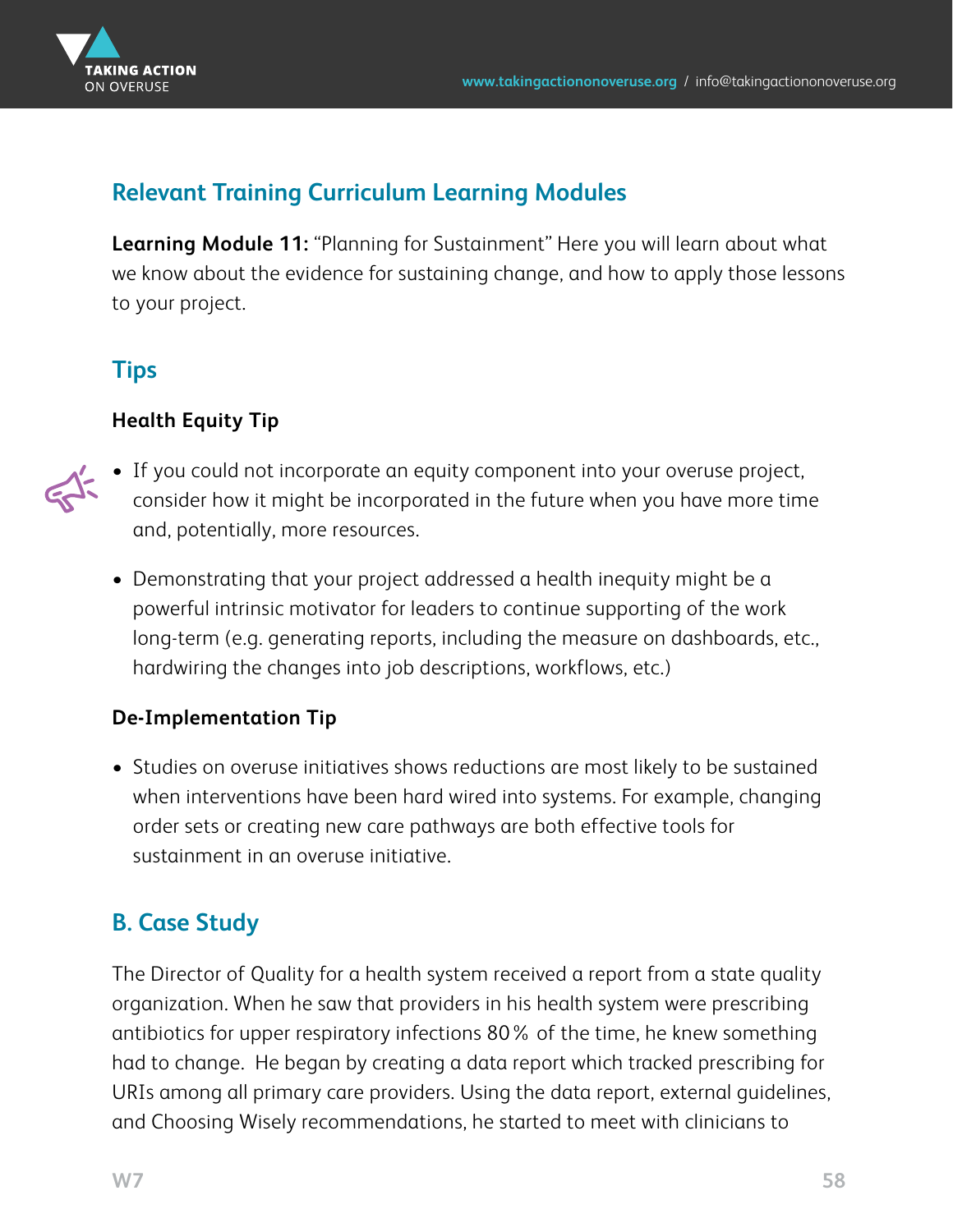

discuss their prescribing practices and their prescribing compared to their peers. The academic detailing was working to address the project, but it required Kim to drive to all nine locations throughout the state. He began recruiting and encouraging positive deviants to serve as clinical champions for conservative antibiotic prescribing practices and share their insights on handling conversations and making clinical decisions.

In addition to the team of clinical champions, Kim wanted to make things easier for patients coming into the clinics for antibiotics. He established a new care pathway for triaging patient calls with an acute respiratory illness complaint to include a nurse phone care line. Patients could discuss symptoms and their health issues with a nurse to demine if they needed an office visit. Additionally, this pathway created a new documentation template to guide providers to choose evidence-based care for patients presenting with URIs. The new care pathway, the development of multiple champions, and creating the data report helped keep the project relevant for clinicians. Kim's system continues to report continuously low rates of potentially inappropriate antibiotic prescribing even with the addition of new providers and implementing a walk/in urgent care at several locations.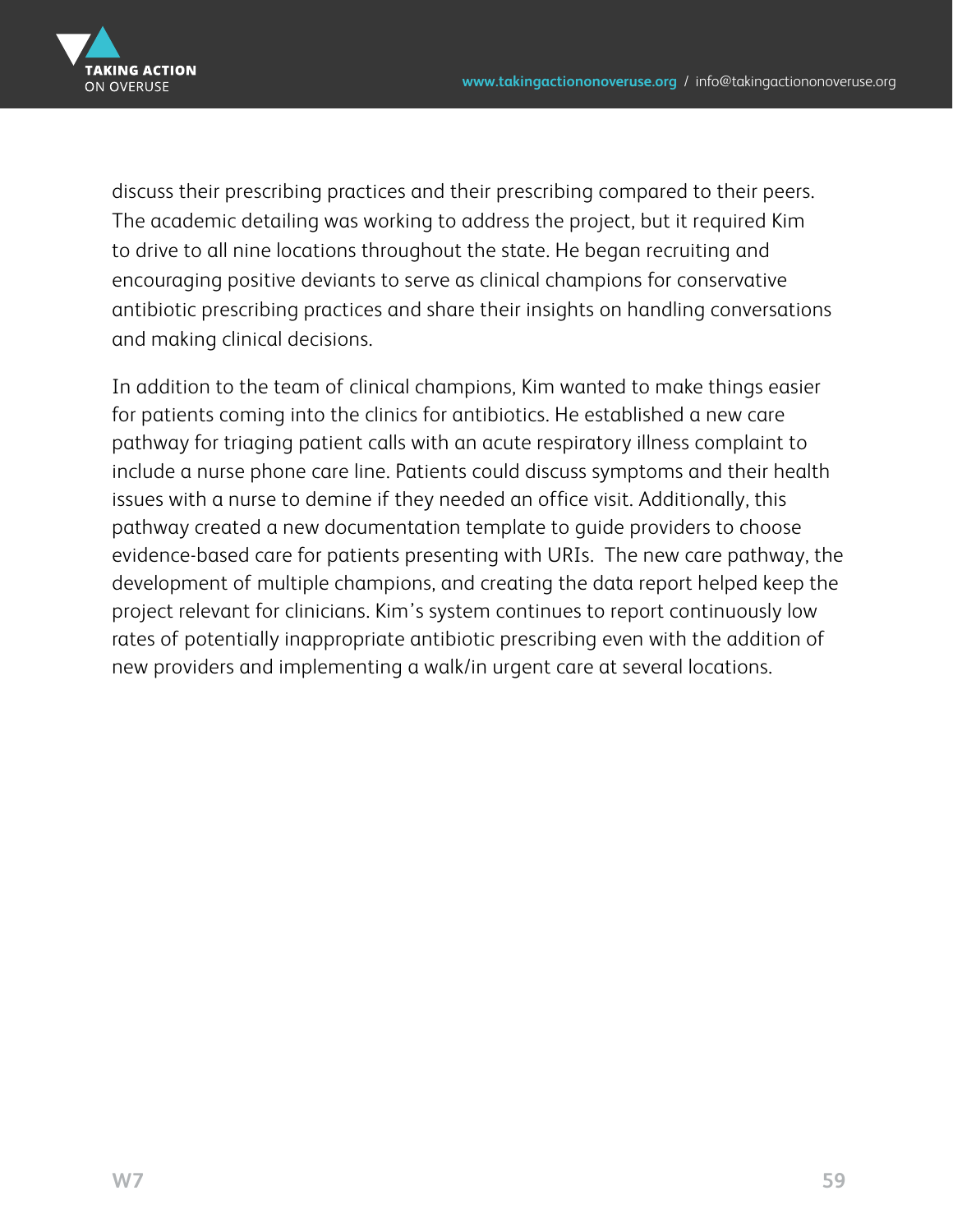

| <b>C. Milestones</b>                                                                                                                                                     | <b>Date</b><br><b>Completed</b> |
|--------------------------------------------------------------------------------------------------------------------------------------------------------------------------|---------------------------------|
| 1. Complete a sustainability plan.                                                                                                                                       |                                 |
| 2. Determine what you want to continue to measure, what<br>you'll stop measuring, and any other changes regarding<br>measure monitoring and communication.               |                                 |
| 3. Identify who will own the new area of work and how the<br>new culture of work will be integrated into onboarding or<br>expanded to include more of the health system. |                                 |
| 4. Discern additional ways to hardwire the change.                                                                                                                       |                                 |
| 5. Consider any costs or added responsibilities included in<br>sustainment.                                                                                              |                                 |
| 6. Meet strategically with your team to evaluate whether<br>health equity has been impacted by the project and<br>strategize safeguards that ensure care is equitable.   |                                 |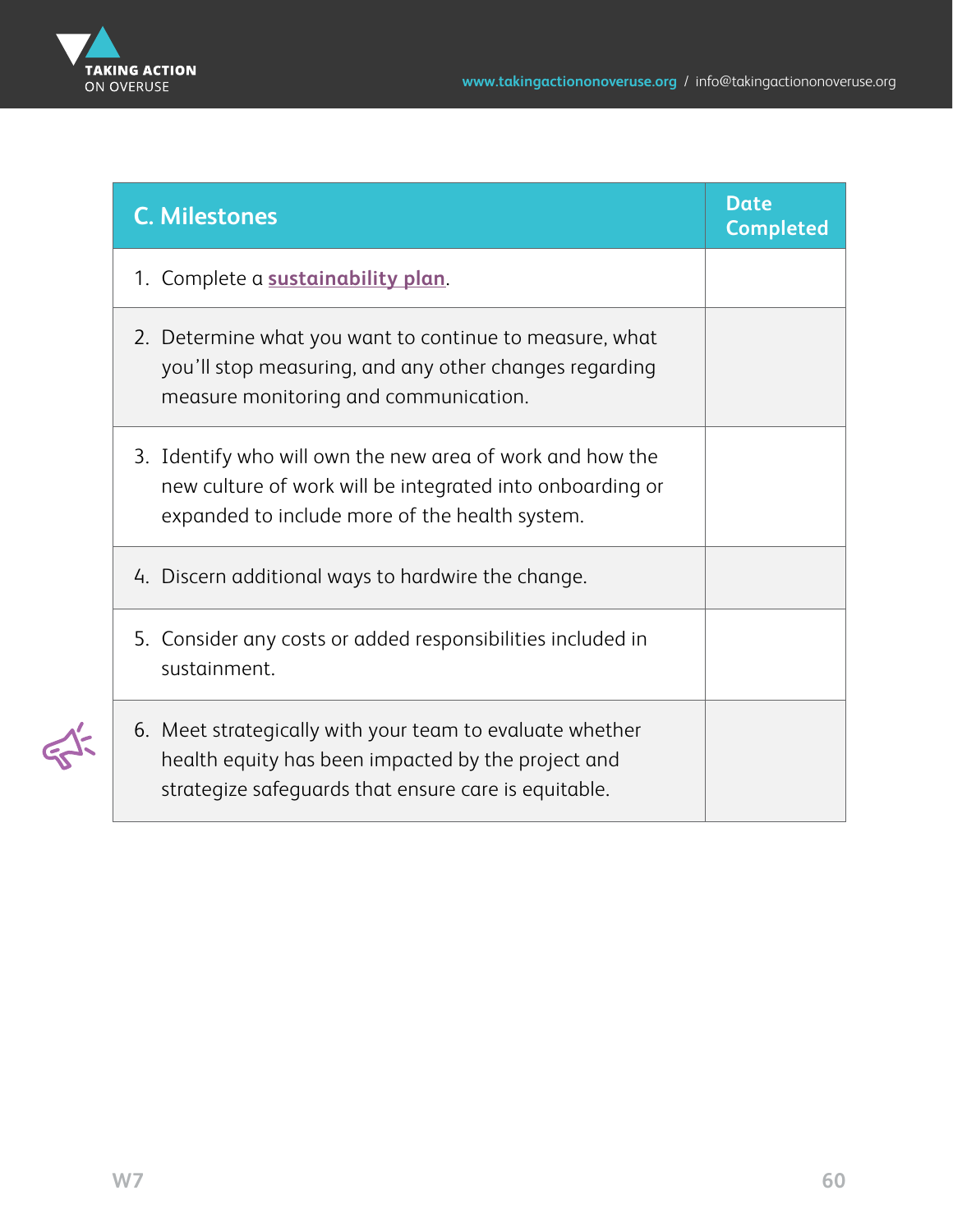

### **D. To Do List**



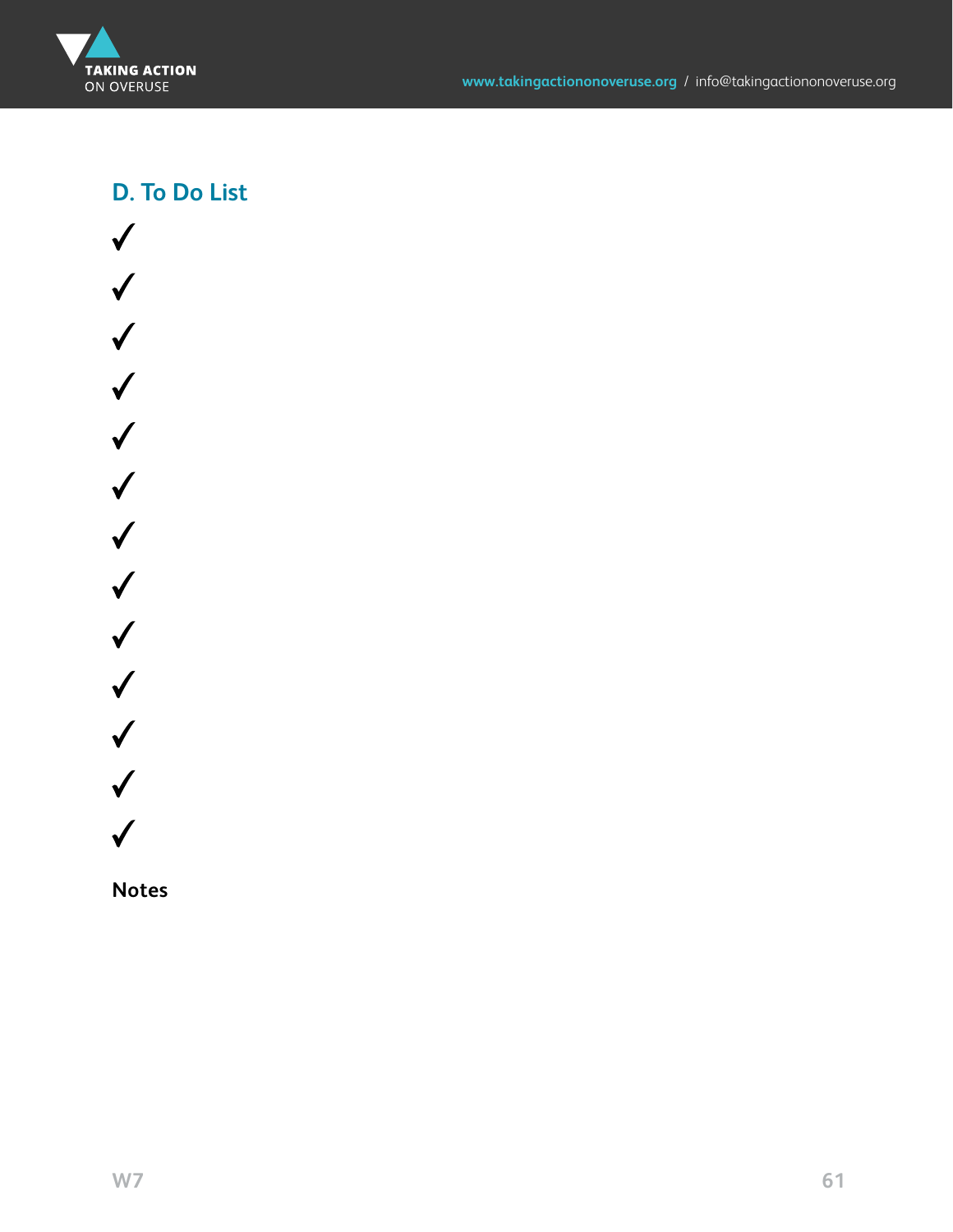

### **E. Journal Reflections**

1. Review my sustainability plan. What modifications are needed?

2. Who could I mentor to continue this work and pass along what I have learned?

3. Who should I present to about this work, and what are plans for dissemination?

4. What should we tackle next?

#### **F. Recommended Tools & Resources**

**[Sustainability Planning Worksheet](#page-74-0)**

**[Clinical Sustainability Assessment Tool](#page-74-0)**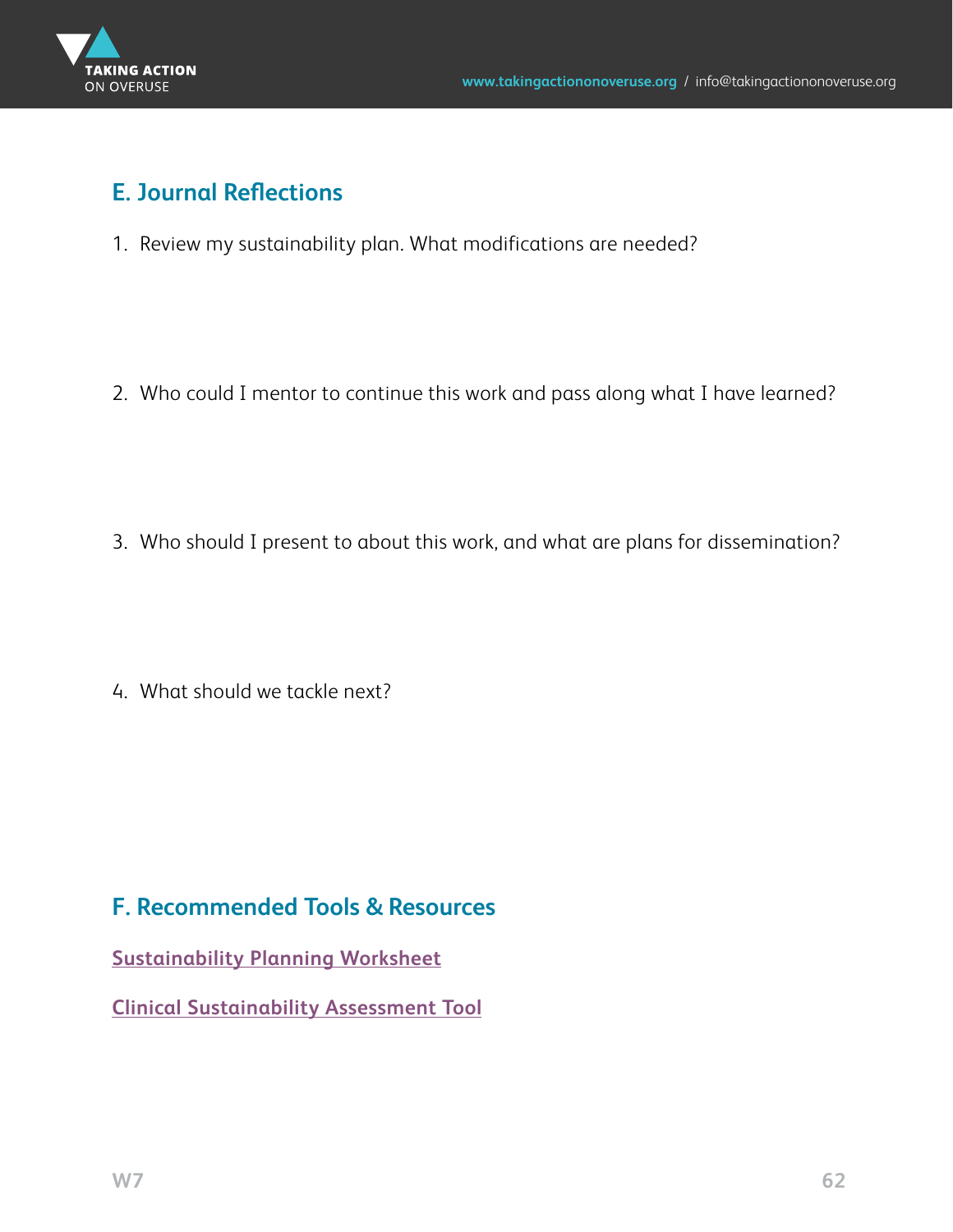

# **Tools & Resources**

| <b>Tool &amp; Resources Inventory</b>                                                  | <b>Most Applicable</b><br><b>Workbook Section(s)</b>                |
|----------------------------------------------------------------------------------------|---------------------------------------------------------------------|
| <b>Issues Log</b>                                                                      | Project Management                                                  |
| <b>Mental Inventory</b>                                                                | Project Management                                                  |
| <b>Timeline Templates</b>                                                              | Project Management                                                  |
| <b>Clarity Log</b>                                                                     | Project Management                                                  |
| <b>Vetting Topics Tool</b>                                                             | W1 Select an Overuse Topic                                          |
| <b>Go-No-Go Exercise</b>                                                               | W1 Select an Overuse Topic                                          |
| <b>IRB Decision Aid</b>                                                                | W1 Select an Overuse Topic                                          |
| <b>Stakeholder Assessment and Engagement</b><br><b>Tool</b>                            | W2 Understand the Project Landscape<br>W5 Build an Improvement Team |
| <b>Advancing Health Equity Toolkit</b>                                                 | W2 Understand the Project Landscape                                 |
| <b>Getting Feedback from Members</b>                                                   | W2 Understand the Project Landscape                                 |
| <b>Measurement Plan</b>                                                                | W3 Obtain Data and Select Measures                                  |
| <b>Run Charts and Control Charts</b>                                                   | W3 Obtain Data and Select Measures<br>W6 Design and Implement       |
| <b>Project Charter Templates</b>                                                       | W4 Write a Project Charter                                          |
| <b>Team Formation and Composition Tools</b>                                            | W5 Build an Improvement Team                                        |
| <b>Tips for Running Effective Meetings</b>                                             | W5 Build an Improvement Team                                        |
| <b>Taking Action on Overuse Action-Planning</b><br><b>Framework and Change Package</b> | W6 Design and Implement                                             |
| <b>Sustainability Planning Worksheet</b>                                               | W7 Plan for Sustainability                                          |
| <b>Clinical Sustainability Assessment Tool</b>                                         | W7 Plan for Sustainability                                          |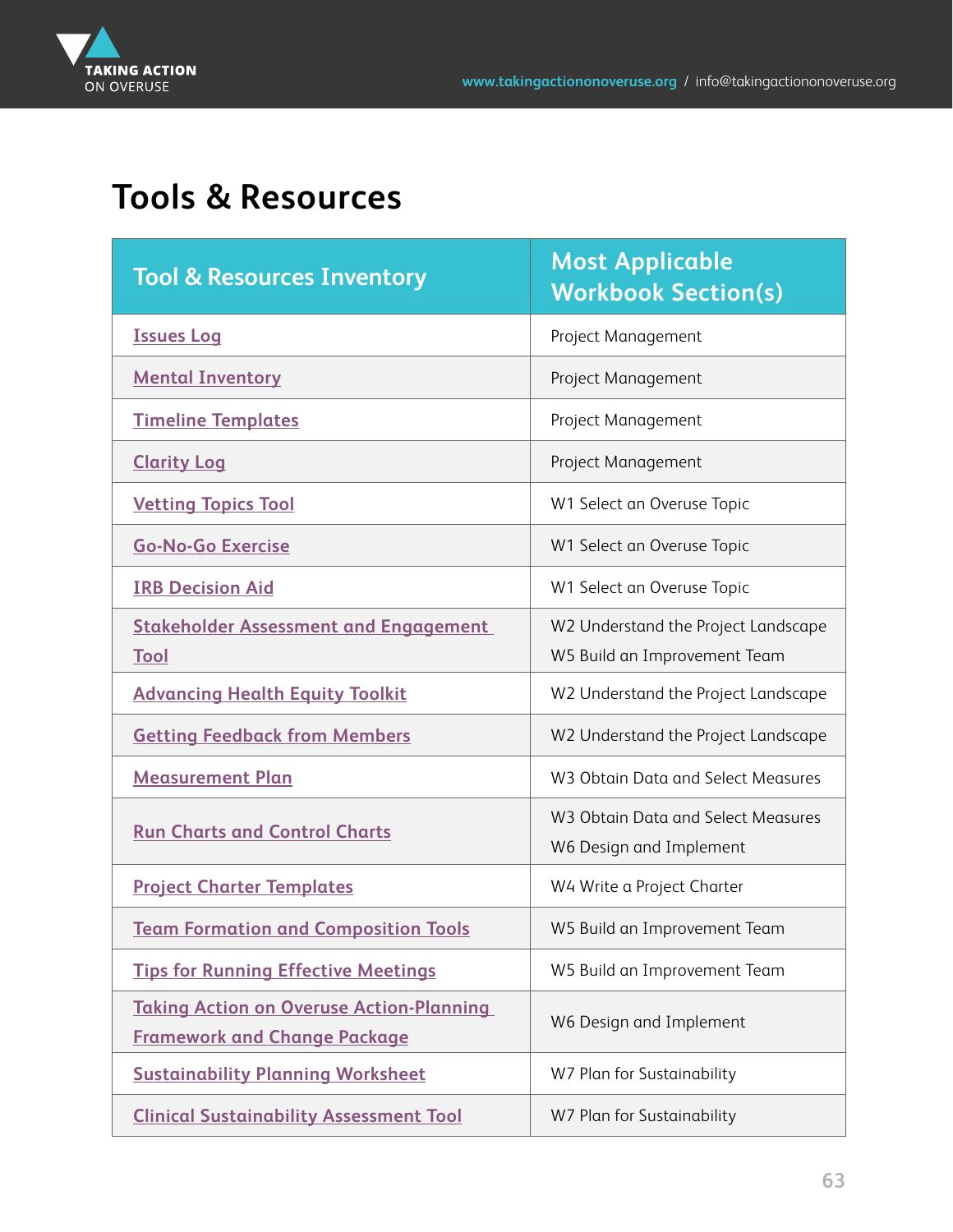<span id="page-63-0"></span>

# **Issues Log**

Use the linked Excel spreadsheet log to track issues during your project, as well as plans to overcome these issues.

**[Issues Log](https://www.kpwashingtonresearch.org/download_file/4527/0 )** (Excel Download)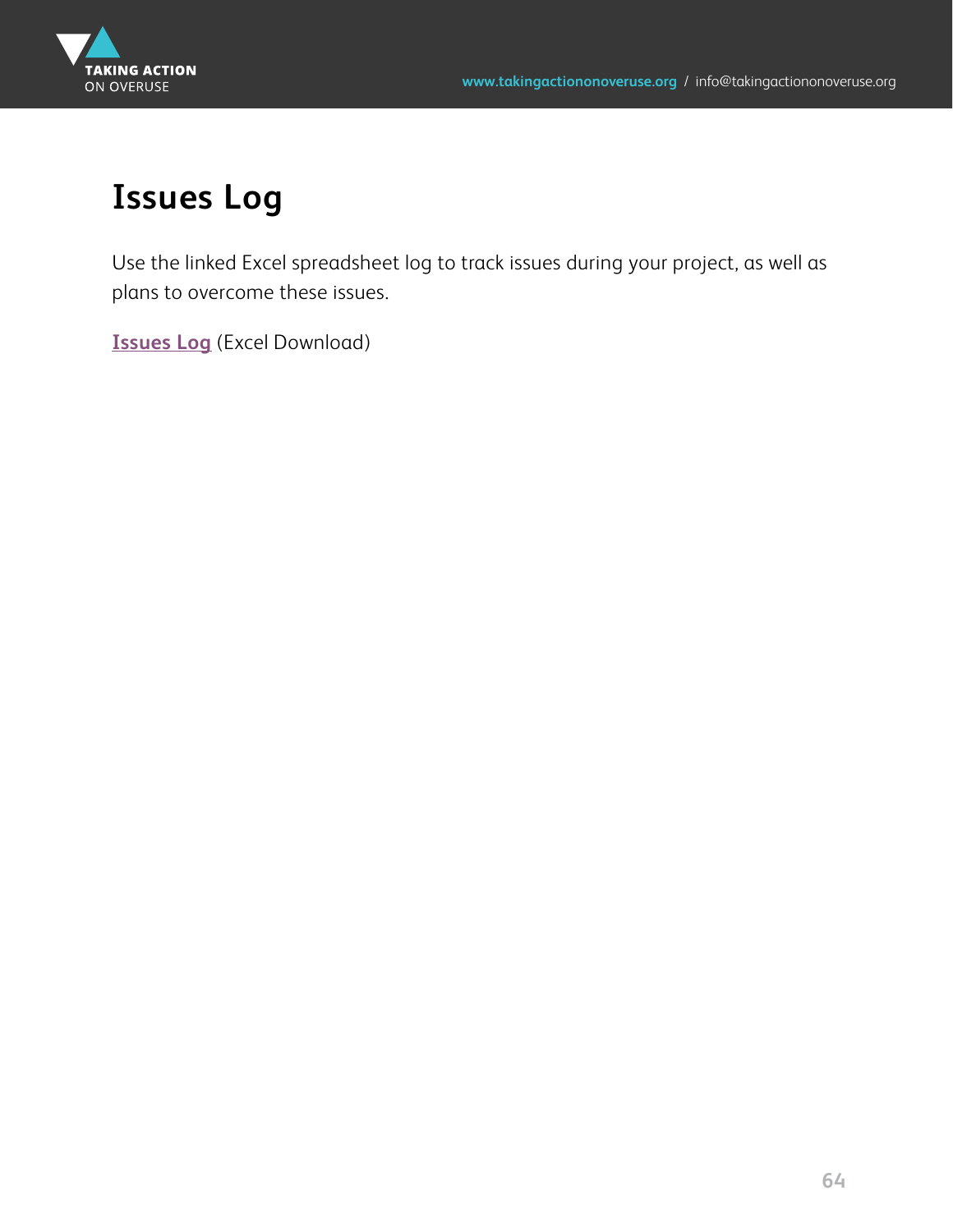<span id="page-64-0"></span>

# **Mental Inventory**

Use this worksheet when you are feeling overloaded and don't know what to prioritize. This activity is adapted from: Carrol, R. (2018). The Bullet Journal Method: Track Your Past, Order the Present, Design the Future. New York, New York: Portfolio/Penguin.

1. Fill out tasks into the following categories.

| <b>Working on</b> | <b>Should be</b><br>working on | <b>Want to be</b><br>working on |
|-------------------|--------------------------------|---------------------------------|
|                   |                                |                                 |
|                   |                                |                                 |
|                   |                                |                                 |
|                   |                                |                                 |
|                   |                                |                                 |

2. Go through this flow chart for each task. If it's irrelevant or a distraction, cross it out. If you're keeping it, star or highlight it.

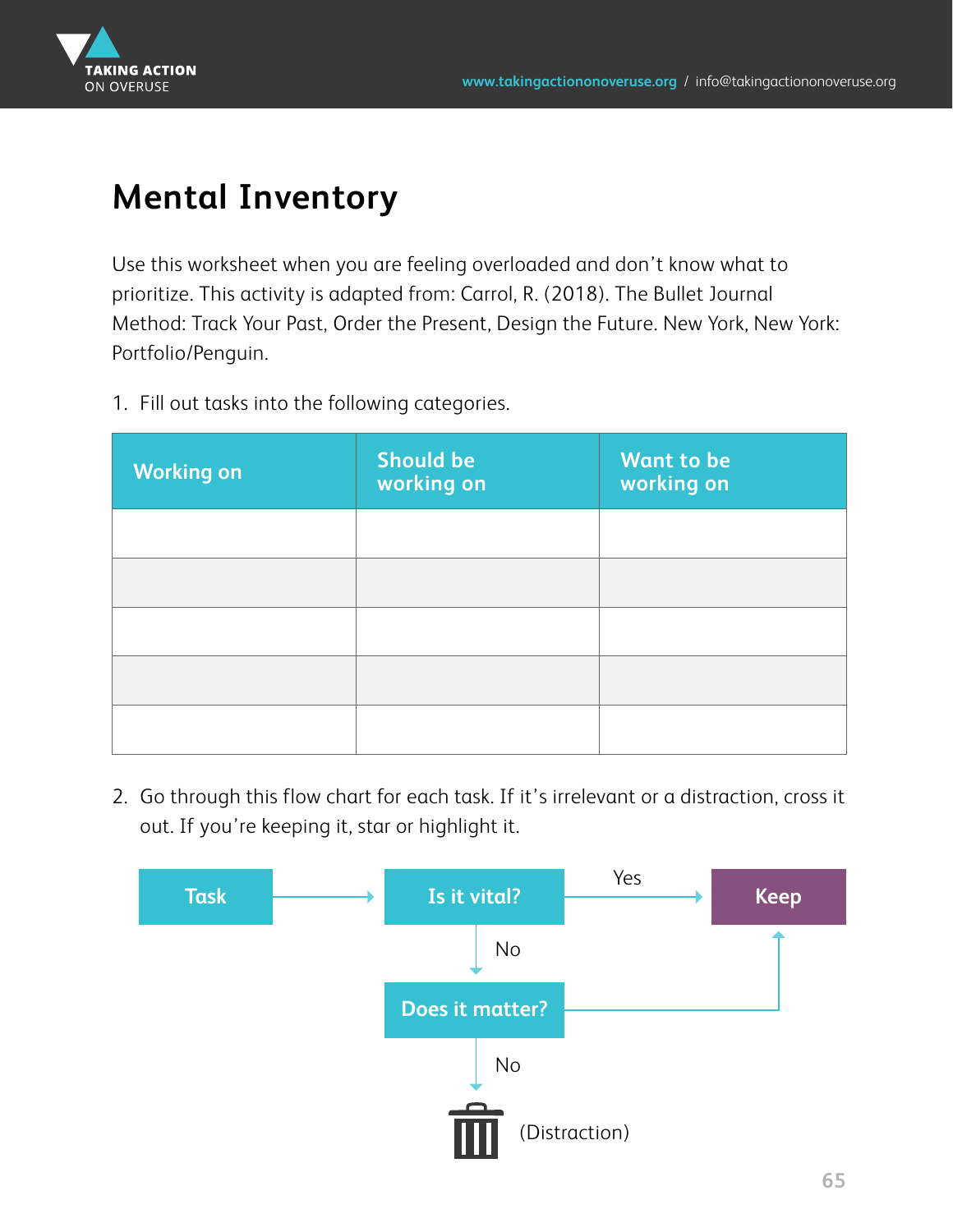<span id="page-65-0"></span>

3. For tasks that you are keeping, categorize them into this table. Add these to your task list and timeline. Remove distractions from your project plan if possible. See if you can delegate some responsibilities.

| Things you <i>need</i> to do<br>(responsibilities) | Things you want<br>to do (goals) |
|----------------------------------------------------|----------------------------------|
|                                                    |                                  |
|                                                    |                                  |
|                                                    |                                  |
|                                                    |                                  |
|                                                    |                                  |

# **Timeline Templates**

Having a timeline will help you manage your project well. There are many free project timeline templates for Microsoft Excel – considering adapting one for a year-long improvement effort.

**[Timeline Templates](https://templates.office.com/en-us/project-timeline-with-milestones-tm00000009)**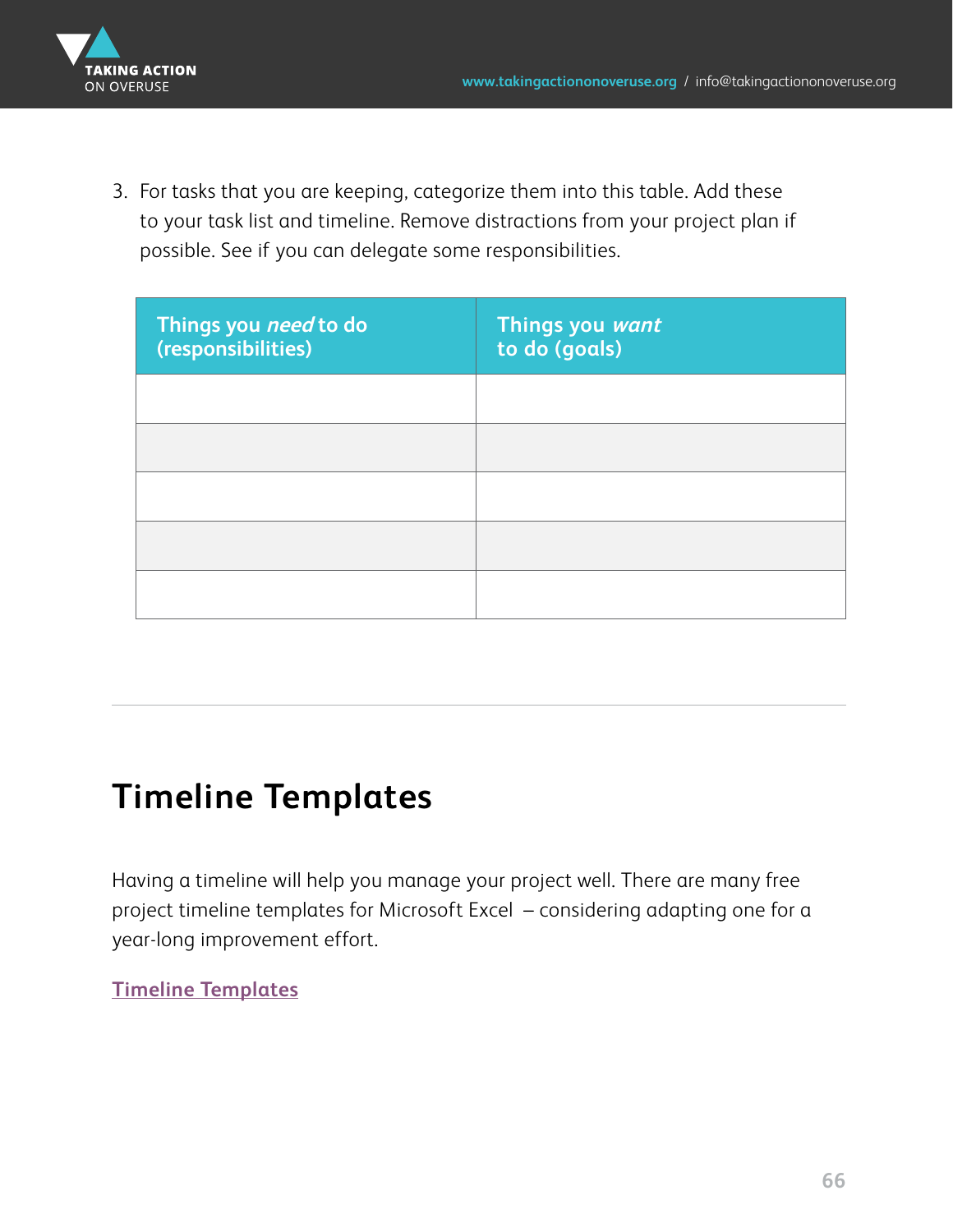<span id="page-66-0"></span>

# **Clarity Log**

Challenges and hurdles are part of the project. We have critics, IRB, funding, competing priorities. It might be difficult to make time for the project. But we don't need to get stuck in the challenge. Each challenge has its own purpose and learning. As challenges come up, also log why you are doing what you are doing. If it has no purpose and it's not pivotal to the project's successes, see if there is a way for you to let it go. This is a continual log rather than a single worksheet.

**[Clarity Log Worksheet](https://www.kpwashingtonresearch.org/download_file/4528/0)** (Excel Download)

# **Vetting Topics Tool**

This tool is a process flow diagram with decision points about important factors you should consider when selecting an overuse topic. The "LM1" "LM2" abbreviations refer to Learning Modules in the Syllabus associated with this project workbook. If you are unsure if you have the knowledge and skills to evaluate or answer each of the questions describing criteria for selecting a topic, spending some time in the referenced Learning Module will be helpful. (This tool was developed by one of our RWJF faculty, Georges Potworowski with input from Reshma Gupta, MD)

#### **[Vetting Topics Tool](https://www.kpwashingtonresearch.org/download_file/4529/0)**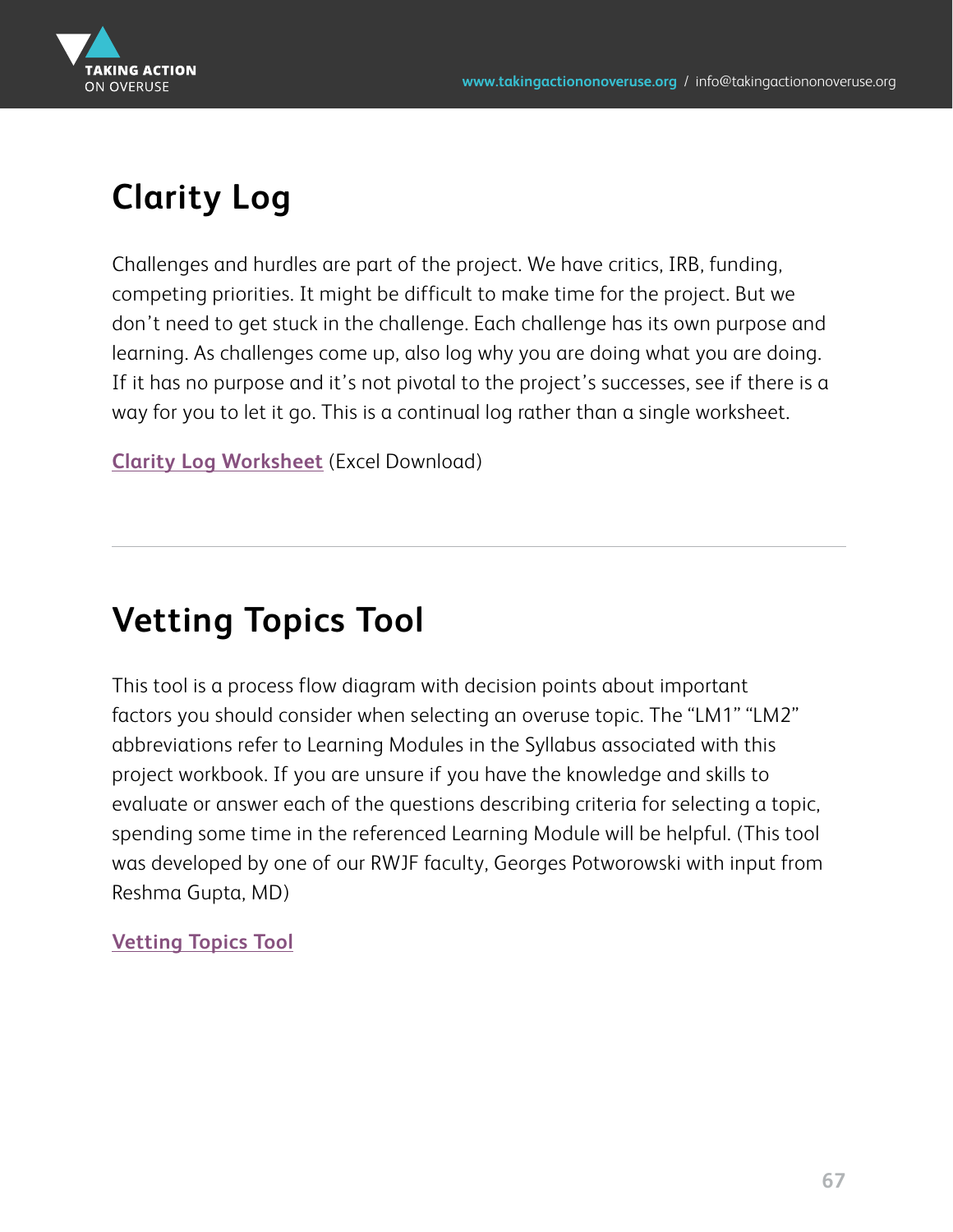<span id="page-67-0"></span>

# **Go-No-Go Exercise**

Use this "Go-No-Go" exercise to think through stakeholder perspectives when selecting a topic. This will help you identify what is feasible and what is not.

#### **Instructions:**

- List 3-5 key stakeholders (column 1 of a table) to engage that would help or hinder your overuse reduction initiative (e.g. health system executive sponsor, division chief, director of health system data, clinical champions, medical assistant supervisor). See the Stakeholder Assessment and Engagement Tool.
- Describe how your project could benefit each stakeholder if applicable (column 2).
- Describe how your project could challenge/ hinder (e.g. lose staff time, funding) each stakeholder if applicable (column 3).
- Write down key bullet points that could guide you in how you might initially discuss your project with each stakeholder. Remember to Choose Your Words Wisely (reference: **https://jamanetwork.com/journals/jamainternalmedicine/ fullarticle/2536191**).
- Ask a colleague to role play your initial pitch for at least two of the stakeholders you identified who may not support your project. Ask the colleague to provide feedback on if the pitch will result in a "Go" or "No Go" in partnership for your project.

**[Go-No-Go Exercise Worksheet](https://www.kpwashingtonresearch.org/download_file/4530/0)** (Excel Download)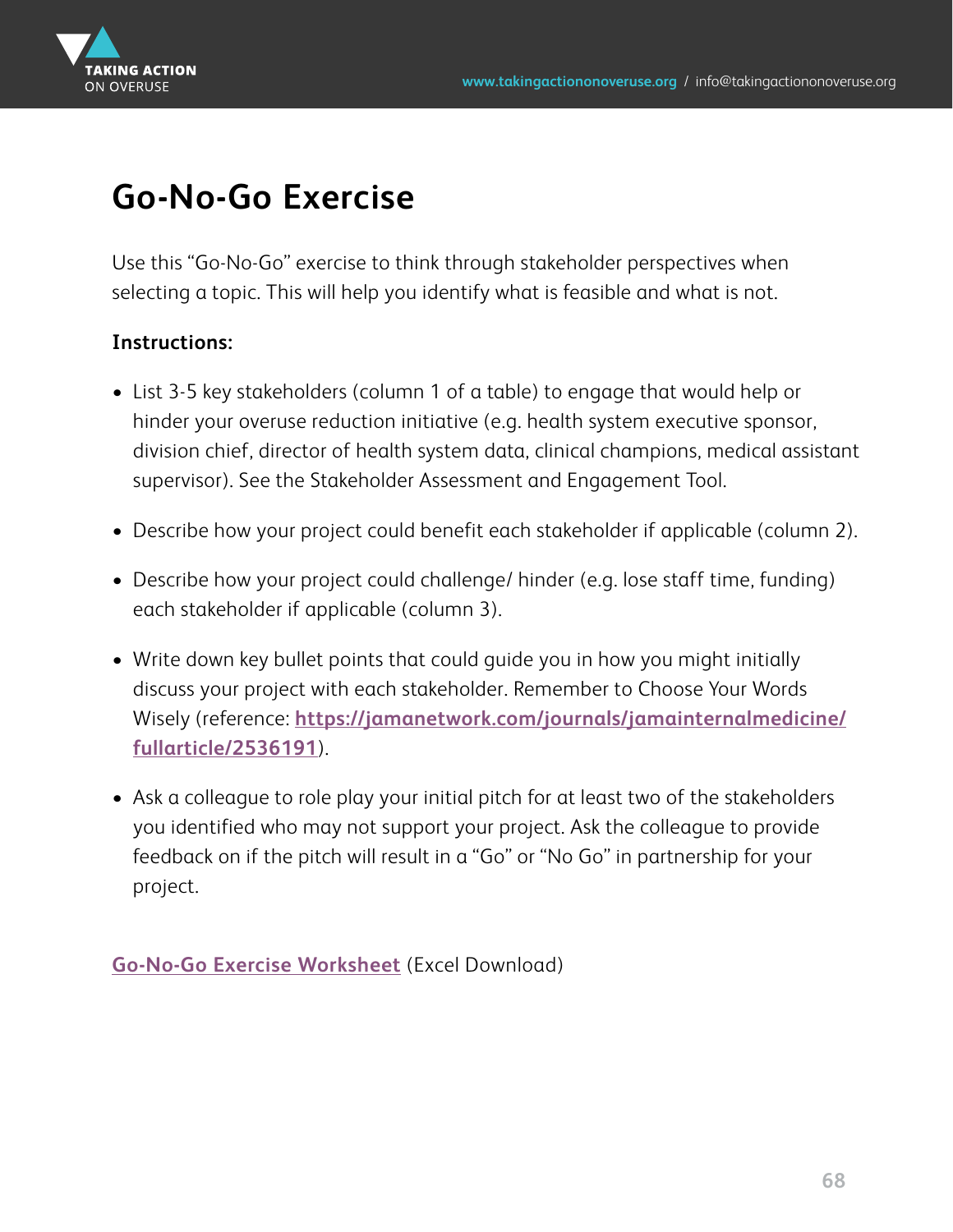<span id="page-68-0"></span>

# **IRB Decision Aid**

Generally, quality improvement efforts are exempt from Institutional Review Board (IRB) review, but some projects incorporate elements of both research and QI. Determine if your project requires or would benefit from IRB approval by using this **[IRB Decision Aid.](https://irb.research.chop.edu/sites/default/files/documents/quality_improvement_or_research_worksheet.pdf)** 

# **Stakeholder Assessment and Engagement Tool**

### **Step 1: Stakeholder Log**

#### **Instructions:**

Your first step is to identify the individuals who might have an interest in your project, either a supporter, neutral or a 'nay-sayer' (someone who for one or more reasons might not be supportive of reducing the use of your overuse topic/service). Use the log below to keep a record of each of these individuals as you identify them, explain why they are interested in your project, the level of influence you think they might have over others (high, medium, or low), and where they are along a spectrum of support for your project (high, medium, or low).

**[Stakeholder Log](https://www.kpwashingtonresearch.org/download_file/4531/0 )** (Excel Download, Tab 1)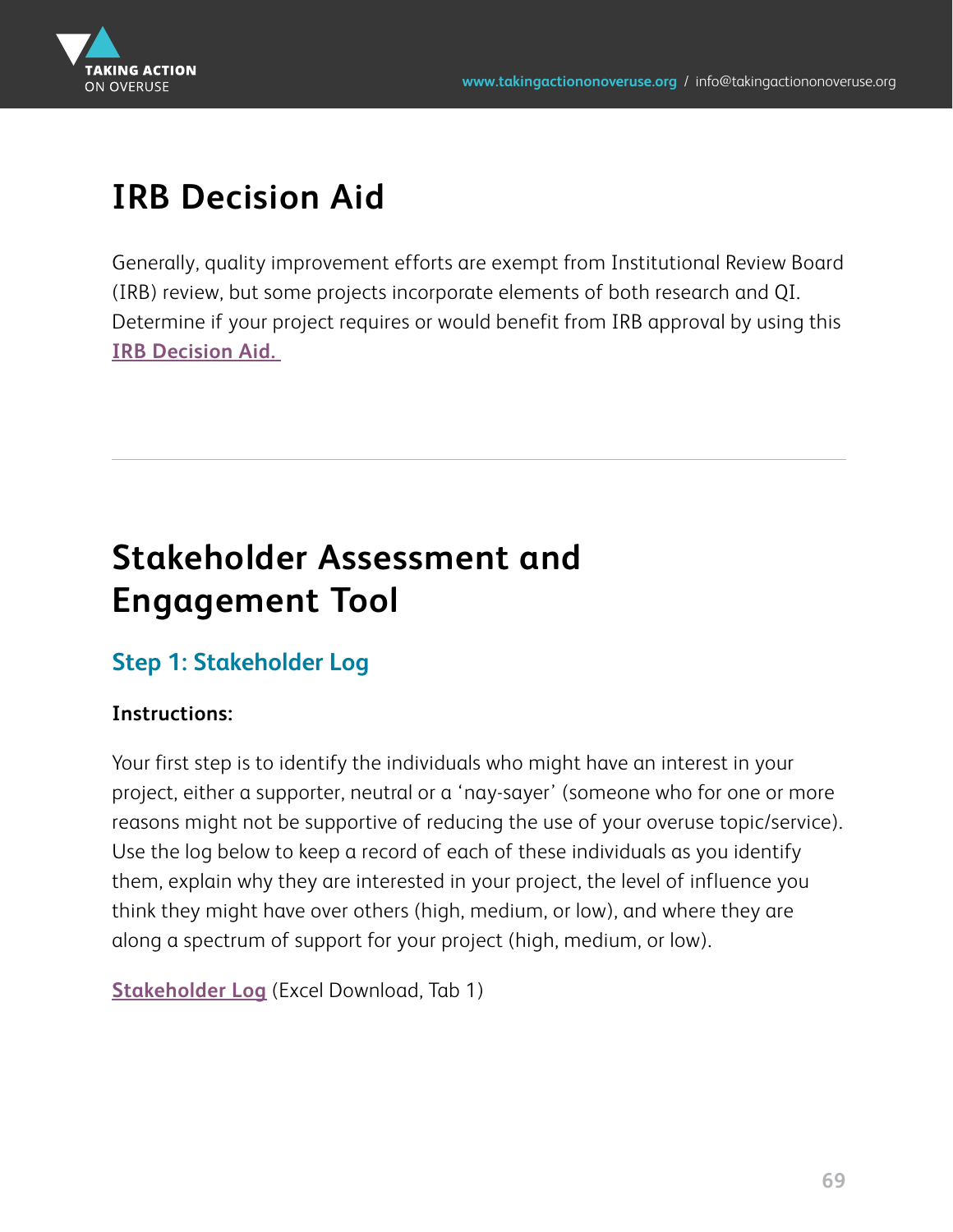

#### **Step 2: Stakeholder Power Grid Map**

#### **Instructions:**

Now that you have identified your stakeholders, the next step is to map them out according to their influence/power and level of support/interest. This is often called "power mapping." Fill in your stakeholders in the grid below and position them in the graph based on their level of influence and level of support. Add more textboxes for stakeholders as needed. As power changes over time, move your stakeholders around the grid to reflect current state. You may want to save your original grid map labelled with the date so you can track how things change over time.

If you would prefer to do this exercise on paper, or if you'd like a verbal description [of power mapping, you can follow these video instructions:](https://www.youtube.com/watch?v=z0u6g8xmNkE&feature=youtu.be) **https://youtu.be/ z0u6g8xmNkE** (video produced by Janna Webbon).

**[Stakeholder Power Grid Map](https://www.kpwashingtonresearch.org/download_file/4531/0 )** (Excel Download, Tab 2)

## **Step 3: RWJF Value Champions Stakeholder Engagement Planning: Participation Table**

#### **Instructions:**

After you have identified your stakeholders and mapped them on the power grid above, you need to decide level of participation your stakeholders should have across all phases of your project. Each stakeholder has a different degree of power and interest in your project, and consequently needs to be involved to different degrees. There are four levels at which you can engage stakeholders to participate in your project: inform, consult, collaborate with, or empower them.

• **Inform:** Provide the stakeholder with balanced and objective information to enable them to understand the problem, alternatives, solution, and/or progress.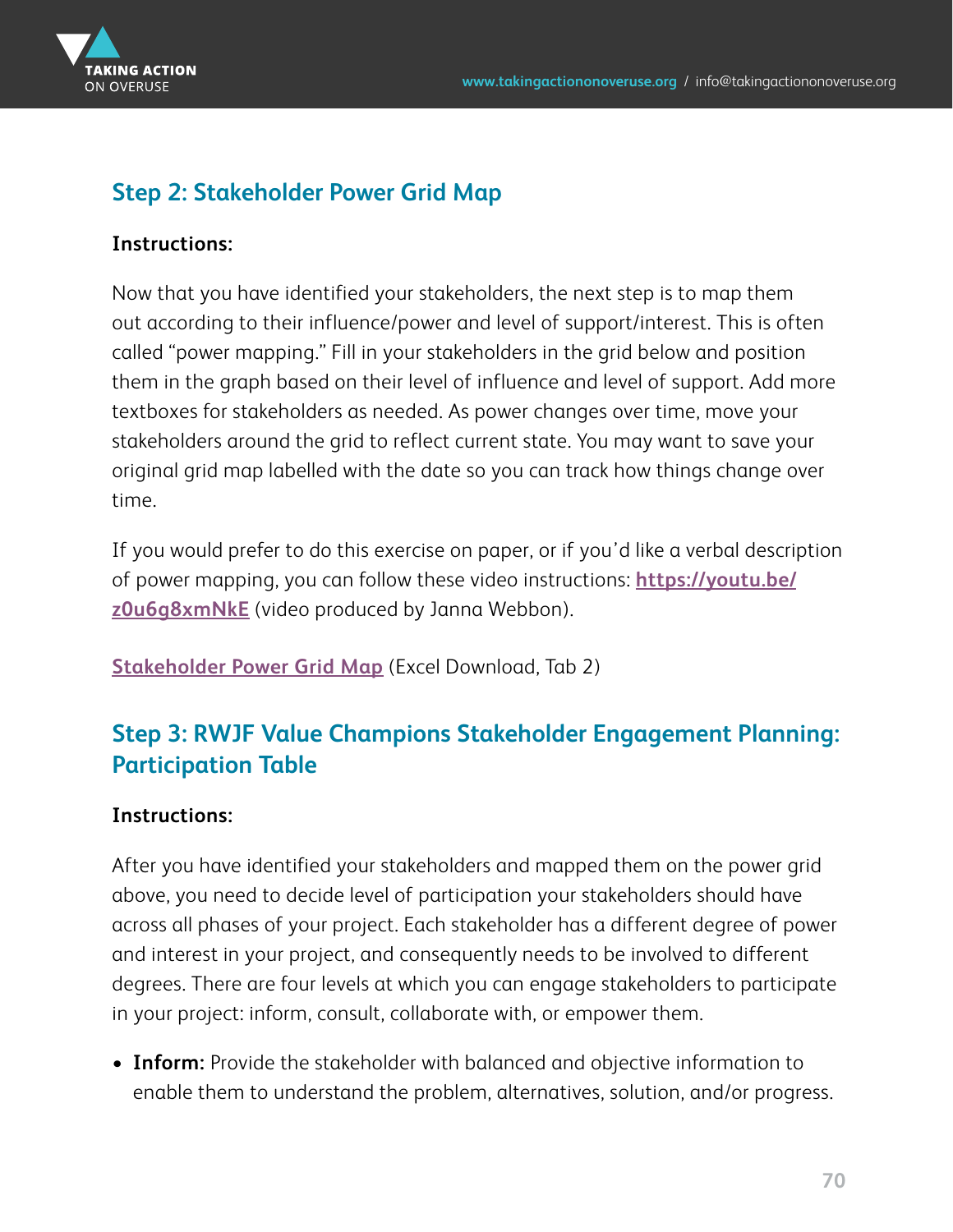

- **Consult:** Obtain stakeholder feedback on analysis, alternatives, and/or decisions. Acknowledge their concerns and explain how their input influenced decisions.
- **Collaborate/Partner:** Work with the stakeholder in partnership on each aspect of decision-making, including developing alternatives, identifying solutions, and adapting as you go.
- **Empower/Share Control:** Involve the stakeholder so they make informed decisions and take responsibility for final decision-making. Some stakeholders may already have decision-making power.



Mapping from the stakeholder power grid to the participation table is not formulaic. That said, there are certain principles that generally hold. High influence, high support stakeholders should at least be consulted, if not partnered with or empowered. High influence, low support stakeholders should be consulted, but generally don't want to be more involved. Low influence, high support stakeholders should be consulted. Partnering with or empowering these stakeholders, even if in limited ways, is an example of how to bring diverse voices to the table to improve health equity.

Note that the participation table has the three parts of the project timeline in the first column because a given stakeholder's level of involvement may not be the same throughout the project. For example, leadership may have the power to approve a project during the foundation laying phase but may choose to delegate power to make logistical decisions to the project team during the intervention.

**[Participation Table](https://www.kpwashingtonresearch.org/download_file/4531/0 )** (Excel Download, Tab 3)



Adapted from **https://sswm.info/humanitarian-crises/prolonged-encampments/ [planning-process-tools/exploring-tools/stakeholder-strategy-plan](https://sswm.info/humanitarian-crises/prolonged-encampments/planning-process-tools/exploring-tools/stakeholder-strategy-plan)**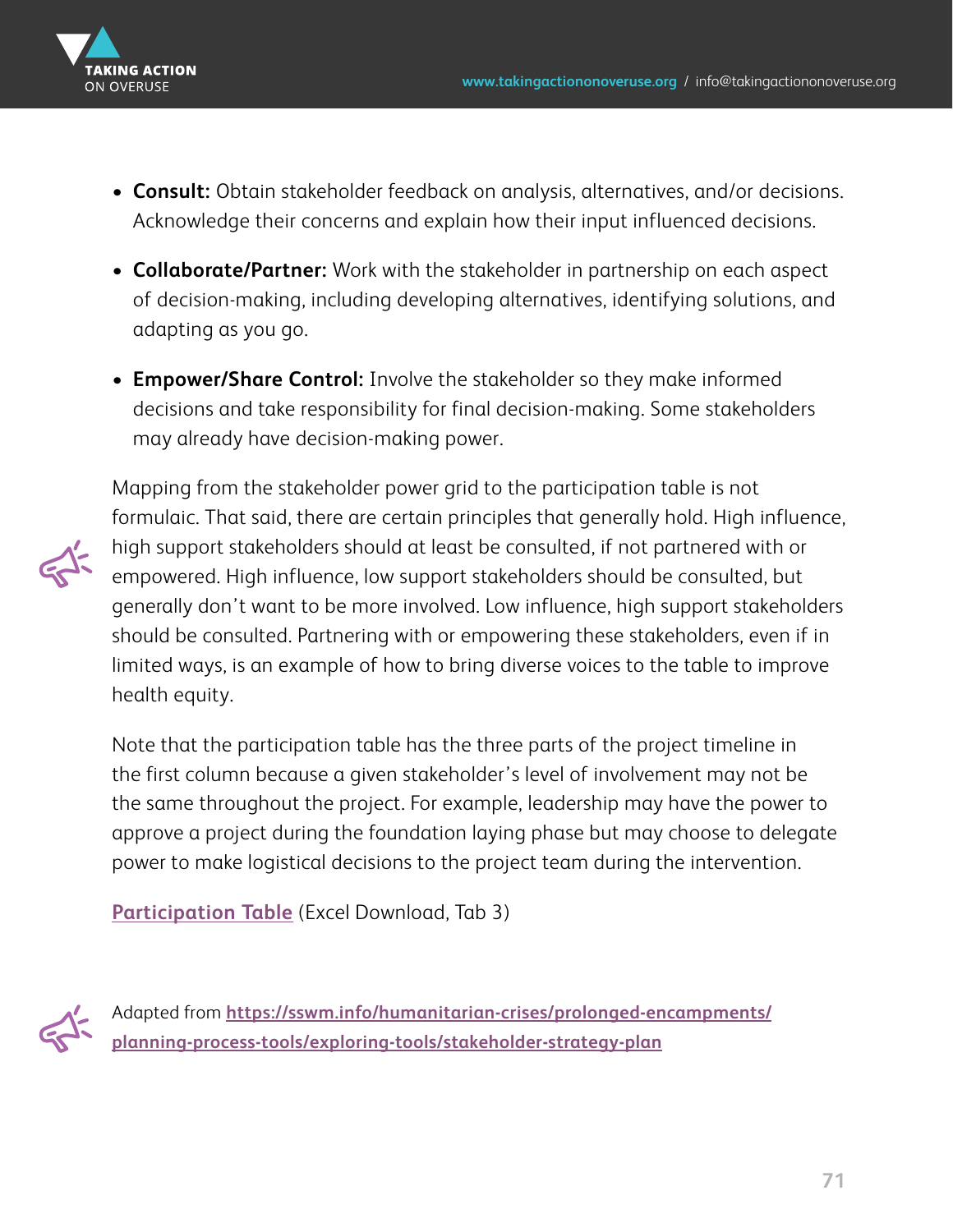<span id="page-71-0"></span>

# **Advancing Health Equity Toolkit**

This toolkit includes an equity lens (to identify disparities between groups), a root cause analysis (to understand the root cause of poor outcomes), and a roadmap to reduce disparities.

#### **The Roadmap to Reduce Disparities**



# **Getting Feedback from Members**

Use this resource from Advancing Health Equity to help you get first-hand input from people who will be affected by your project.

**[Member Feedback](https://www.kpwashingtonresearch.org/download_file/4532/0 )**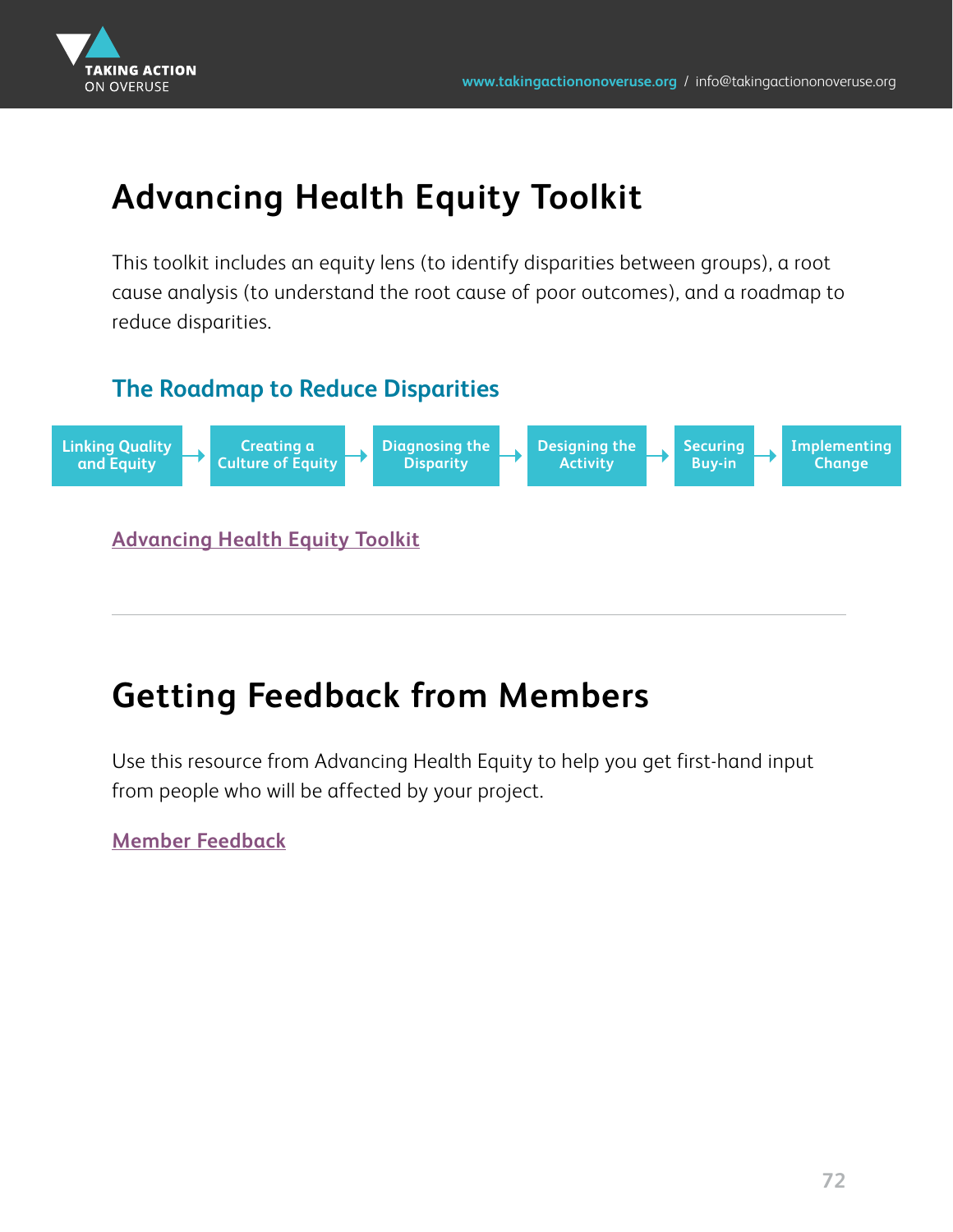

## **Measurement Plan**

It's important to have a plan for what you will measure, how you will define those measures, and how you will track your measures over time. A measurement plan helps you confirm your scope, understand the improvability of the problem you are hoping to address, and think through a full data collection plan.

IHI has a **[measures development sheet](http://www.ihi.org/resources/Pages/Tools/Quality-Improvement-Project-Measures-Worksheet.aspx)** that can help you plan (note, this tool is geared toward traditional quality improvement and you will need to create an account to view [an IHI account is free]).

## **Run Charts and Control Charts**

Both run charts and control charts can help you monitor and display changes in your measures over time. Run charts display your measure on the y axis with time on the x axis. Control charts have the same basic structure as run charts with lines added for the center line (mean), the upper control limit (3 standard deviations above the mean), and the lower limit (3 standard deviations below the mean). For tracking measures of overuse, a simple run chart may be the best tool. Here are some nice instructions for creating a run chart in Excel:

#### **[How to Make a Run Chart in Excel](https://www.oahhs.org/assets/documents/files/how-to-make-a-run-chart-using.pdf )**

Control charts are preferred if you are trying to understand or limit variation in a process. Good instructions for developing control charts can be found here:

**[How to Make a Control Chart 1](https://www.vertex42.com/ExcelTemplates/control-chart.html )**

**[How to Make a Control Chart 2](http://How To... Draw a Basic Control Chart in Excel 2010 - YouTube)**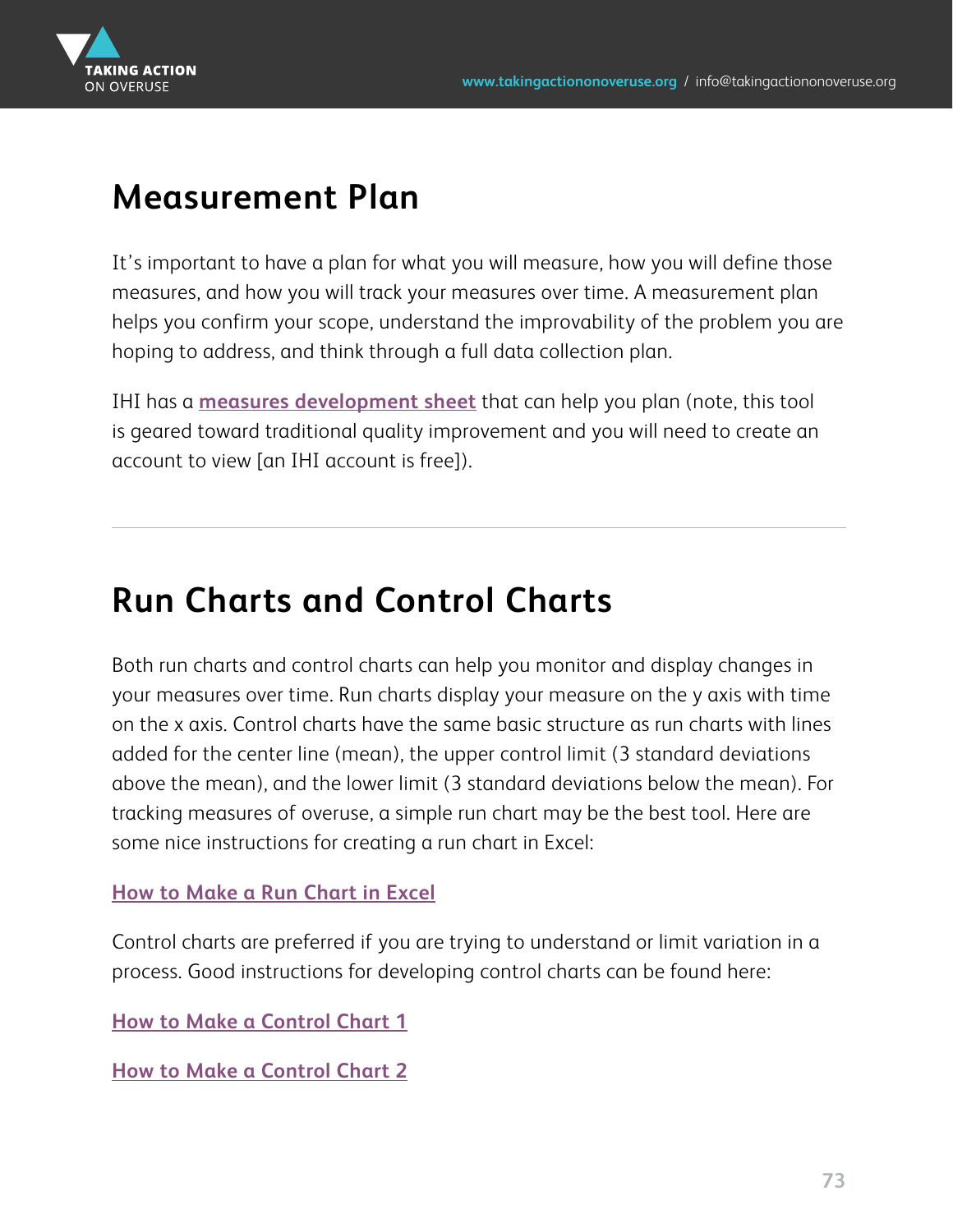

# **Project Charter Templates**

Check out these templates and examples to get you started on writing your project charter:

**[UNC School of Medicine Project Charter Template and Examples](https://www.med.unc.edu/ihqi/resources/project-charter/)** 

## **Team Formation and Composition Tools**

IHI has a **[team member matrix worksheet](http://www.ihi.org/resources/Pages/Tools/Quality-Improvement-Team-Member-Matrix-Worksheet.aspx)** designed with a quality improvement lens. While the needs of your overuse reduction team may be different than the needs of a traditional quality improvement project, this is a good place to start to think through the types of people you would want involved in your work.

You may want to use the **[Stakeholder Contact Information Table](https://www.kpwashingtonresearch.org/download_file/4534/0 )** (Excel Download) to keep track of your stakeholders and team members.

The **[Team Member Roles](https://www.kpwashingtonresearch.org/download_file/4533/0

)** (Excel Download) is a great tool to track team member effort and deliverables.

## **Tips for Running Effective Meetings**

Look **[here](https://unito.io/blog/running-effective-meetings-tips/)** for tips on running meetings well.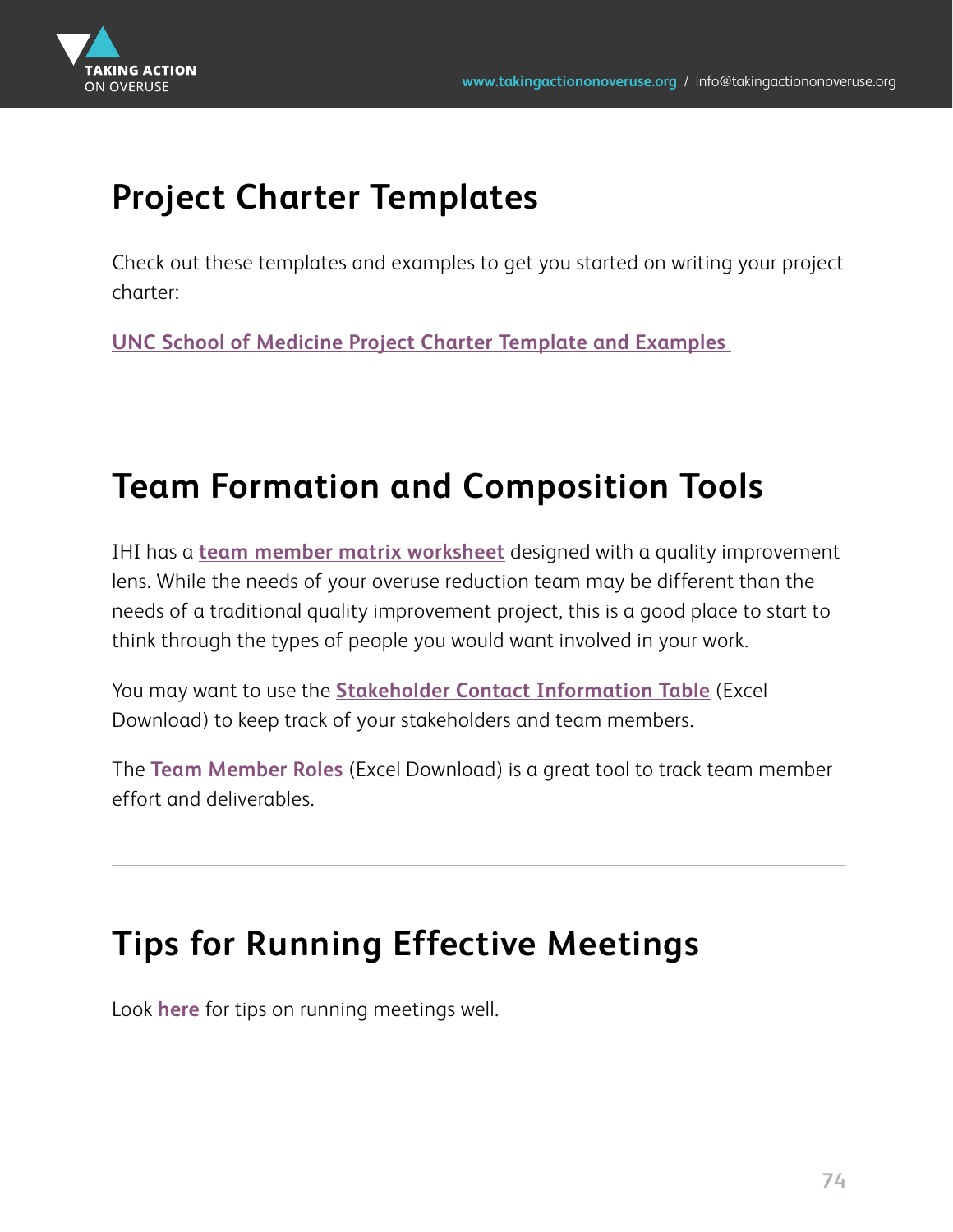

## **Taking Action on Overuse Action-Planning Framework and Change Package**

[The MacColl Center for Health Care Innovation's](https://takingactiononoveruse.org/userfiles/TakingActiononOveruseFrameworkChangePackage.pdf) **Taking Action on Overuse Action-Planning Framework and Change Package** is an excellent resource for your overuse reduction project. It provides examples of specific activities you can undertake to make the changes needed to prioritize the work, build a culture of improvement, establish a shared purpose and language, and commit resources to measurement.

# **Sustainability Planning Worksheet**

Use IHI's sustainability planning worksheet to help you plan for long-term success.

**[Sustainability Planning Worksheet](http://www.ihi.org/resources/Pages/Tools/Sustainability-Planning-Worksheet.aspx)**

## **Clinical Sustainability Assessment Tool**

Use the Clinical Sustainability Assessment Tool to help you plan for the future of your project and sustained reductions in overuse.

**[Clinical Sustainability Assessment Tool](https://www.sustaintool.org/csat/)**

## **Journal Reflections**

**[Weekly Journal Form](https://www.kpwashingtonresearch.org/download_file/4535/0 )**

**[Monthly Journal Form](https://www.kpwashingtonresearch.org/download_file/4536/0 

)**

**[Quarterly Journal Form](https://www.kpwashingtonresearch.org/download_file/4537/0 )**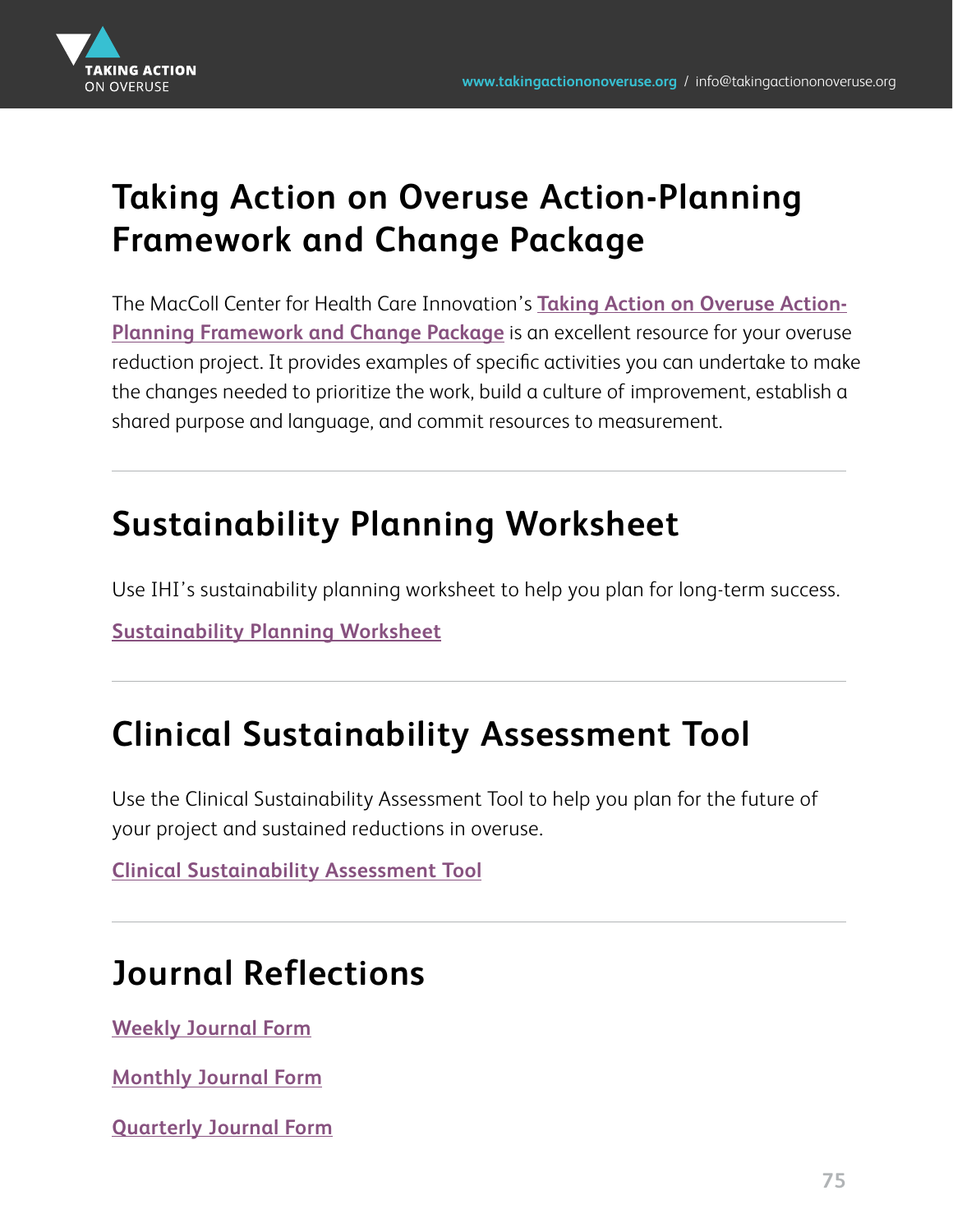

## **Journal Prompts for Each Phase of the Work**

## **1. Select an Overuse Topic**

- 1. What additional information do I need to finalize my topic? (e.g. severity of problem, extent of variation, indication that improvement can be accomplished, importance to organization)
- 2. What are barriers to finalizing my area of overuse to address? What are enablers or facilitators?
- 3. Does this area of overuse meet all of the criteria for "low-hanging fruit" as defined the article by Newman-Toker? Why or why not? **(Newman-Toker [DE. Where Is the "Low-Hanging Fruit" in Diagnostic Quality and](https://journals.lww.com/qmhcjournal/Citation/2018/10000/Where_Is_the__Low_Hanging_Fruit__in_Diagnostic.9.aspx)  Safety?. Qual Manag Health Care. 2018;27(4):234-236)**
- 4. What prior work has been done on this area of overuse in my setting, and what was the result?

#### **2. Write a Project Charter**

- 1. What are the implications of my stakeholder analysis? How do my plans incorporate what I've learned?
- 2. Who do I still need to win over? What do they care about, and how might I persuade them to support this work?
- 3. What is left to do to finalize my project charter?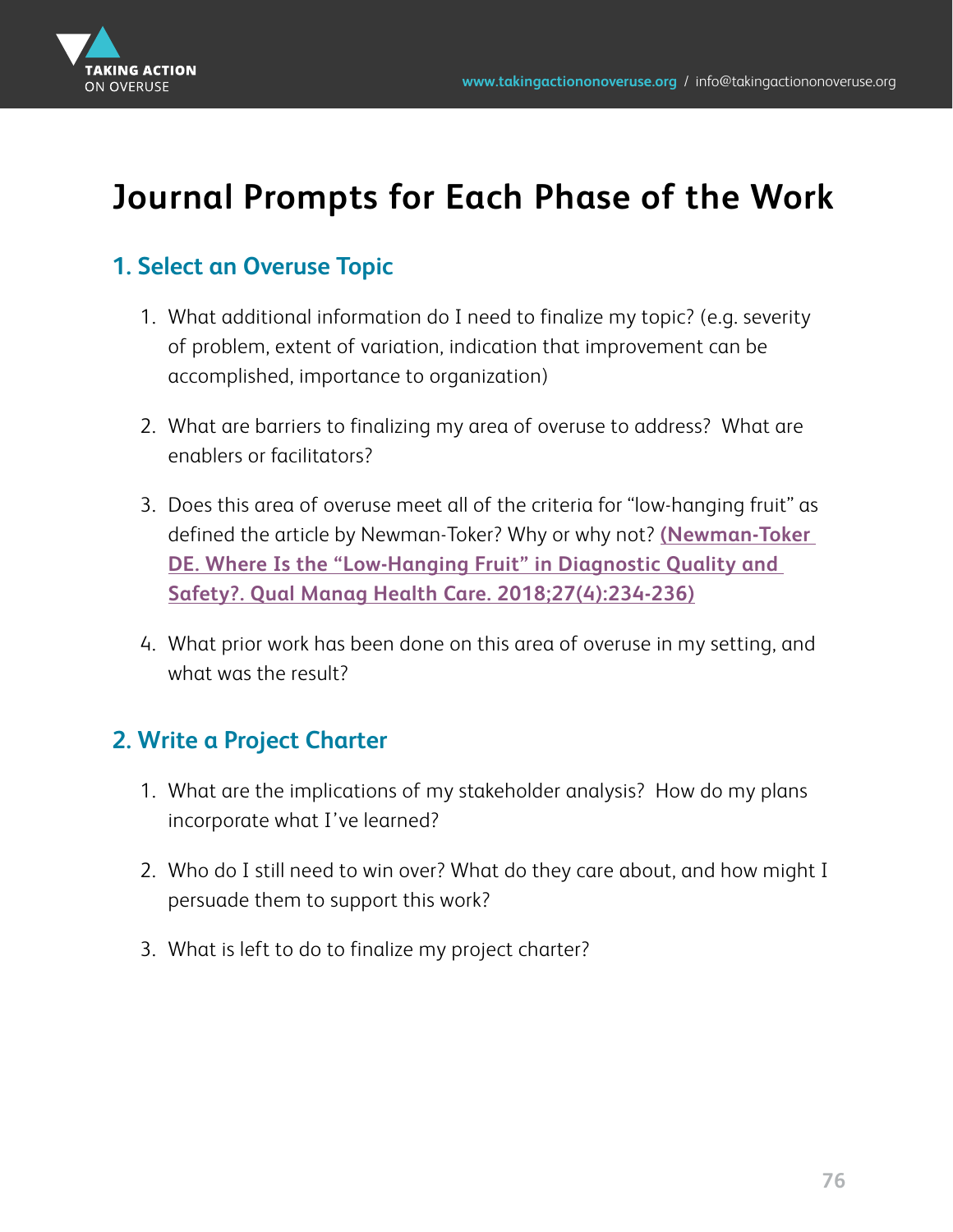

#### **3. Understand the Project Landscape**

- 1. Consider the financial implications of the project. Who will be affected, positively or negatively, by my project and why? Think about patients, the clinic/hospital, radiology, lab, insurer, other providers, other departments, etc.
- 2. Are there any projects I can build on? Are there projects I can align with or complement that are already happening and are funded/supported?
- 3. What are the budget requirements for this project, and where could the money come from for it?
- 4. Will there be significant impact on staffing needs or roles and responsibilities? What about changes in routines? How can I navigate those changes?
- 5. What QI expertise exists in my organization, and how can I access it for this project?
- 6. How have I included diverse patient voices/perspectives? How have they informed my plans?

## **4. Obtain Data and Select Measures**

- 1. What measures could I use? Are they available and timely?
- 2. What programming or data help do I need and who could provide it?
- 3. How often do I need to measure/collect data?
- 4. Should I do chart abstractions to validate/support my measures? Why or why not?
- 5. If my project needs Institutional Review Board review, what are my steps and timeline to accomplish this?



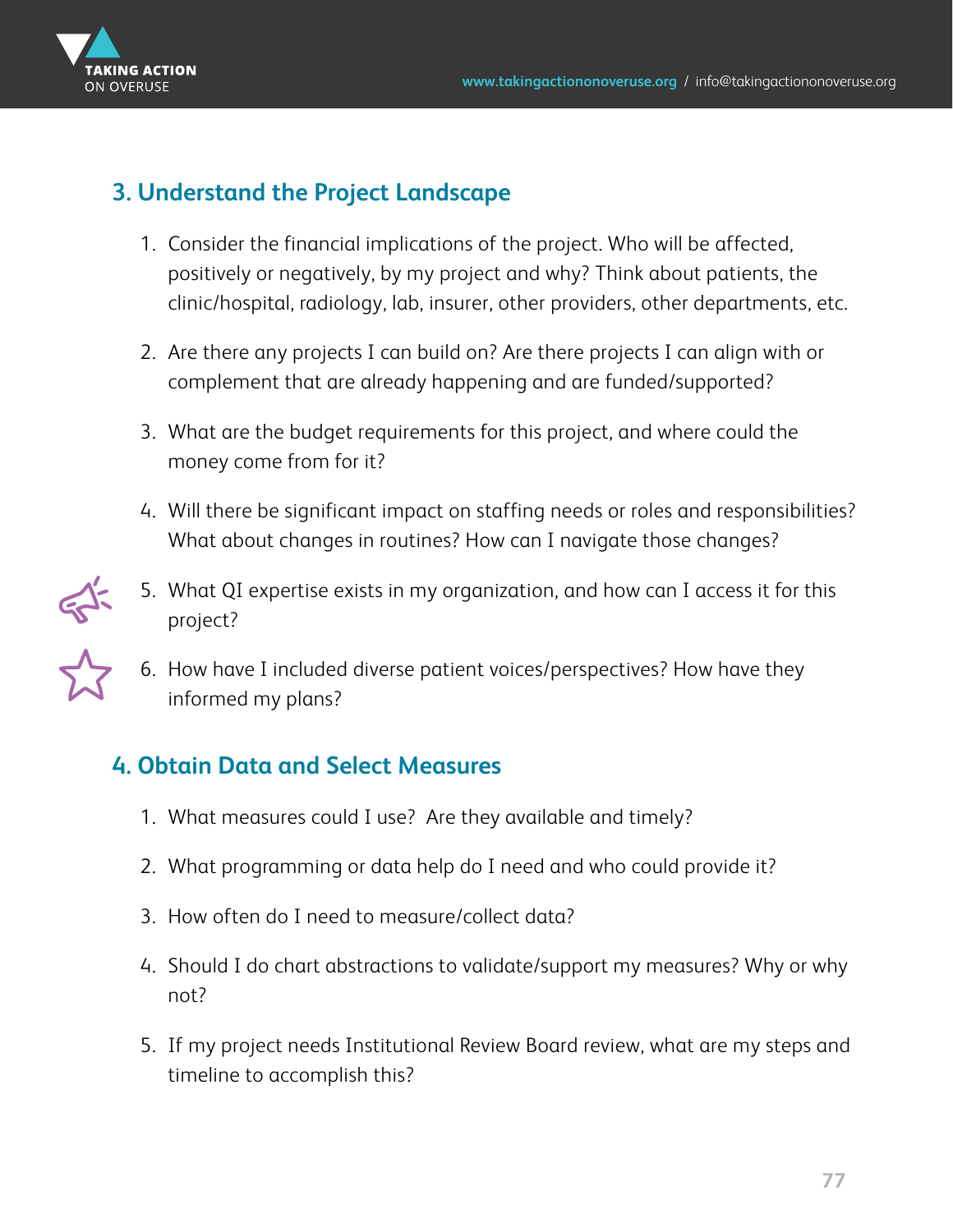

#### **5. Build an Improvement Team**

- 1. Who needs to be on my team for the project to succeed?
- 2. What are roles and responsibilities of different team members?
- 3. What is our internal communications plan?
- 4. How can I engage opinion leaders among front line staff?

## **6. Design and Implement**

- 1. What strategies to engage others in reducing overuse will you use and why? Is there a sequence to them? (see Learning Modules 5 & 8 for ideas)
- 2. Are the strategies working? Why or why not?
- 3. How am I keeping leaders and colleagues engaged? How is it paying off?
- 4. How are leaders and colleagues reacting to the project? What does this tell me about the work ahead?
- 5. How am I engaging providers in conversations about measures of overuse? What could I do differently in those conversations?
- 6. Given my current progress, how might I adjust team composition?
- 7. Of the strategies I am using:
	- 1. What's worth keeping?
	- 2. What should be modified?
	- 3. What should be dropped?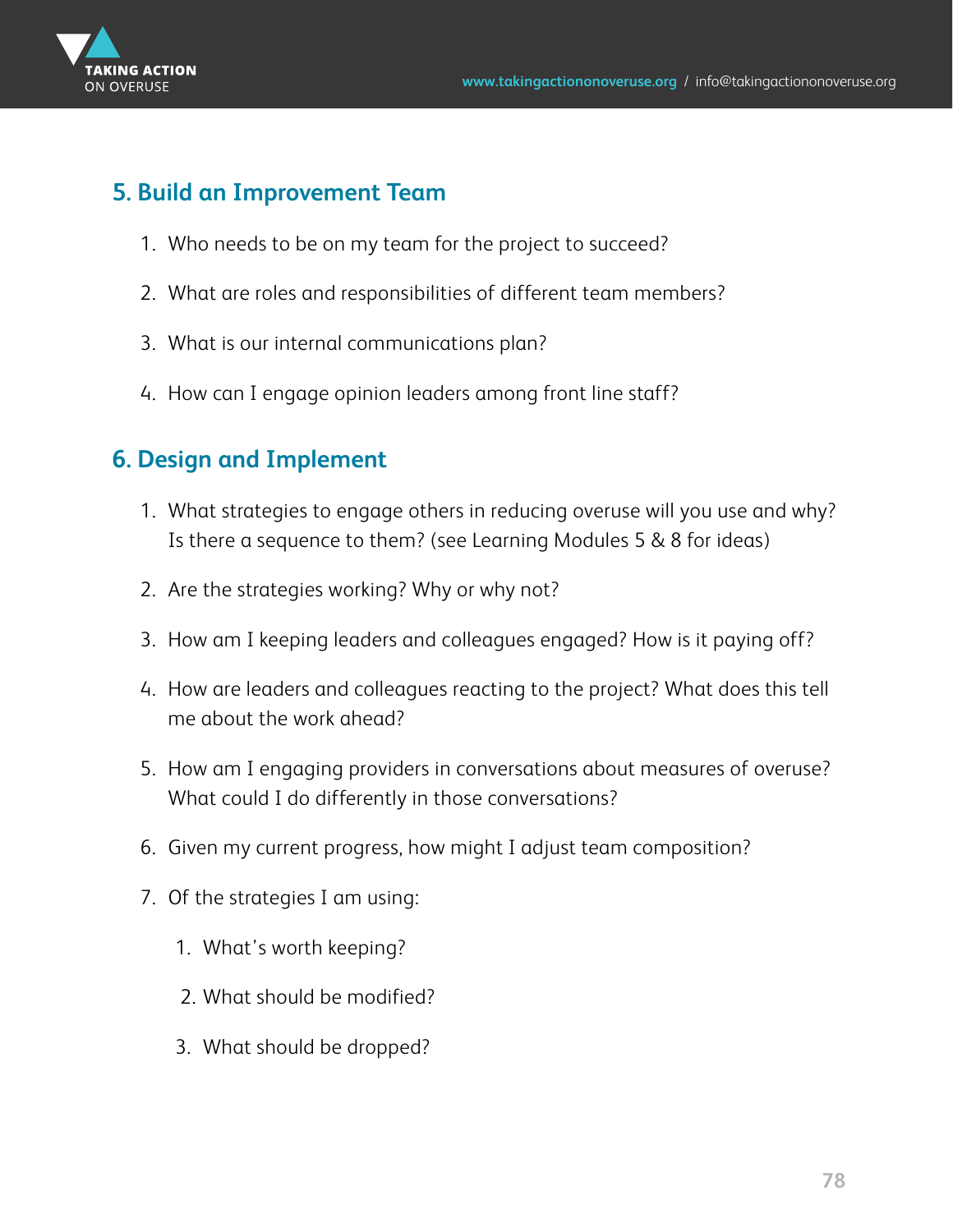

- 8. What unexpected project champions or naysayers have emerged? How can I engage them going forward?
- 9. Note any changes required to the project charter or timeline, and the reasons for those changes.
- 10. If I ceased to be involved in the project, what would happen?
- 11. Action item: "Re-review your charter and timeline and make any necessary edits"

## **7. Plan for Sustainability**

- 1. Review my sustainability plan. What modifications are needed?
- 2. Who could I mentor to continue this work and pass along what I have learned?
- 3. Who should I present to about this work, and what are plans for dissemination?
- 4. What should we tackle next?

#### **Milestones**

- 1. A plan for sustainability has been created. If the project was completed as a project, a spread plan has also been created to drive changes in other sites or departments.
- 2. The changes in roles, responsibilities, and workflows have been incorporated into job descriptions and procedures. Ongoing training to support the change has been embedded into training curriculum, onboarding includes messaging about high value care and as appropriate, performance reviews acknowledge commitment to high value care delivery.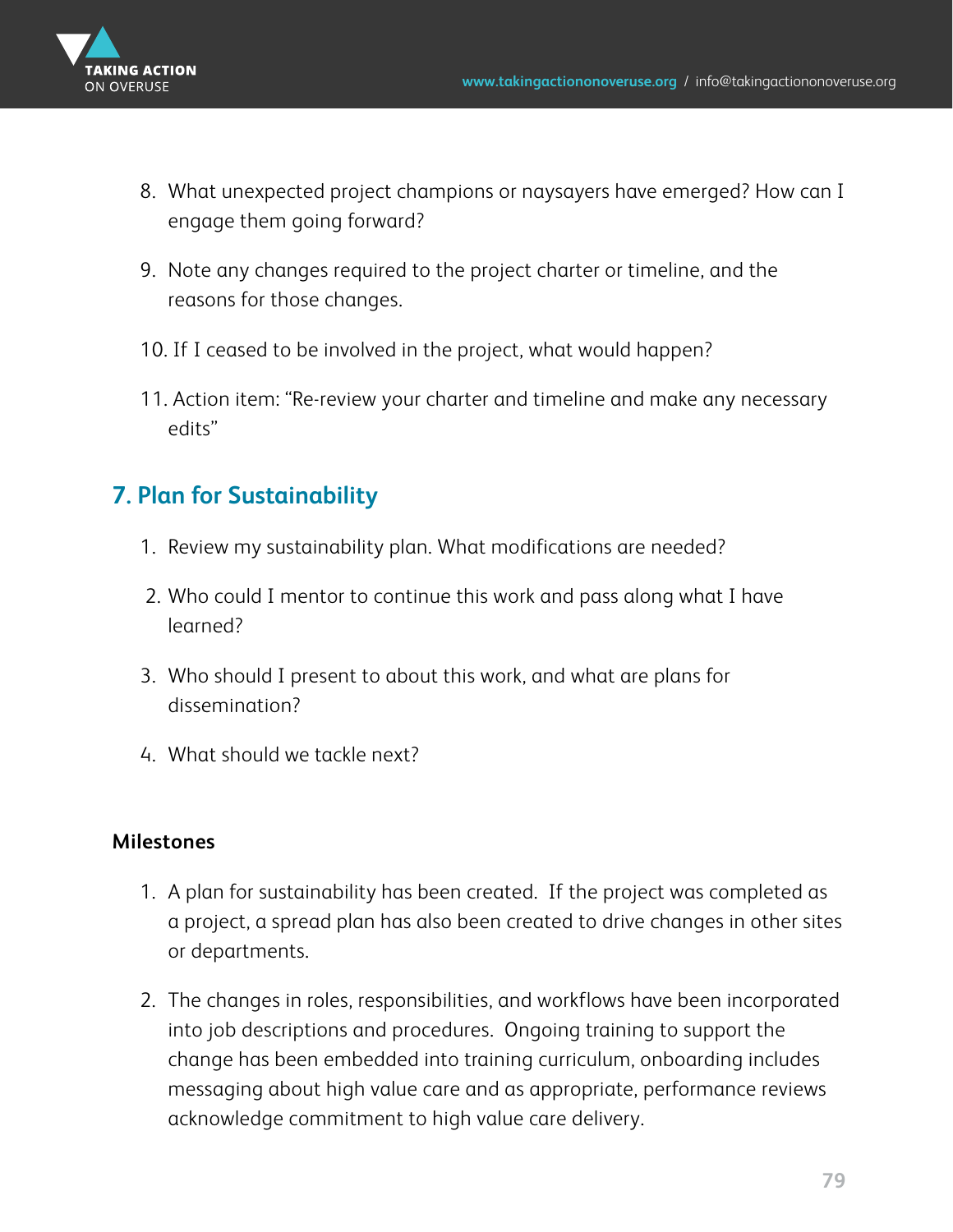

- 3. A diverse team was integral to achieving the project goals. Ensure that you thank everyone for their contributions as you celebrate success.
- 4. Consider advocating for other de-implementation projects.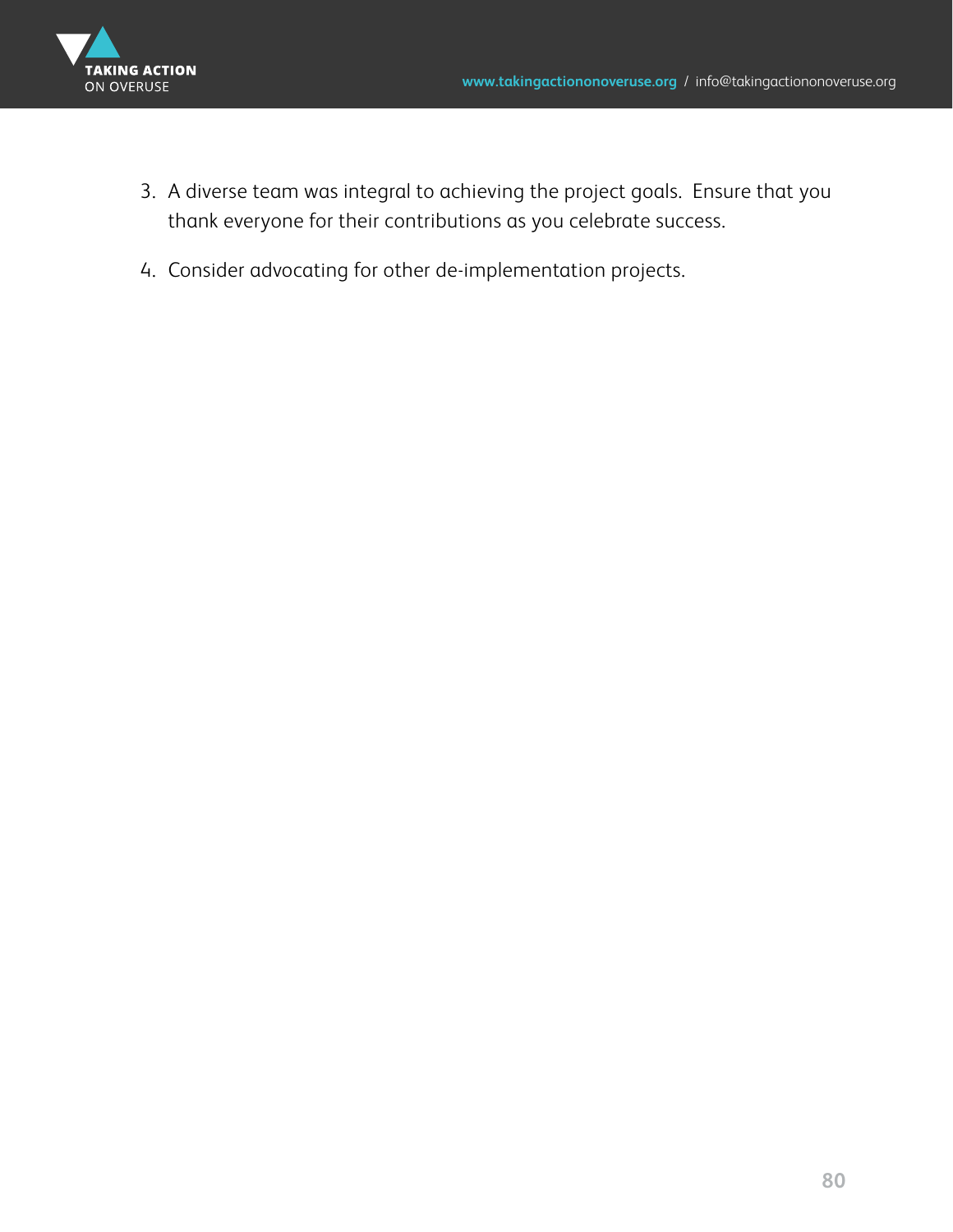

## **Acknowledgments**

This work would not have been possible without the generous funding of the Robert Wood Johnson Foundation. The support and encouragement of Emmy Ganos at the Foundation, and her colleague Alyse Sabina, were invaluable to our team. The workbook itself had many co-authors, starting with Brian Austin who created the initial outline and journaling format. Kelly Rand and Kathy Reims carried the bulk of the load as co-authors of much of the content in this workbook. Scott Cook taught all of us so much about the role of health equity in doing this work and provided the Equity Tips throughout. Georges Potworowski provided significant conceptual and editorial assistance with making revisions and edits. The faculty and former fellows (listed below) provided critical feedback, suggested tools and resources and provided us with the quotes and stories that we used in an attempt to bring life to what would otherwise be a dry and boring workbook. I would also be remiss not to mention the incredible support provided by our project team at the MacColl Center for Health Care Innovation: Linda Kiel, Janna Webbon, Lorella Palazzo, and Jessica Mogk who rode herd on the updating and organizing the content in the workbook. Finally, our colleagues at Pyramid Communication demonstrated enormous patience with us and provided valuable feedback throughout and created the final version of the workbook.

#### **Former Fellows**

**Faculty**

Roberto Diaz del Carpio Joshua Moskovitz George Hoke Lauren Demosthenes Leslie Dunlap Elizabeth Vossenkemper

Robert Fogerty Reshma Gupta John Mafi Kathy Reims Kelly Rand Scott Cook Joshua Liao Michael Parchman